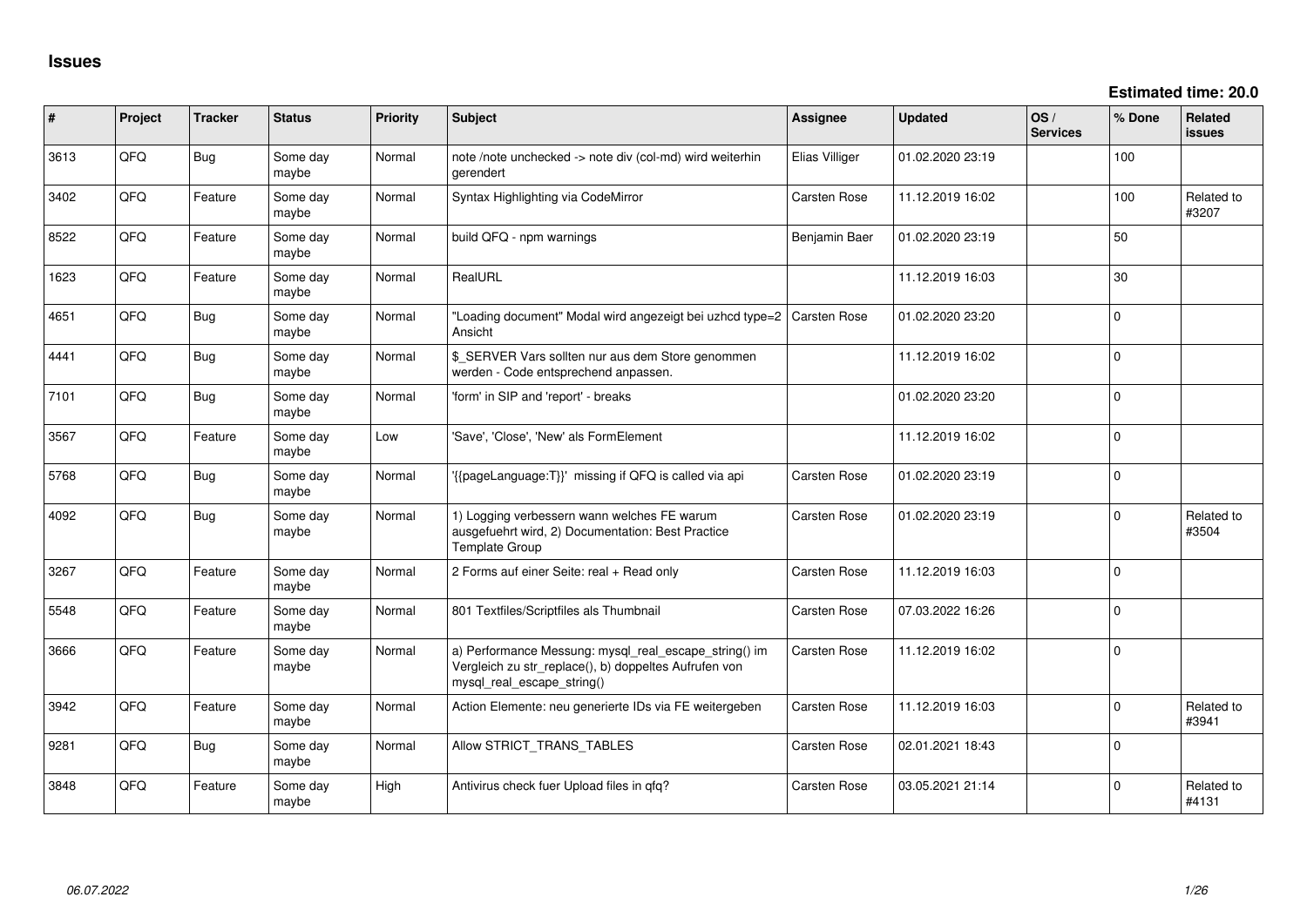| #     | Project | <b>Tracker</b> | <b>Status</b>     | <b>Priority</b> | <b>Subject</b>                                                                                                                   | <b>Assignee</b> | <b>Updated</b>   | OS/<br><b>Services</b> | % Done      | Related<br><b>issues</b>                     |
|-------|---------|----------------|-------------------|-----------------|----------------------------------------------------------------------------------------------------------------------------------|-----------------|------------------|------------------------|-------------|----------------------------------------------|
| 3947  | QFQ     | Feature        | Some day<br>maybe | Normal          | Attack detectect: logout current user                                                                                            | Carsten Rose    | 11.12.2019 16:03 |                        | $\mathbf 0$ | Related to<br>#5458.<br>Related to<br>#6299  |
| 6299  | QFQ     | Feature        | Some day<br>maybe | Normal          | Attack detection: log table with invalid SIP access                                                                              |                 | 11.12.2019 16:02 |                        | $\mathbf 0$ | Related to<br>#3947                          |
| 3291  | QFQ     | Feature        | Some day<br>maybe | Normal          | AutoCron websiteToken                                                                                                            | Carsten Rose    | 11.12.2019 16:02 |                        | $\mathbf 0$ | Related to<br>#4250                          |
| 7452  | QFQ     | Feature        | Some day<br>maybe | Normal          | automate deployment new QFQ version                                                                                              | Carsten Rose    | 16.09.2021 15:10 |                        | $\mathbf 0$ |                                              |
| 13608 | QFQ     | Feature        | Some day<br>maybe | Normal          | Automatic Browser Language Redirect                                                                                              | Enis Nuredini   | 17.06.2022 08:35 |                        | $\mathbf 0$ |                                              |
| 7106  | QFQ     | Feature        | Some day<br>maybe | Normal          | Beispiel Nummerierung von Rows in Report                                                                                         |                 | 11.12.2019 16:01 |                        | $\mathbf 0$ |                                              |
| 7105  | QFQ     | Feature        | Some day<br>maybe | Normal          | Beispiel wie man in einer zweiten Tabelle speichert.                                                                             |                 | 11.12.2019 16:01 |                        | $\mathbf 0$ |                                              |
| 6288  | QFQ     | Feature        | Some day<br>maybe | Normal          | Best Practice: Erklaeren wie man ein Formular ganz in<br>'weiss' erstellen kann                                                  |                 | 11.12.2019 16:02 |                        | $\mathbf 0$ |                                              |
| 5783  | QFQ     | Feature        | Some day<br>maybe | Normal          | <b>BPMN View/Edit</b>                                                                                                            |                 | 11.12.2019 16:02 |                        | $\mathbf 0$ |                                              |
| 8520  | QFQ     | Feature        | Some day<br>maybe | Normal          | Bring QFQ to Composer                                                                                                            | Carsten Rose    | 16.09.2021 15:10 |                        | $\mathbf 0$ |                                              |
| 10716 | QFQ     | Feature        | Some day<br>maybe | Normal          | Business Logic mit Externen Skripten                                                                                             | Carsten Rose    | 16.09.2021 15:10 |                        | $\mathbf 0$ | Related to<br>#10713,<br>Related to<br>#8217 |
| 9669  | QFQ     | <b>Bug</b>     | Some day<br>maybe | Normal          | Checkbox / Template Group: radio/checkbox visible broken<br>after 'add'                                                          | Carsten Rose    | 16.06.2021 13:47 |                        | $\mathbf 0$ | Related to<br>#8091                          |
| 4420  | QFQ     | Feature        | Some day<br>maybe | Normal          | Client: Local Storage - store the changes of a form, local in<br>the browser.                                                    | Benjamin Baer   | 11.12.2019 16:02 |                        | $\mathbf 0$ |                                              |
| 6715  | QFQ     | Feature        | Some day<br>maybe | Normal          | Code-Refactoring: dbArray vereinheitlichen                                                                                       | Carsten Rose    | 11.12.2019 16:02 |                        | $\mathbf 0$ |                                              |
| 4279  | QFQ     | <b>Bug</b>     | Some day<br>maybe | High            | config.linkVars lost                                                                                                             | Carsten Rose    | 03.05.2021 21:14 |                        | $\mathbf 0$ |                                              |
| 3349  | QFG     | <b>Bug</b>     | Some day<br>maybe | Normal          | config.qfq.ini: a) vertraegt keine '=' im Value (z.B.<br>Passwort), b) Values sollten in ticks einschliessbar sein<br>(spaces, ) | Carsten Rose    | 11.12.2019 16:02 |                        | $\pmb{0}$   |                                              |
| 4650  | QFQ     | Feature        | Some day<br>maybe | Normal          | Convert html to doc/rtf                                                                                                          | Carsten Rose    | 01.02.2020 23:20 |                        | $\mathbf 0$ | Related to<br>#10704                         |
| 10738 | QFG     | Feature        | Some day<br>maybe | Normal          | CORS headers for external API requests                                                                                           |                 | 10.06.2020 14:00 |                        | $\mathbf 0$ |                                              |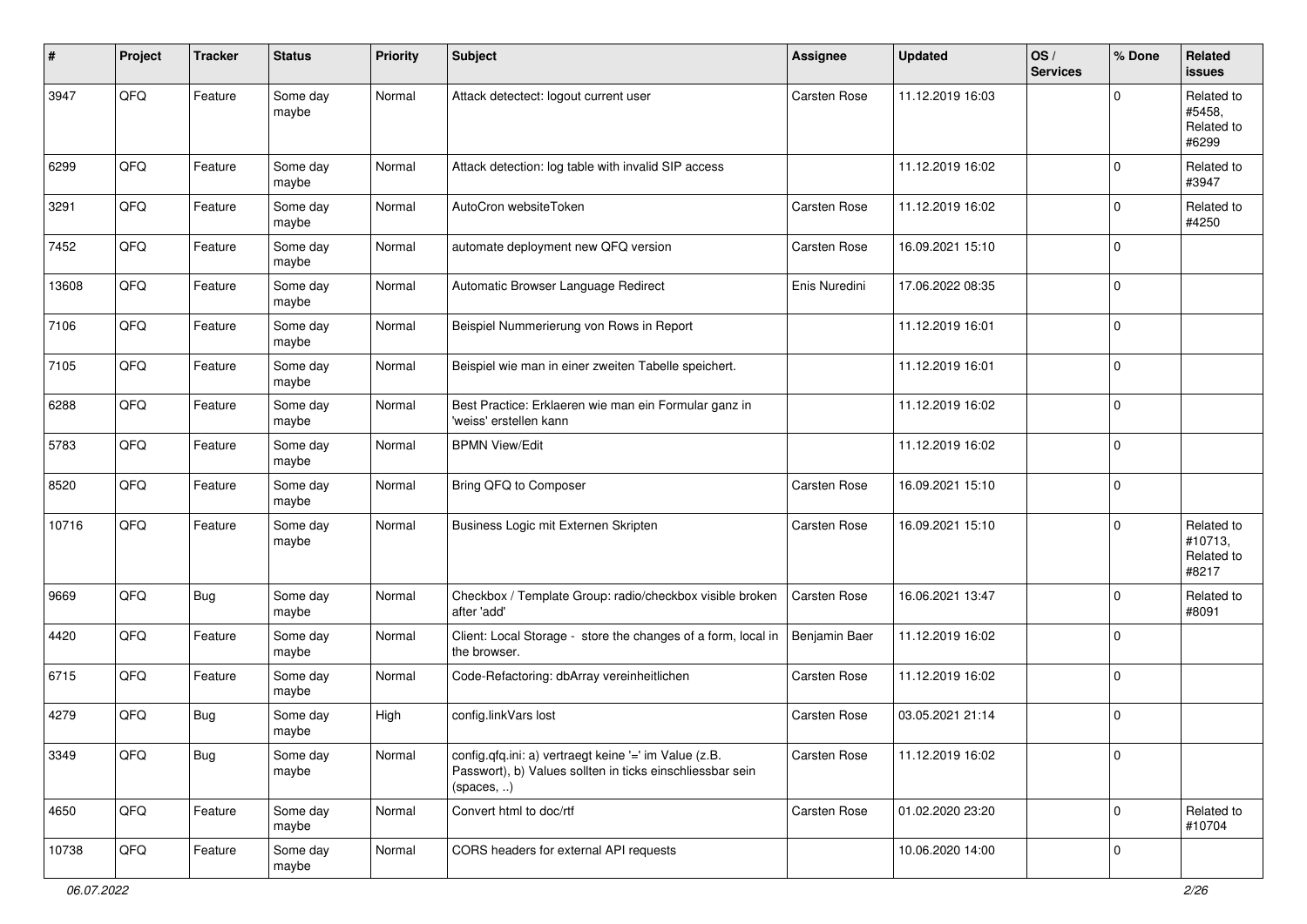| #     | Project | <b>Tracker</b> | <b>Status</b>     | <b>Priority</b> | <b>Subject</b>                                                                                                                                                | Assignee            | <b>Updated</b>   | OS/<br><b>Services</b> | % Done      | Related<br>issues   |
|-------|---------|----------------|-------------------|-----------------|---------------------------------------------------------------------------------------------------------------------------------------------------------------|---------------------|------------------|------------------------|-------------|---------------------|
| 3990  | QFQ     | Feature        | Some day<br>maybe | High            | custom class definition: add space automatically                                                                                                              | Carsten Rose        | 03.05.2021 21:14 |                        | $\Omega$    |                     |
| 4719  | QFQ     | Feature        | Some day<br>maybe | Normal          | Custom Message in Client in case of 'Browser tab close,<br>modification will be lost'                                                                         |                     | 01.02.2020 23:20 |                        | $\mathbf 0$ |                     |
| 12337 | QFQ     | Feature        | Some day<br>maybe | Normal          | Database.php: better caching                                                                                                                                  | Carsten Rose        | 16.09.2021 15:10 |                        | $\Omega$    |                     |
| 6992  | QFQ     | Feature        | Some day<br>maybe | Normal          | DB exception: Syntax Highlight                                                                                                                                |                     | 11.12.2019 16:01 |                        | $\Omega$    | Related to<br>#5450 |
| 4627  | QFQ     | Feature        | Some day<br>maybe | Normal          | dbupdate: all tables - check 'create', 'modified' if it is<br>possible to change to default 'CURRENT_TIMESTAMP' and<br>modified 'ON UPDATE CURRENT TIMESTAMP' |                     | 01.02.2020 23:20 |                        | $\Omega$    |                     |
| 3130  | QFQ     | Bug            | Some day<br>maybe | Normal          | Debug Info's nicht korrekt nach 'New > Save'.                                                                                                                 | Carsten Rose        | 11.12.2019 16:03 |                        | $\mathbf 0$ | Related to<br>#3253 |
| 3331  | QFQ     | Feature        | Some day<br>maybe | Normal          | Default Tooltip fuer _page? Links: mit Form und Record ID                                                                                                     | Carsten Rose        | 11.12.2019 16:02 |                        | $\Omega$    |                     |
| 5850  | QFQ     | Feature        | Some day<br>maybe | Normal          | Deployment: In QFQ Doc best practice fuer zeitgemaesses<br>Deployment beschreiben                                                                             |                     | 01.02.2020 23:20 |                        | $\Omega$    |                     |
| 3273  | QFQ     | Feature        | Some day<br>maybe | Low             | Dirty Flag in Form                                                                                                                                            | Carsten Rose        | 11.12.2019 16:02 |                        | $\Omega$    |                     |
| 3458  | QFQ     | Feature        | Some day<br>maybe | Normal          | Display 'Edit Form Element'-Checkbox on form: should<br>depend on FE Group                                                                                    | Carsten Rose        | 11.12.2019 16:02 |                        | $\mathbf 0$ | Related to<br>#3447 |
| 8892  | QFQ     | Feature        | Some day<br>maybe | Normal          | Display and Edit SQL Comments in Form Editor                                                                                                                  | Carsten Rose        | 11.12.2019 16:01 |                        | $\Omega$    |                     |
| 8894  | QFQ     | Feature        | Some day<br>maybe | Normal          | Documentation Tags Usable in QFQ Application                                                                                                                  | Carsten Rose        | 11.12.2019 16:01 |                        | $\Omega$    |                     |
| 3905  | QFQ     | Feature        | Some day<br>maybe | Normal          | Documentation: Best Practice anhand eines Online<br>Bewerbungstools                                                                                           | Carsten Rose        | 11.12.2019 16:03 |                        | $\Omega$    |                     |
| 4293  | QFQ     | Bug            | Some day<br>maybe | Normal          | Download broken if token 'd:' is missing - but no error<br>message                                                                                            | Carsten Rose        | 11.12.2019 16:03 |                        | $\Omega$    | Related to<br>#7514 |
| 7100  | QFQ     | Feature        | Some day<br>maybe | Normal          | Download: log access, max downloads, time limit                                                                                                               |                     | 01.02.2020 23:19 |                        | $\Omega$    |                     |
| 2995  | QFQ     | Feature        | Some day<br>maybe | Normal          | Dropdown JQuery Plugin: 'chosen' - Moeglichkeit um Select<br>Listen mehr Funktion zu geben. Kein Bootstrap noetig.                                            | <b>Carsten Rose</b> | 11.12.2019 16:03 |                        | 0           |                     |
| 4869  | QFQ     | Feature        | Some day<br>maybe | Normal          | Dynamic Update (show, hide, readonly?, required?) for<br><b>Template Group Elements</b>                                                                       | Carsten Rose        | 01.02.2020 23:19 |                        | $\Omega$    | Related to<br>#4865 |
| 4583  | QFQ     | <b>Bug</b>     | Some day<br>maybe | Normal          | Dynamic Update bei TypeAhead Feldern                                                                                                                          | Carsten Rose        | 01.02.2020 23:19 |                        | $\Omega$    |                     |
| 3216  | QFQ     | Feature        | Some day<br>maybe | Normal          | dynamic update für checkbox label2                                                                                                                            | Carsten Rose        | 11.12.2019 16:03 |                        | $\mathbf 0$ | Related to<br>#2081 |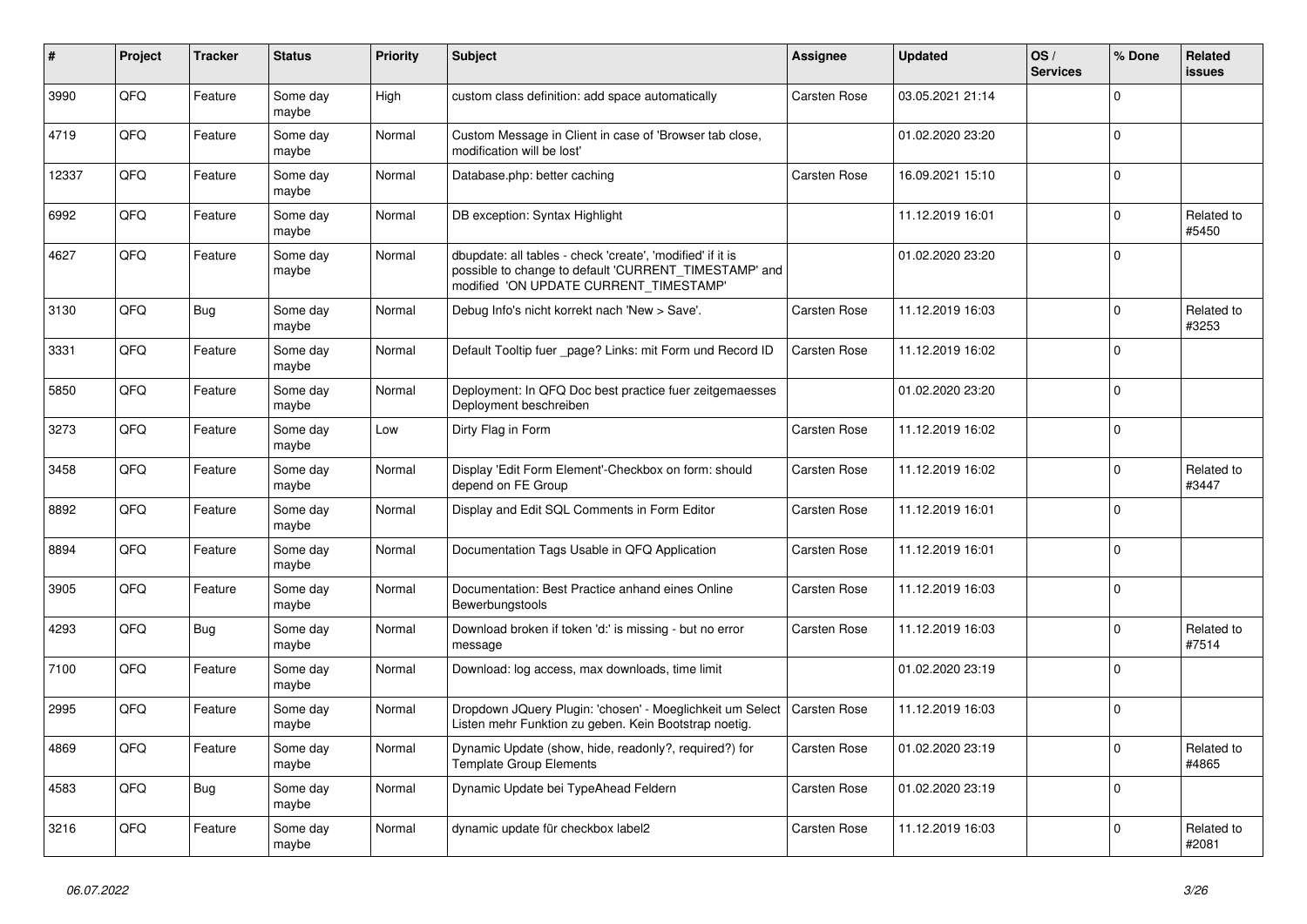| #     | Project | <b>Tracker</b> | <b>Status</b>     | <b>Priority</b> | <b>Subject</b>                                                                                                          | Assignee      | <b>Updated</b>   | OS/<br><b>Services</b> | % Done      | Related<br>issues                                                     |
|-------|---------|----------------|-------------------|-----------------|-------------------------------------------------------------------------------------------------------------------------|---------------|------------------|------------------------|-------------|-----------------------------------------------------------------------|
| 3811  | QFQ     | Bug            | Some day<br>maybe | Normal          | Dynamic Update: extraButtonInfo - Text aktualisieren                                                                    | Carsten Rose  | 11.12.2019 16:03 |                        | $\Omega$    | Related to<br>#11517                                                  |
| 8106  | QFQ     | Bug            | Some day<br>maybe | Normal          | Dynamic Update: Feld kann nicht auf empty zurückgesetzt<br>werden                                                       | Carsten Rose  | 11.12.2019 16:01 |                        | $\Omega$    |                                                                       |
| 3682  | QFQ     | <b>Bug</b>     | Some day<br>maybe | Normal          | Dynamic update: Radio buttons                                                                                           | Carsten Rose  | 11.12.2019 16:02 |                        | $\Omega$    |                                                                       |
| 6083  | QFQ     | Feature        | Some day<br>maybe | Normal          | Dynamic Update: Value Check via SQL                                                                                     |               | 11.12.2019 16:02 |                        | $\mathbf 0$ |                                                                       |
| 5893  | QFQ     | Feature        | Some day<br>maybe | Normal          | Edit on double-click                                                                                                    |               | 01.02.2020 23:19 |                        | $\Omega$    | Related to<br>#5894                                                   |
| 5579  | QFQ     | Feature        | Some day<br>maybe | Normal          | Enhance Doc / Presentation: variable type 'link column type'                                                            | Carsten Rose  | 01.02.2020 23:19 |                        | $\Omega$    |                                                                       |
| 5132  | QFQ     | Feature        | Some day<br>maybe | Normal          | Error Message sendmail missing attachment: more details                                                                 | Carsten Rose  | 01.02.2020 23:19 |                        | $\Omega$    |                                                                       |
| 4330  | QFQ     | Feature        | Some day<br>maybe | Normal          | Error Message: report missing {{ / }} in sqlUpdate, sqlInsert,<br>sqlDelete, sqlAfter, sqlBefore in FE action elements. | Carsten Rose  | 01.02.2020 23:20 |                        | $\mathbf 0$ |                                                                       |
| 4328  | QFQ     | Bug            | Some day<br>maybe | Normal          | Error Message: Show FE name/number on problems in FE                                                                    | Carsten Rose  | 01.02.2020 23:20 |                        | 0           |                                                                       |
| 3900  | QFQ     | Feature        | Some day<br>maybe | Normal          | Extend documentation of 'Copy / Paste'                                                                                  | Carsten Rose  | 11.12.2019 16:03 |                        | 0           | Related to<br>#3899                                                   |
| 11217 | QFQ     | Feature        | Some day<br>maybe | Normal          | <b>Extend Script Functionality</b>                                                                                      | Carsten Rose  | 16.09.2021 15:10 |                        | $\Omega$    |                                                                       |
| 4528  | QFQ     | Bug            | Some day<br>maybe | Normal          | extraButtonLock mit SQLAhead Bug                                                                                        | Carsten Rose  | 01.02.2020 23:19 |                        | $\Omega$    |                                                                       |
| 6972  | QFQ     | Feature        | Some day<br>maybe | Normal          | Fabric Clipboard / cross browser tab                                                                                    | Benjamin Baer | 01.02.2020 23:21 |                        | $\Omega$    |                                                                       |
| 5024  | QFQ     | Feature        | Some day<br>maybe | Normal          | Fabric: Generate PDF with edits                                                                                         | Benjamin Baer | 01.02.2020 23:20 |                        | $\Omega$    | Related to<br>#10704                                                  |
| 3750  | QFQ     | <b>Bug</b>     | Some day<br>maybe | Normal          | FE in a row: if one violates check, all are red                                                                         | Carsten Rose  | 11.12.2019 16:03 |                        | $\mathbf 0$ |                                                                       |
| 3415  | QFQ     | Feature        | Some day<br>maybe | Normal          | FE Login Box Templatefile                                                                                               | Benjamin Baer | 11.12.2019 16:02 |                        | 0           |                                                                       |
| 4536  | QFQ     | Feature        | Some day<br>maybe | Normal          | FE upload: problem with delete if mutliple uploads an<br>FE.name="                                                      |               | 01.02.2020 23:20 |                        | 0           |                                                                       |
| 10013 | QFQ     | Feature        | Some day<br>maybe | Normal          | FE.typ=editor: CodeMirror                                                                                               | Carsten Rose  | 08.06.2022 10:37 |                        | $\Omega$    | Related to<br>#12611,<br>Related to<br>#12490,<br>Related to<br>#7732 |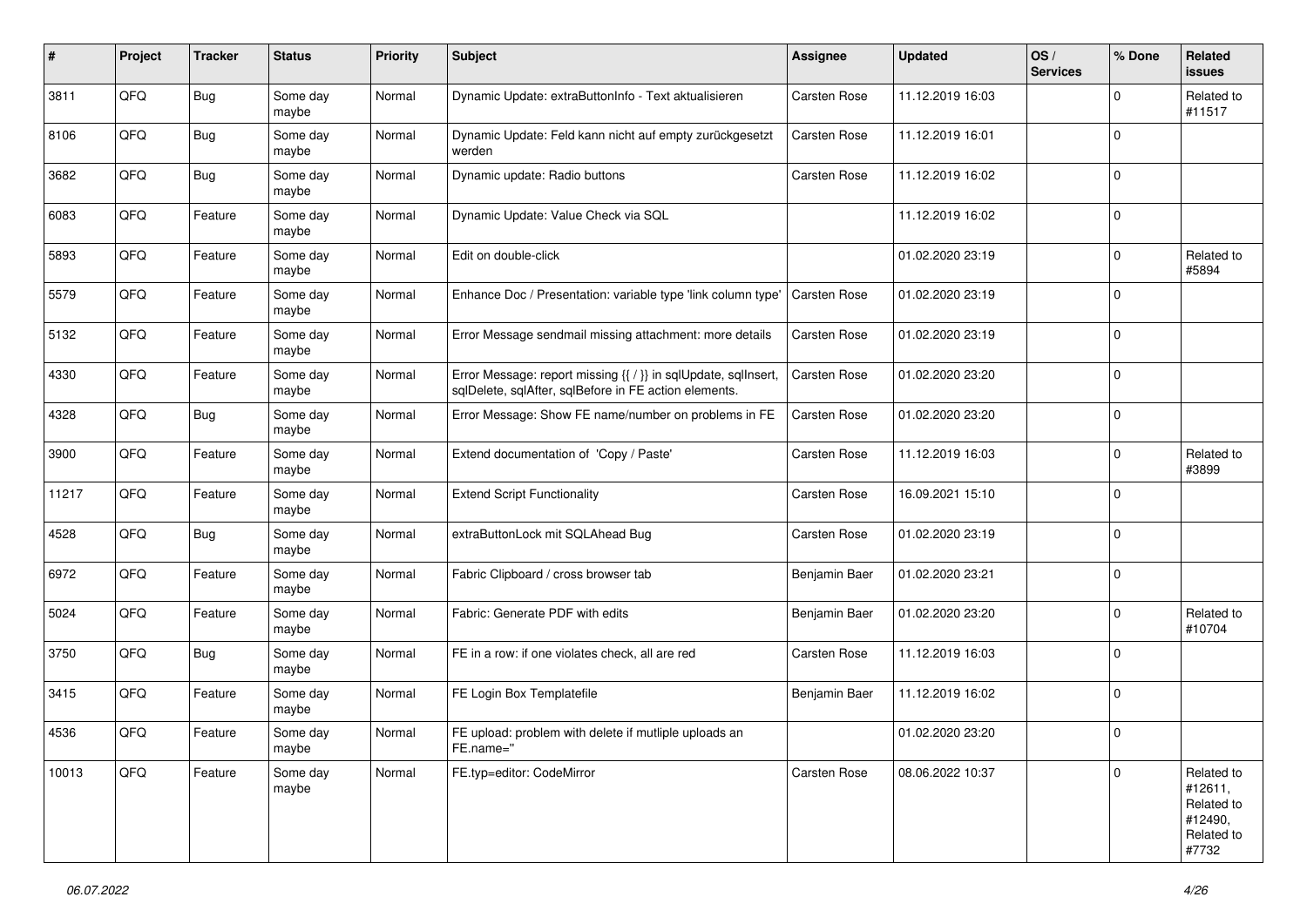| #     | Project | <b>Tracker</b> | <b>Status</b>     | <b>Priority</b> | <b>Subject</b>                                                                                                                                           | Assignee     | <b>Updated</b>   | OS/<br><b>Services</b> | % Done      | Related<br>issues    |
|-------|---------|----------------|-------------------|-----------------|----------------------------------------------------------------------------------------------------------------------------------------------------------|--------------|------------------|------------------------|-------------|----------------------|
| 5021  | QFQ     | Bug            | Some day<br>maybe | Normal          | FE.typ=extra - during save displays error 'datum2' already<br>filled in STORE_SIP - the value is stored nevertheless                                     | Carsten Rose | 01.02.2020 23:19 |                        | $\Omega$    | Related to<br>#3875  |
| 5877  | QFQ     | Bug            | Some day<br>maybe | Normal          | FE.type=note:bsColumn strange behaviour                                                                                                                  |              | 01.02.2020 23:19 |                        | $\Omega$    |                      |
| 4444  | QFQ     | Feature        | Some day<br>maybe | Normal          | FE.type=upload: detect mime type                                                                                                                         |              | 11.12.2019 16:02 |                        | 0           | Related to<br>#4303  |
| 4872  | QFQ     | Feature        | Some day<br>maybe | Normal          | Fields of Typo3 page available in STORE_TYPO3                                                                                                            | Carsten Rose | 01.02.2020 23:19 |                        | $\Omega$    |                      |
| 5923  | QFQ     | Feature        | Some day<br>maybe | Normal          | fillStoreSystemBySqlLate                                                                                                                                 |              | 01.02.2020 23:19 |                        | $\Omega$    |                      |
| 3880  | QFQ     | Feature        | Some day<br>maybe | Normal          | Form 'Form': anlegen einer Tabelle                                                                                                                       |              | 14.01.2021 10:12 |                        | $\Omega$    |                      |
| 3879  | QFQ     | Feature        | Some day<br>maybe | Normal          | Form 'FormElement': Beim Feld 'name' rechts in der Notiz<br>einen Link einblenden - a) aktuelle Definition anzeigen, b)<br>Spalte in der Tabelle anlegen |              | 11.12.2019 16:03 |                        | $\Omega$    |                      |
| 3878  | QFQ     | Feature        | Some day<br>maybe | Normal          | Form 'FormElement': Spalte 'name' typeAhead mit<br>Spaltennamen der Primarytable.                                                                        |              | 11.12.2019 16:03 |                        | $\Omega$    |                      |
| 11322 | QFQ     | Feature        | Some day<br>maybe | Normal          | Form Element JSON - (multiline parameter field)                                                                                                          | Carsten Rose | 16.09.2021 15:10 |                        | $\mathbf 0$ |                      |
| 12315 | QFQ     | Feature        | Some day<br>maybe | Normal          | Form History (Diffs) / Backups                                                                                                                           | Carsten Rose | 16.09.2021 15:10 |                        | 0           |                      |
| 5557  | QFQ     | <b>Bug</b>     | Some day<br>maybe | Normal          | Form load: STORE_RECORD filled, but should be empty                                                                                                      | Carsten Rose | 01.02.2020 23:19 |                        | $\Omega$    |                      |
| 5983  | QFQ     | Feature        | Some day<br>maybe | Normal          | Form Submit (save & update): normalize date/-time FE                                                                                                     | Carsten Rose | 01.02.2020 23:19 |                        | 0           |                      |
| 3708  | QFQ     | Feature        | Some day<br>maybe | Normal          | Form: input - 'specialchars', 'none'  gewisse tags<br>erlauben, andere verbieten                                                                         | Carsten Rose | 11.12.2019 16:02 |                        | $\Omega$    | Related to<br>#14320 |
| 4443  | QFQ     | Feature        | Some day<br>maybe | Normal          | Form: multiple secondary tables                                                                                                                          |              | 01.02.2020 23:20 |                        | $\Omega$    |                      |
| 7278  | QFQ     | Feature        | Some day<br>maybe | Normal          | Form: Wert vordefinieren der immer gesetzt wird                                                                                                          |              | 02.05.2021 09:27 |                        | $\Omega$    |                      |
| 3877  | QFQ     | Feature        | Some day<br>maybe | Normal          | FormEditor: die Felder die aktuell nicht gebraucht werden<br>nur auf readonly/disabled setzen (nicht ausblenden > das<br>irritiert.                      | Carsten Rose | 11.12.2019 16:03 |                        | $\mathbf 0$ |                      |
| 3350  | QFQ     | Feature        | Some day<br>maybe | Normal          | FormEditor: Hilfetext hinter 'checktype'                                                                                                                 | Carsten Rose | 11.12.2019 16:02 |                        | $\mathbf 0$ |                      |
| 4008  | QFQ     | <b>Bug</b>     | Some day<br>maybe | Normal          | FormElemen.type=sendmail: wrong 'TO' if 'real<br>name <rea@mail.to>' is used</rea@mail.to>                                                               | Carsten Rose | 11.12.2019 16:03 |                        | 0           |                      |
| 3570  | QFQ     | <b>Bug</b>     | Some day<br>maybe | High            | Formular mit prmitnew permitEdit=Always wird nicht<br>aufgerufen (ist leer)                                                                              | Carsten Rose | 03.05.2021 21:14 |                        | 0           |                      |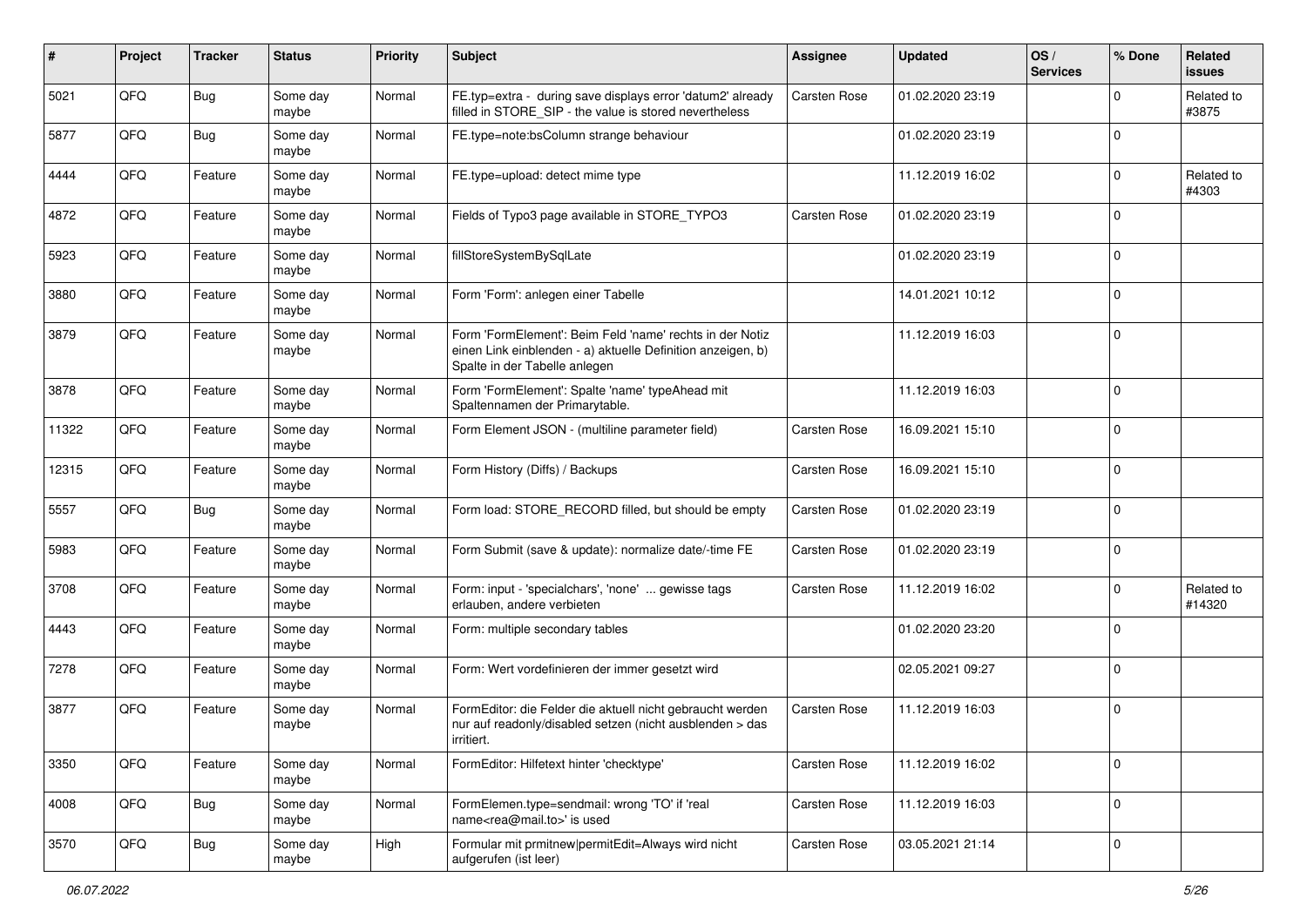| $\vert$ # | Project | <b>Tracker</b> | <b>Status</b>     | <b>Priority</b> | <b>Subject</b>                                                                                         | <b>Assignee</b> | <b>Updated</b>   | OS/<br><b>Services</b> | % Done       | <b>Related</b><br><b>issues</b>                                        |
|-----------|---------|----------------|-------------------|-----------------|--------------------------------------------------------------------------------------------------------|-----------------|------------------|------------------------|--------------|------------------------------------------------------------------------|
| 6515      | QFQ     | Feature        | Some day<br>maybe | Normal          | Formular: Felder dynamisch ein/ausblenden                                                              |                 | 11.12.2019 16:02 |                        | $\Omega$     |                                                                        |
| 10095     | QFQ     | Feature        | Some day<br>maybe | Normal          | Generic Gitlab Integration into QFQ                                                                    | Carsten Rose    | 16.09.2021 15:10 |                        | $\Omega$     |                                                                        |
| 9126      | QFQ     | Bug            | Some day<br>maybe | Normal          | hidden Form elements are present in page source                                                        |                 | 02.01.2021 18:41 |                        | $\Omega$     |                                                                        |
| 7453      | QFQ     | Feature        | Some day<br>maybe | Normal          | import / export forms QFQ                                                                              | Carsten Rose    | 16.09.2021 15:10 |                        | $\Omega$     |                                                                        |
| 4659      | QFQ     | <b>Bug</b>     | Some day<br>maybe | Normal          | infoButtonExtra                                                                                        | Carsten Rose    | 01.02.2020 23:20 |                        | $\Omega$     |                                                                        |
| 2950      | QFQ     | Feature        | Some day<br>maybe | Normal          | Inhalt QFQ Records als File                                                                            |                 | 11.12.2019 16:03 |                        | $\Omega$     |                                                                        |
| 11036     | QFQ     | Feature        | Some day<br>maybe | Normal          | inline report editor permissions                                                                       | Carsten Rose    | 16.09.2021 15:09 |                        | $\Omega$     | Related to<br>#11323                                                   |
| 4259      | QFQ     | Feature        | Some day<br>maybe | Normal          | Instant trigger a cron job                                                                             | Carsten Rose    | 11.12.2019 16:03 |                        | $\Omega$     |                                                                        |
| 7732      | QFQ     | Feature        | Some day<br>maybe | Normal          | Javascript: Lazy Loading der add on libs                                                               | Benjamin Baer   | 08.06.2022 10:38 |                        | $\Omega$     | Related to<br>#12611,<br>Related to<br>#12490,<br>Related to<br>#10013 |
| 1510      | QFQ     | Feature        | Some day<br>maybe | Normal          | jquery von google laden, falls das nicht geht lokal                                                    |                 | 11.12.2019 16:03 |                        | $\Omega$     |                                                                        |
| 1946      | QFQ     | Feature        | Some day<br>maybe | Normal          | Kontrolle ob der ReadOnly Modus bei den<br>Formularelementen korrekt implementiert ist                 | Carsten Rose    | 11.12.2019 16:03 |                        | $\Omega$     |                                                                        |
| 3457      | QFQ     | Feature        | Some day<br>maybe | Normal          | LDAP: concat multi values to one single entry                                                          | Carsten Rose    | 11.12.2019 16:02 |                        | $\mathbf 0$  |                                                                        |
| 3617      | QFQ     | Feature        | Some day<br>maybe | Normal          | Load javascripts at bottom                                                                             |                 | 11.12.2019 16:02 |                        | $\mathbf 0$  |                                                                        |
| 4433      | QFQ     | Feature        | Some day<br>maybe | Normal          | Log when SIP will be destroyed by QFQ for any (security)<br>reason                                     |                 | 01.02.2020 23:20 |                        | $\Omega$     | Related to<br>#4432,<br>Related to<br>#5458                            |
| 4439      | QFQ     | Feature        | Some day<br>maybe | Normal          | Log: report all actions fired by an FE Element, incl. the<br>original directive (slaveld, sqllnsert, ) |                 | 01.02.2020 23:20 |                        | $\Omega$     | Related to<br>#4432.<br>Related to<br>#5458                            |
| 5852      | QFQ     | Feature        | Some day<br>maybe | Normal          | Logging: mail.log / sql.log - im FE anzeigen und via AJAX<br>aktualisieren                             | Carsten Rose    | 01.02.2020 23:19 |                        | $\mathbf{0}$ | Related to<br>#5885                                                    |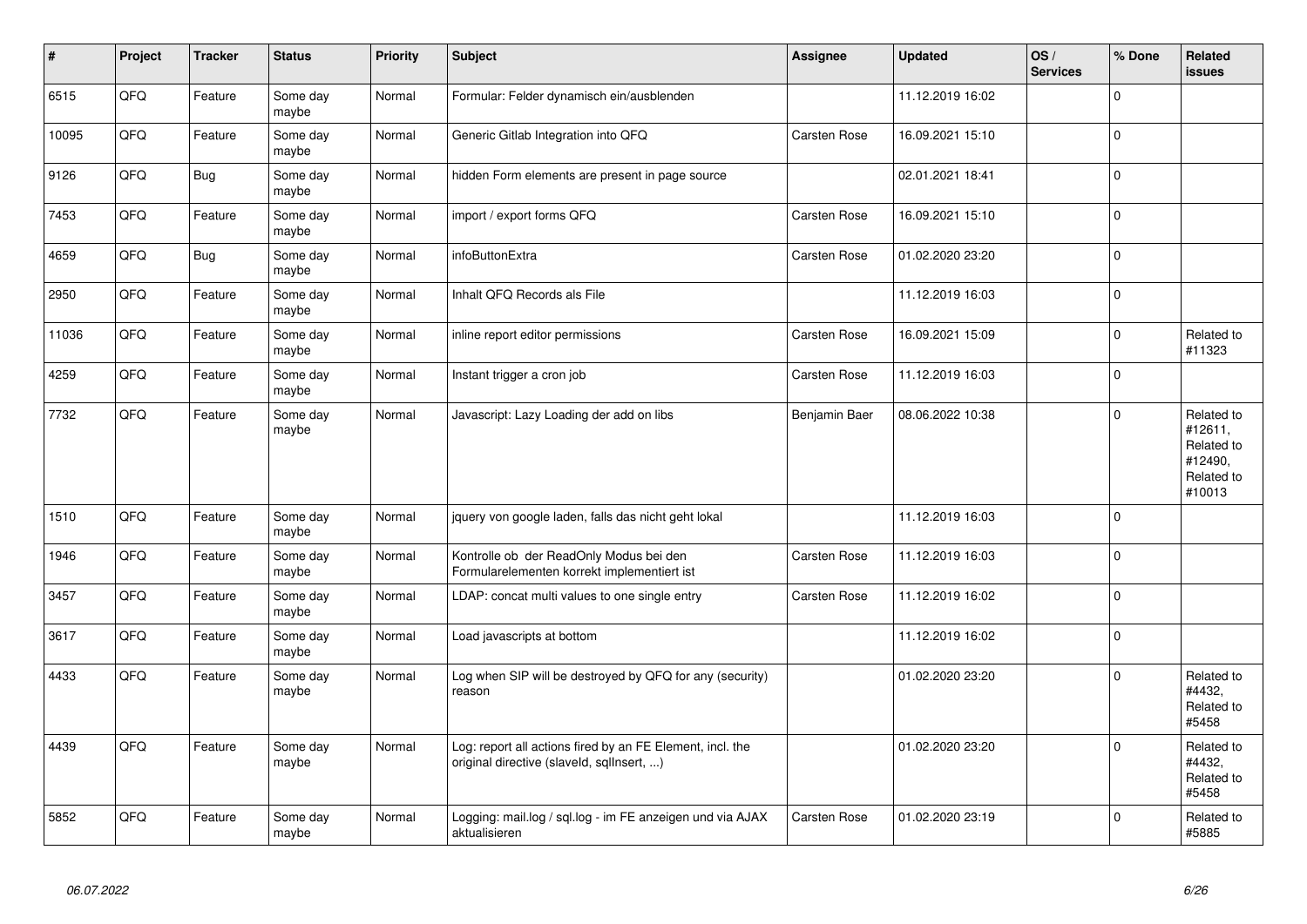| #    | Project | <b>Tracker</b> | <b>Status</b>     | <b>Priority</b> | <b>Subject</b>                                                                    | <b>Assignee</b> | <b>Updated</b>   | OS/<br><b>Services</b> | % Done      | <b>Related</b><br><b>issues</b> |
|------|---------|----------------|-------------------|-----------------|-----------------------------------------------------------------------------------|-----------------|------------------|------------------------|-------------|---------------------------------|
| 4974 | QFQ     | Feature        | Some day<br>maybe | Normal          | Long polling - inform all listening clients of changes                            |                 | 11.12.2019 16:02 |                        | $\Omega$    |                                 |
| 5455 | QFQ     | Feature        | Some day<br>maybe | Normal          | Mail Redirects grld abhaengig                                                     |                 | 01.02.2020 23:20 |                        | $\Omega$    |                                 |
| 2084 | QFQ     | Feature        | Some day<br>maybe | Normal          | Mailto mit encryption: Subrecord                                                  | Carsten Rose    | 11.12.2019 16:03 |                        | $\Omega$    | Related to<br>#2082             |
| 4440 | QFQ     | Feature        | Some day<br>maybe | Normal          | Manual.rst: explain how to. expand PHP Session to 4h                              |                 | 11.12.2019 16:02 |                        | $\Omega$    |                                 |
| 7104 | QFQ     | Feature        | Some day<br>maybe | Normal          | Manual: hint about escaping if '\r' appears in mail body                          |                 | 11.12.2019 16:01 |                        | $\Omega$    |                                 |
| 4027 | QFQ     | Feature        | Some day<br>maybe | Normal          | Missing: orange 'check' / 'bullet'                                                |                 | 11.12.2019 16:03 |                        | $\Omega$    |                                 |
| 4626 | QFQ     | Feature        | Some day<br>maybe | Normal          | Mobile View: 'classBody=qfq-form-right' makes no sense                            |                 | 01.02.2020 23:20 |                        | $\Omega$    |                                 |
| 3646 | QFQ     | Feature        | Some day<br>maybe | Normal          | Moeglichkeit HTML Tags in Reports auszugeben (zu<br>enkodieren: htmlspecialchars) |                 | 11.12.2019 16:02 |                        | $\Omega$    | Related to<br>#14320            |
| 4365 | QFQ     | Feature        | Some day<br>maybe | Normal          | Multi Language: new way of config                                                 | Carsten Rose    | 01.02.2020 23:20 |                        | $\Omega$    |                                 |
| 9579 | QFQ     | Feature        | Some day<br>maybe | Normal          | Multiform with Process Row                                                        | Carsten Rose    | 11.12.2019 16:01 |                        | $\Omega$    |                                 |
| 6084 | QFQ     | Feature        | Some day<br>maybe | Normal          | New escape type: 'D' - convert date                                               |                 | 01.02.2020 23:19 |                        | $\Omega$    |                                 |
| 4446 | QFQ     | Feature        | Some day<br>maybe | Normal          | New FE get same feldContainerId as last modifed FE                                |                 | 01.02.2020 23:20 |                        | $\Omega$    |                                 |
| 7229 | QFQ     | Feature        | Some day<br>maybe | Normal          | New FormElement.type: Button                                                      |                 | 01.02.2021 12:32 |                        | $\mathbf 0$ |                                 |
| 4546 | QFQ     | Bug            | Some day<br>maybe | Normal          | NH: SIP storage is destroyed                                                      |                 | 01.02.2020 23:20 |                        | $\Omega$    |                                 |
| 8101 | QFQ     | Feature        | Some day<br>maybe | Normal          | Password hash: support further hashing methods                                    | Carsten Rose    | 16.09.2021 15:10 |                        | $\Omega$    |                                 |
| 7336 | QFQ     | Feature        | Some day<br>maybe | Normal          | PDF Upload: disallow PDFs with specific Meta information                          | Carsten Rose    | 11.12.2019 16:01 |                        | $\Omega$    |                                 |
| 2063 | QFQ     | <b>Bug</b>     | Some day<br>maybe | Normal          | Pills auf 'inaktiv' setzen falls keine Element auf dem Pill<br>sichtbar sind.     | Benjamin Baer   | 11.12.2019 16:03 |                        | $\Omega$    | Related to<br>#3752             |
| 3495 | QFQ     | Feature        | Some day<br>maybe | Normal          | Predifined Parameter werden nicht in '+' (add new record)<br>SIP gerendert.       |                 | 11.12.2019 16:02 |                        | $\Omega$    |                                 |
| 1253 | QFQ     | Feature        | Some day<br>maybe | Normal          | QF: Colorpicker                                                                   |                 | 11.12.2019 16:03 |                        | $\Omega$    |                                 |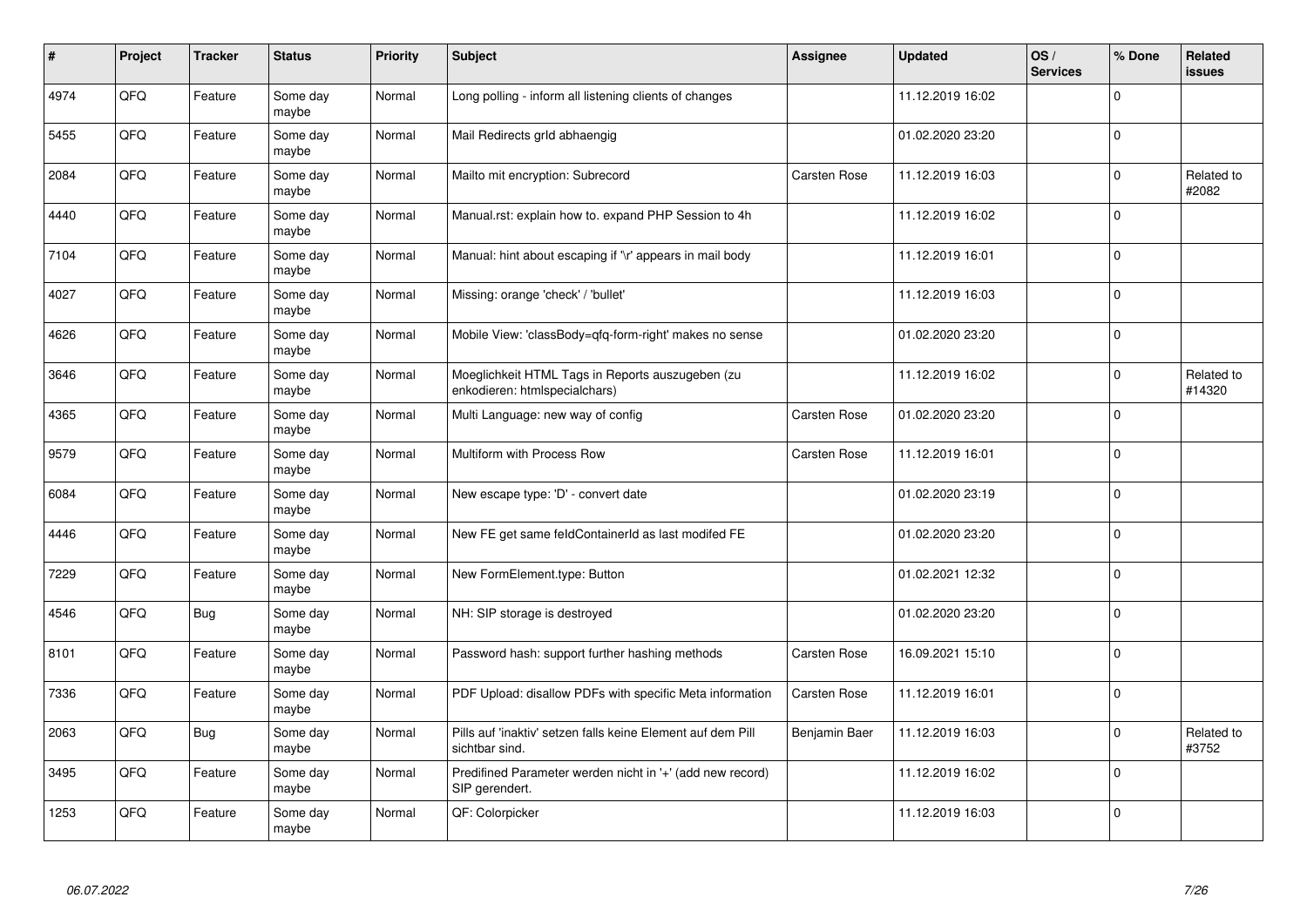| $\sharp$ | Project | <b>Tracker</b> | <b>Status</b>     | <b>Priority</b> | <b>Subject</b>                                                                                               | Assignee            | <b>Updated</b>   | OS/<br><b>Services</b> | % Done      | Related<br>issues                              |
|----------|---------|----------------|-------------------|-----------------|--------------------------------------------------------------------------------------------------------------|---------------------|------------------|------------------------|-------------|------------------------------------------------|
| 1251     | QFQ     | Feature        | Some day<br>maybe | Normal          | QF: Combo                                                                                                    |                     | 11.12.2019 16:03 |                        | $\Omega$    |                                                |
| 955      | QFQ     | Feature        | Some day<br>maybe | Normal          | QF: Notizen vor/nach dem Form                                                                                |                     | 01.02.2020 23:20 |                        | $\Omega$    |                                                |
| 1234     | QFQ     | Feature        | Some day<br>maybe | Normal          | QF: Record numbering: Im Grid soll in Spalte 1 optional die<br>laufende Nummer der Records angezeigt werden. |                     | 01.02.2020 23:20 |                        | $\Omega$    |                                                |
| 5160     | QFQ     | Feature        | Some day<br>maybe | Normal          | QFQ collaborative / together.js, ShareJS, y-js, collaborative,                                               |                     | 11.12.2019 16:02 |                        | $\Omega$    |                                                |
| 5389     | QFQ     | Feature        | Some day<br>maybe | Normal          | QFQ Design: Multline label / note                                                                            | Benjamin Baer       | 01.02.2020 23:19 |                        | $\Omega$    |                                                |
| 9024     | QFQ     | <b>Bug</b>     | Some day<br>maybe | Normal          | QFQ Einarbeitung                                                                                             |                     | 01.02.2020 15:56 |                        | $\Omega$    |                                                |
| 1635     | QFQ     | Feature        | Some day<br>maybe | Normal          | QFQ Extension content record: weitere Optionen<br>einblenden.                                                | Carsten Rose        | 11.12.2019 16:03 |                        | $\Omega$    |                                                |
| 5892     | QFQ     | Feature        | Some day<br>maybe | Normal          | QFQ should use T3 API to manipulate FE GROUP<br>membership                                                   |                     | 01.02.2020 23:20 |                        | $\Omega$    |                                                |
| 3692     | QFQ     | Feature        | Some day<br>maybe | Normal          | QFQ Webseite                                                                                                 | Benjamin Baer       | 11.12.2019 16:02 |                        | $\Omega$    | Related to<br>#5033                            |
| 7108     | QFQ     | Feature        | Some day<br>maybe | Normal          | QFQ Wrap Elements                                                                                            |                     | 11.12.2019 16:01 |                        | $\Omega$    |                                                |
| 4839     | QFQ     | Feature        | Some day<br>maybe | Normal          | qfq-handle in <head> Abschnitt</head>                                                                        | <b>Carsten Rose</b> | 11.12.2019 16:02 |                        | $\Omega$    |                                                |
| 5480     | QFQ     | Feature        | Some day<br>maybe | Normal          | QFQ: Dokumentation mit Screenshots versehen                                                                  | Carsten Rose        | 01.02.2020 23:20 |                        | $\Omega$    | Related to<br>#9879                            |
| 8586     | QFQ     | Feature        | Some day<br>maybe | Normal          | QFQ: Enhance Error message for 'record not found'                                                            | Carsten Rose        | 16.09.2021 15:10 |                        | $\Omega$    |                                                |
| 4771     | QFQ     | Bug            | Some day<br>maybe | Normal          | qfq: select-down-values empty after save (edit-form for<br>program administrators)                           | Carsten Rose        | 01.02.2020 23:20 |                        | $\Omega$    | Related to<br>#4549, Has<br>duplicate<br>#4282 |
| 5851     | QFQ     | Feature        | Some day<br>maybe | Normal          | Queue System implementieren: MQTT, RabbitMQ                                                                  |                     | 01.02.2020 23:20 |                        | $\Omega$    | Related to<br>#5715                            |
| 9020     | QFQ     | <b>Bug</b>     | Some day<br>maybe | Normal          | radio mit buttonClass und dynamicUpdate lassen sich nicht<br>kombinieren                                     |                     | 11.12.2019 16:01 |                        | $\Omega$    |                                                |
| 3109     | QFQ     | <b>Bug</b>     | Some day<br>maybe | High            | RealUrl: Links werden nicht korrekt gerendert                                                                | Carsten Rose        | 03.05.2021 21:14 |                        | $\mathbf 0$ |                                                |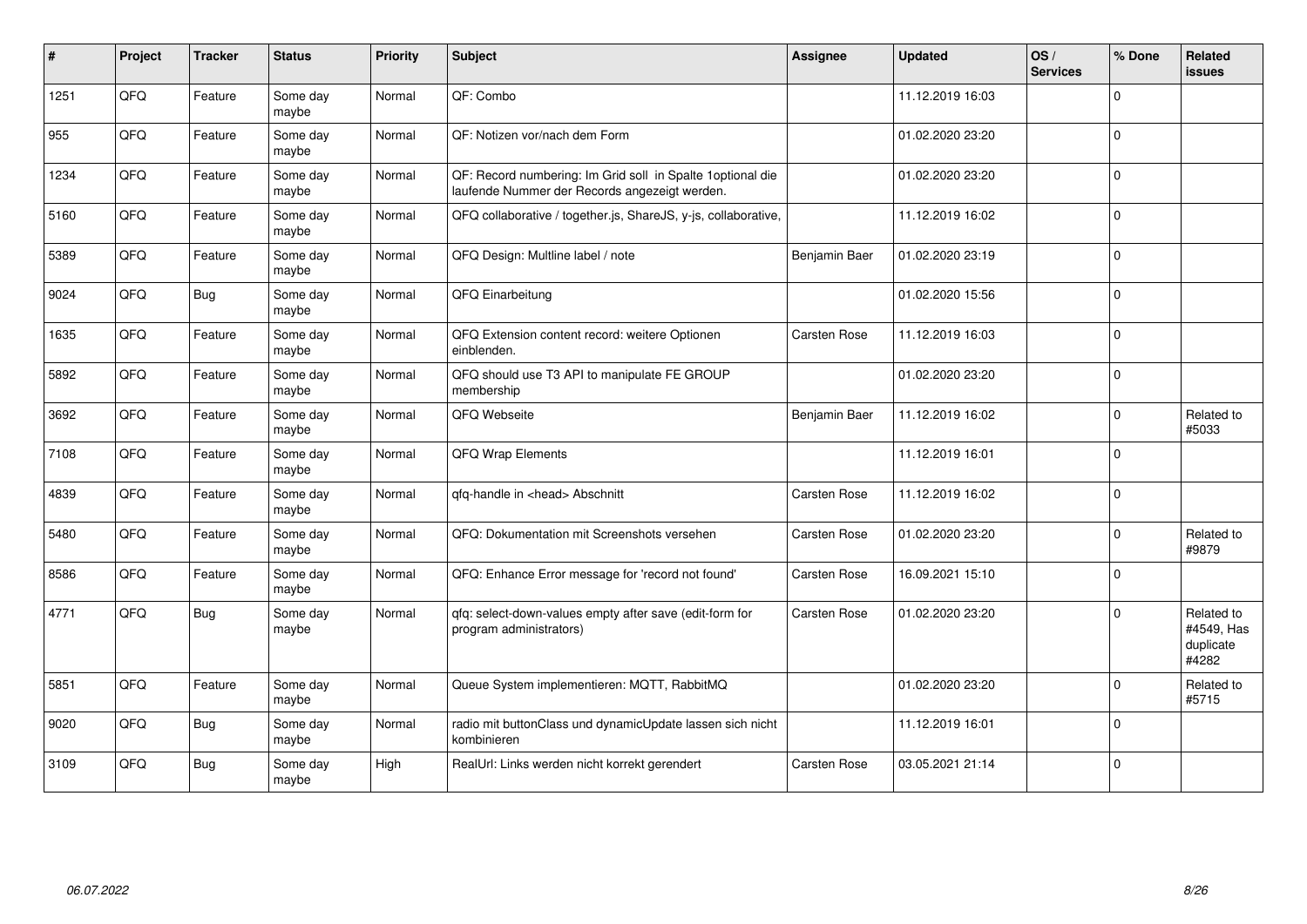| #     | Project | <b>Tracker</b> | <b>Status</b>     | <b>Priority</b> | <b>Subject</b>                                                                                  | <b>Assignee</b> | <b>Updated</b>   | OS/<br><b>Services</b> | % Done      | Related<br><b>issues</b>                                              |
|-------|---------|----------------|-------------------|-----------------|-------------------------------------------------------------------------------------------------|-----------------|------------------|------------------------|-------------|-----------------------------------------------------------------------|
| 12611 | QFQ     | Feature        | Some day<br>maybe | Normal          | Refactoring: Bootstrap with Lazy Loading                                                        | Carsten Rose    | 08.06.2022 10:37 |                        | $\Omega$    | Related to<br>#12490,<br>Related to<br>#10013,<br>Related to<br>#7732 |
| 4640  | QFQ     | Feature        | Some day<br>maybe | Normal          | Rename System Forms                                                                             |                 | 01.02.2020 23:20 |                        | $\mathbf 0$ |                                                                       |
| 11323 | QFQ     | Feature        | Some day<br>maybe | Normal          | Report Frontend Editor Modal + Codemirror                                                       | Carsten Rose    | 16.09.2021 15:10 |                        | 0           | Related to<br>#11036                                                  |
| 3967  | QFQ     | Feature        | Some day<br>maybe | High            | Report: Checkbox, Radio, Dropdown, Input welches ohne<br>Submit funktioniert - 'Inline-Form'    | Carsten Rose    | 03.05.2021 21:14 |                        | $\mathbf 0$ |                                                                       |
| 3991  | QFQ     | Feature        | Some day<br>maybe | Normal          | report: Columnname '_skipWrap' skips 'fbeg', 'fend'                                             | Carsten Rose    | 11.12.2019 16:03 |                        | 0           |                                                                       |
| 4435  | QFQ     | Feature        | Some day<br>maybe | Normal          | Report: striptags - specify allowed tags                                                        |                 | 01.02.2020 23:20 |                        | 0           |                                                                       |
| 5129  | QFQ     | Feature        | Some day<br>maybe | Normal          | Reports: SQL fuer x Achse und y Achse                                                           |                 | 11.12.2019 16:02 |                        | 0           |                                                                       |
| 4454  | QFQ     | Bug            | Some day<br>maybe | Normal          | Required Elements: multiple elements in a row - whole row<br>marked if only one input is empty. | Benjamin Baer   | 01.02.2020 23:20 |                        | $\mathbf 0$ |                                                                       |
| 7921  | QFQ     | Feature        | Some day<br>maybe | Normal          | Rest API Export: URL kuerzer machen                                                             |                 | 01.02.2020 23:19 |                        | $\mathbf 0$ |                                                                       |
| 5428  | QFQ     | Feature        | Some day<br>maybe | Normal          | secure thumbnail: late render on access.                                                        | Carsten Rose    | 01.02.2020 23:20 |                        | $\Omega$    |                                                                       |
| 880   | QFQ     | Feature        | Some day<br>maybe | Urgent          | Security: PHP, SQL Injection, XSS                                                               |                 | 03.05.2021 21:14 |                        | $\Omega$    | Related to<br>#14320                                                  |
| 4956  | QFQ     | Feature        | Some day<br>maybe | Normal          | Sendmail: Benutzerdefinierte Headers                                                            | Carsten Rose    | 11.12.2019 16:02 |                        | 0           |                                                                       |
| 4551  | QFQ     | Feature        | Some day<br>maybe | Normal          | Set 'pills' via dynamicUpdate to show/hide/disabled                                             |                 | 01.02.2020 23:20 |                        | $\mathbf 0$ | Related to<br>#3752                                                   |
| 3537  | QFQ     | Feature        | Some day<br>maybe | Low             | SHOW COLUMNS FROM tableName - Extend '{{!'<br>definition                                        | Carsten Rose    | 11.12.2019 16:02 |                        | 0           |                                                                       |
| 7107  | QFQ     | Feature        | Some day<br>maybe | Normal          | Showcase Registration Tool: Anmeldung / Administration :<br>Liste Anmeldungen / Emaileinaldung  | Carsten Rose    | 11.12.2019 16:01 |                        | $\mathbf 0$ |                                                                       |
| 4442  | QFG     | Feature        | Some day<br>maybe | Normal          | Special Column Name: _link - new symbol G (Glyph) to<br>choose any available symbol             |                 | 11.12.2019 16:02 |                        | 0           |                                                                       |
| 3941  | QFQ     | Feature        | Some day<br>maybe | Normal          | sqlAfter: es sollten mehrere moeglich sein                                                      | Carsten Rose    | 11.12.2019 16:03 |                        | 0           | Related to<br>#3942                                                   |
| 4026  | QFQ     | Feature        | Some day<br>maybe | Normal          | sqlLog.sql: log number of FE.id                                                                 | Carsten Rose    | 11.12.2019 16:03 |                        | 0           | Related to<br>#5458                                                   |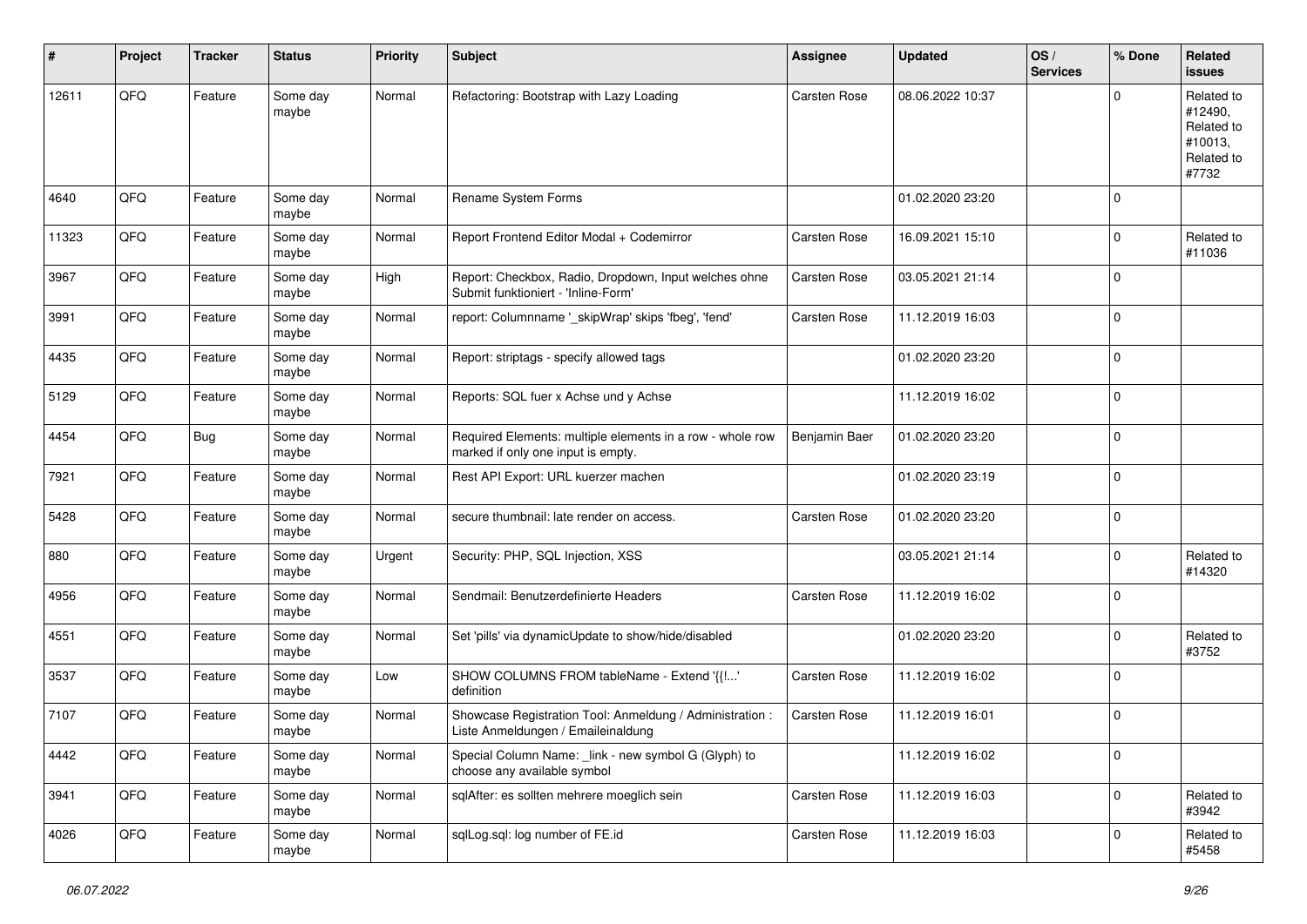| #     | Project | <b>Tracker</b> | <b>Status</b>     | <b>Priority</b> | <b>Subject</b>                                                                                                                      | Assignee            | <b>Updated</b>   | OS/<br><b>Services</b> | % Done      | Related<br>issues                           |
|-------|---------|----------------|-------------------|-----------------|-------------------------------------------------------------------------------------------------------------------------------------|---------------------|------------------|------------------------|-------------|---------------------------------------------|
| 7281  | QFQ     | Bug            | Some day<br>maybe | Normal          | Subrecords: on large screen separator line too short                                                                                |                     | 01.02.2020 23:19 |                        | $\Omega$    |                                             |
| 4258  | QFQ     | Feature        | Some day<br>maybe | High            | System Defaults: Forms                                                                                                              | Carsten Rose        | 03.05.2021 21:14 |                        | $\mathbf 0$ |                                             |
| 10745 | QFQ     | Feature        | Some day<br>maybe | Normal          | Tablesorter Excel Export                                                                                                            | Carsten Rose        | 16.09.2021 15:09 |                        | $\Omega$    |                                             |
| 9130  | QFQ     | Feature        | Some day<br>maybe | Normal          | tablesorter: Automatic Row numbering / Zeilenummer                                                                                  | Benjamin Baer       | 01.02.2020 23:22 |                        | $\mathbf 0$ |                                             |
| 6970  | QFQ     | Feature        | Some day<br>maybe | Normal          | tablesorter: default fuer 'sortReset' aendern von 'Ctrl' zu 'Alt'                                                                   | Benjamin Baer       | 01.02.2020 23:21 |                        | $\mathbf 0$ |                                             |
| 4445  | QFQ     | Feature        | Some day<br>maybe | Normal          | template group: Option to simulate fieldset                                                                                         |                     | 28.06.2021 14:11 |                        | $\Omega$    |                                             |
| 3882  | QFQ     | Bug            | Some day<br>maybe | Normal          | templateGroup: disable 'add' if limit is reached - funktioniert<br>nicht wenn bereits records existierten                           | <b>Carsten Rose</b> | 11.12.2019 16:03 |                        | $\Omega$    |                                             |
| 3385  | QFQ     | Feature        | Some day<br>maybe | Normal          | templateGroup: insert/update/delete non primary records                                                                             | Carsten Rose        | 11.12.2019 16:02 |                        | $\mathbf 0$ |                                             |
| 3588  | QFQ     | Bug            | Some day<br>maybe | Normal          | templateGroup: versteckte Elemente werden weiterhin<br>gespeichert.                                                                 | Carsten Rose        | 11.12.2019 16:02 |                        | 0           |                                             |
| 4549  | QFQ     | <b>Bug</b>     | Some day<br>maybe | Normal          | TemplateGroups: FE.type SELECT loose selected value<br>after save                                                                   | Carsten Rose        | 01.02.2020 23:20 |                        | 0           | Related to<br>#4548,<br>Related to<br>#4771 |
| 4816  | QFQ     | Feature        | Some day<br>maybe | Normal          | Templates for QFQ Reports (Tables, Radios, )                                                                                        |                     | 01.02.2020 23:20 |                        | 0           |                                             |
| 8056  | QFQ     | Feature        | Some day<br>maybe | Normal          | Termin Organisation (Reservation)                                                                                                   |                     | 01.02.2020 23:19 |                        | 0           | Related to<br>#8658                         |
| 4757  | QFQ     | Feature        | Some day<br>maybe | Normal          | Test subrecord: download links ok? Links ok?                                                                                        | Carsten Rose        | 01.02.2020 23:20 |                        | $\Omega$    |                                             |
| 7402  | QFQ     | Bug            | Some day<br>maybe | Normal          | thumbnail cache: outdated picture when permission denied<br>and permission resolved.                                                |                     | 01.02.2020 23:20 |                        | $\Omega$    |                                             |
| 5452  | QFQ     | Feature        | Some day<br>maybe | Normal          | Thumbnails from PDF: bad quality                                                                                                    |                     | 01.02.2020 23:20 |                        | $\mathbf 0$ |                                             |
| 9704  | QFQ     | Feature        | Some day<br>maybe | Normal          | Thumbnails Generieren beim Splitten von PDF Files                                                                                   | Carsten Rose        | 11.12.2019 16:01 |                        | $\Omega$    |                                             |
| 7456  | QFQ     | Bug            | Some day<br>maybe | Low             | Todos in Code: solve or make ticket                                                                                                 | Carsten Rose        | 16.09.2021 15:10 |                        | 0           |                                             |
| 5895  | QFQ     | Feature        | Some day<br>maybe | Normal          | Tutorial: List of all QFQ Features                                                                                                  |                     | 01.02.2020 23:19 |                        | $\mathbf 0$ |                                             |
| 3895  | QFQ     | <b>Bug</b>     | Some day<br>maybe | Normal          | typeahead pedantic: on lehrkredit Idap webpass - if only one   Carsten Rose<br>person is in dropdown, such person can't be selected |                     | 11.12.2019 16:03 |                        | 0           |                                             |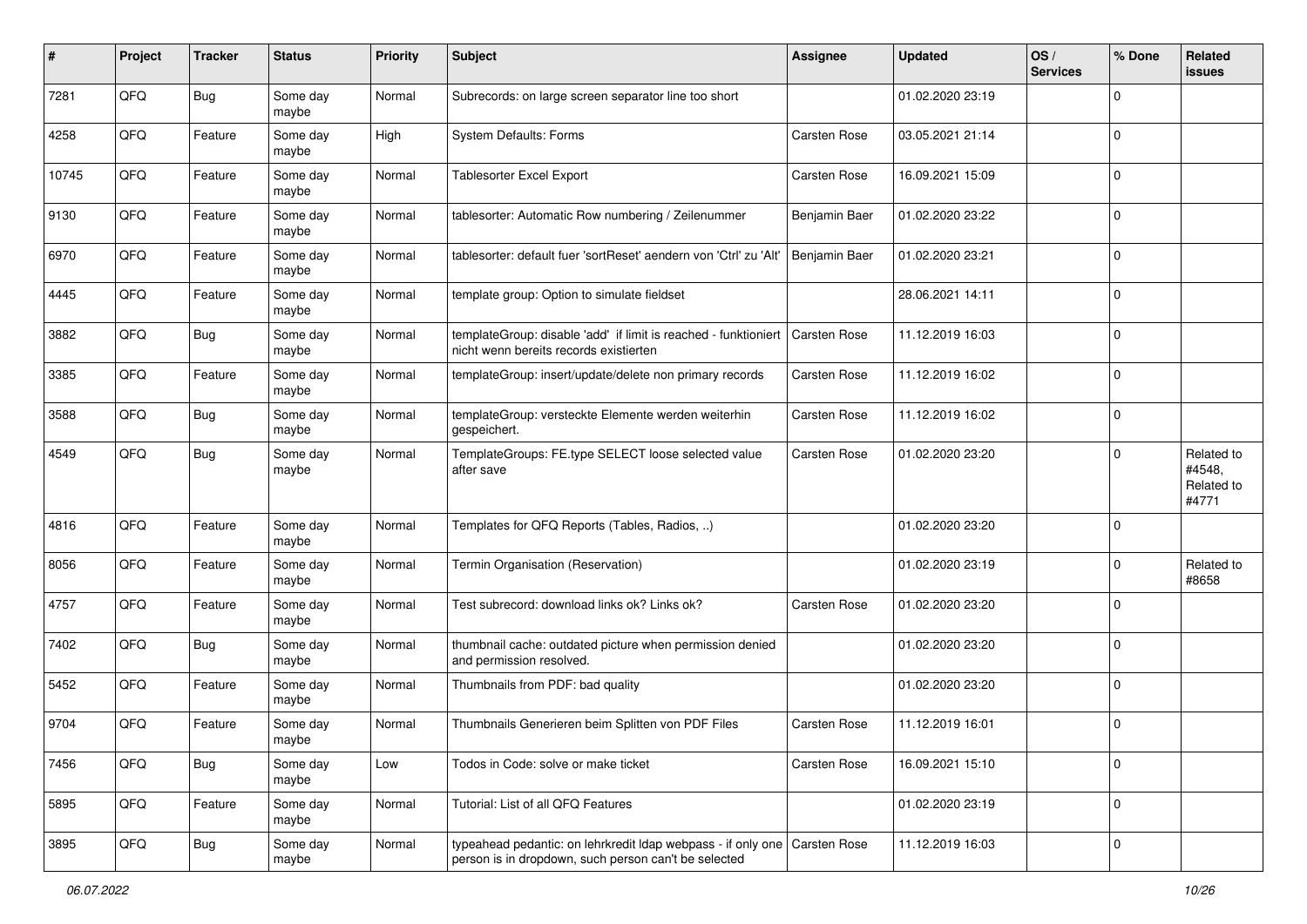| #     | Project | <b>Tracker</b> | <b>Status</b>     | <b>Priority</b> | <b>Subject</b>                                                                                                                                           | <b>Assignee</b>     | <b>Updated</b>   | OS/<br><b>Services</b> | % Done      | Related<br><b>issues</b>                    |
|-------|---------|----------------|-------------------|-----------------|----------------------------------------------------------------------------------------------------------------------------------------------------------|---------------------|------------------|------------------------|-------------|---------------------------------------------|
| 5805  | QFQ     | Feature        | Some day<br>maybe | Normal          | TypeAHead SQL value instead of key stored                                                                                                                |                     | 01.02.2020 23:19 |                        | $\Omega$    | Related to<br>#5444                         |
| 4398  | QFQ     | Bug            | Some day<br>maybe | Normal          | Typeahead: mouse click in a prefilled input opens a single<br>item dropdown with the current value - click on it seems to<br>set the value, not the key. | Benjamin Baer       | 01.02.2020 23:20 |                        | $\mathbf 0$ | Related to<br>#4457                         |
| 10116 | QFQ     | Feature        | Some day<br>maybe | Normal          | TypeAhead: Tag - show inside 'input' element                                                                                                             | Carsten Rose        | 16.09.2021 15:09 |                        | 0           |                                             |
| 4197  | QFQ     | Feature        | Some day<br>maybe | Normal          | Unit Test fuer JSON Stream von QuickFormQuery.php ><br>doForm()                                                                                          | <b>Carsten Rose</b> | 11.12.2019 16:03 |                        | $\Omega$    |                                             |
| 6704  | QFQ     | Feature        | Some day<br>maybe | Normal          | Upload Mode: Bilder in Notizen rechts sollen aktuellen<br>Upload repräsentieren.                                                                         |                     | 01.02.2020 23:19 |                        | $\mathbf 0$ | Related to<br>#3264                         |
| 5706  | QFQ     | <b>Bug</b>     | Some day<br>maybe | Normal          | upload: fileDestination needs to be sanatized                                                                                                            | <b>Carsten Rose</b> | 01.02.2020 23:19 |                        | $\mathbf 0$ |                                             |
| 3332  | QFQ     | Feature        | Some day<br>maybe | Normal          | Uploads: Thumbnails, Details zum hochgeladenen File                                                                                                      | Carsten Rose        | 11.12.2019 16:02 |                        | $\mathbf 0$ | Related to<br>#3264,<br>Related to<br>#5333 |
| 5991  | QFQ     | Bug            | Some day<br>maybe | Normal          | URLs with ' ' or long parameter are problematic                                                                                                          | <b>Carsten Rose</b> | 01.02.2020 23:19 |                        | $\Omega$    |                                             |
| 4652  | QFQ     | Feature        | Some day<br>maybe | Normal          | UZH CD: Weiterleitung auf benutzerdefinierte 403/404 Seite                                                                                               | <b>Carsten Rose</b> | 01.02.2020 23:20 |                        | l 0         |                                             |
| 5665  | QFQ     | Feature        | Some day<br>maybe | Normal          | Versuch das '{{!' nicht mehr noetig ist.                                                                                                                 | Carsten Rose        | 01.02.2020 23:20 |                        | $\Omega$    | Related to<br>#7432,<br>Related to<br>#7434 |
| 3061  | QFQ     | Bug            | Some day<br>maybe | High            | winstitute: mysql connection durcheinander - nmhp17<br>(ag7)/QFQ arbeitet mit DB/Tabellen von biostat.                                                   | <b>Carsten Rose</b> | 03.05.2021 21:14 |                        | $\Omega$    |                                             |
| 3677  | QFQ     | Feature        | Some day<br>maybe | Normal          | wkhtmltopdf: FE User access prohibited, if client IP changes<br>\$TYPO3_CONF_VARS[FE][lockIP]                                                            | Carsten Rose        | 11.12.2019 16:02 |                        | $\Omega$    |                                             |
| 3285  | QFQ     | Feature        | Some day<br>maybe | Normal          | Zeichenlimit pro Feld: textarea / editor                                                                                                                 | Carsten Rose        | 11.12.2019 16:02 |                        | $\mathbf 0$ |                                             |
| 2643  | QFQ     | Bug            | Some day<br>maybe | Normal          | Zend / PHP Webinars anschauen                                                                                                                            | <b>Carsten Rose</b> | 01.02.2020 15:56 |                        | $\Omega$    |                                             |
| 4122  | QFQ     | Bug            | Some day<br>maybe | Normal          | file: Render Mode hat keinen Effekt                                                                                                                      |                     | 11.12.2019 16:03 |                        | 0           |                                             |
| 5342  | QFQ     | Feature        | Some day<br>maybe | Normal          | link - with HTML Attributes                                                                                                                              |                     | 01.02.2020 23:20 |                        | $\mathbf 0$ | Related to<br>#14077                        |
| 4343  | QFQ     | Feature        | Some day<br>maybe | Normal          | Link: Classifier to add 'attributes'                                                                                                                     | Carsten Rose        | 01.02.2020 23:20 |                        | $\mathbf 0$ | Related to<br>#14077                        |
| 4606  | QFQ     | Feature        | Some day<br>maybe | Normal          | link: qualifier to render bootstrap button                                                                                                               | Carsten Rose        | 01.02.2020 23:19 |                        | 0           |                                             |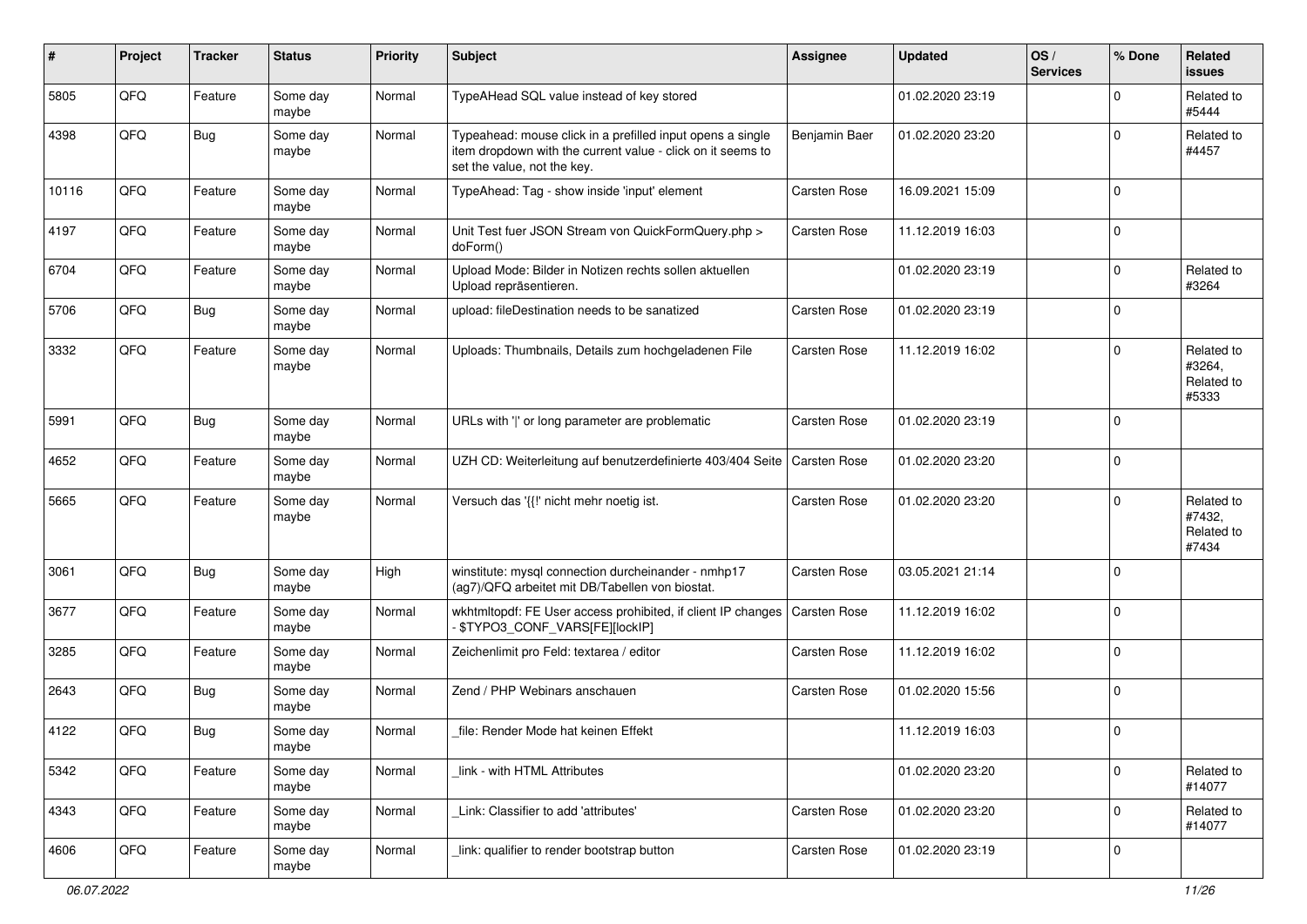| $\pmb{\#}$ | Project | <b>Tracker</b> | <b>Status</b>              | <b>Priority</b> | <b>Subject</b>                                                                                            | Assignee            | <b>Updated</b>   | OS/<br><b>Services</b> | % Done   | Related<br><b>issues</b>                                             |
|------------|---------|----------------|----------------------------|-----------------|-----------------------------------------------------------------------------------------------------------|---------------------|------------------|------------------------|----------|----------------------------------------------------------------------|
| 4349       | QFQ     | Feature        | Some day<br>maybe          | Normal          | link download: downloaded external URL to<br>deliver/concatenate - check mimetipe and handle it correctly | <b>Carsten Rose</b> | 11.12.2019 16:02 |                        | $\Omega$ |                                                                      |
| 4138       | QFQ     | Bug            | Some day<br>maybe          | Normal          | style fehlt                                                                                               |                     | 11.12.2019 16:03 |                        | $\Omega$ |                                                                      |
| 13572      | QFQ     | Feature        | Feedback                   | Normal          | Form Load: misleading error message on trying to load non<br>existent primary record                      | Enis Nuredini       | 16.05.2022 23:16 |                        | 100      |                                                                      |
| 12584      | QFQ     | Feature        | Feedback                   | Normal          | T3 v10 migration script: replace alias-patterns (v11)                                                     | Carsten Rose        | 28.05.2022 11:12 |                        | 100      |                                                                      |
| 11630      | QFQ     | <b>Bug</b>     | Feedback                   | High            | Bitte check ob CALL() in 20.11.0 noch so funktioniert wie in<br>20.4.1                                    | Enis Nuredini       | 28.05.2022 13:45 |                        | $\Omega$ | Related to<br>#11325                                                 |
| 12546      | QFQ     | <b>Bug</b>     | Feedback                   | Normal          | Branch 'Development' - Unit Tests mit dirty workaround<br>angepasst                                       | Carsten Rose        | 19.03.2022 17:48 |                        | $\Omega$ |                                                                      |
| 13767      | QFQ     | Bug            | Feedback                   | Normal          | date/time-picker: required shows up/down button orange                                                    | Enis Nuredini       | 16.05.2022 23:16 |                        | 0        |                                                                      |
| 8316       | QFQ     | Bug            | Feedback                   | Normal          | Documentation/Behaviour for Nested Queries and<br>Record-Store confusing                                  | Nicola Chiapolini   | 20.11.2019 09:14 |                        | $\Omega$ |                                                                      |
| 9548       | QFQ     | Feature        | Feedback                   | High            | FormElement: Pattern mismatch - optional report only on<br>focus lost                                     | Benjamin Baer       | 03.05.2021 21:14 |                        | $\Omega$ |                                                                      |
| 9898       | QFQ     | Bug            | Feedback                   | Normal          | Formular trotz Timeout gespeichert                                                                        | Benjamin Baer       | 01.02.2020 15:56 |                        | $\Omega$ |                                                                      |
| 11347      | QFQ     | <b>Bug</b>     | Feedback                   | Normal          | If Bedingungen funktionieren nicht korrekt                                                                | Christoph Fuchs     | 21.03.2021 20:37 |                        | $\Omega$ |                                                                      |
| 10124      | QFQ     | Feature        | Feedback                   | Normal          | qfq AAI-Login                                                                                             | Karin Niffeler      | 07.05.2020 09:36 |                        | 0        |                                                                      |
| 9535       | QFQ     | <b>Bug</b>     | Feedback                   | Normal          | Report:  AS ' vertical' - column to wide - vertical >> rot45,<br>rot <sub>90</sub>                        | Benjamin Baer       | 01.02.2020 15:56 |                        | $\Omega$ |                                                                      |
| 9052       | QFQ     | Feature        | Feedback                   | High            | Report: CodeMirror with SQL Syntax Highlight in FE                                                        | Enis Nuredini       | 08.06.2022 10:25 |                        | $\Omega$ |                                                                      |
| 10782      | QFQ     | Feature        | Feedback                   | Normal          | Tiny MCE: Image Upload                                                                                    | Enis Nuredini       | 16.05.2022 23:16 |                        | $\Omega$ | Related to<br>#12452                                                 |
| 5894       | QFQ     | Feature        | Feedback                   | Normal          | Typeahead in Report: show/hide rows dynamically                                                           | Carsten Rose        | 18.02.2022 08:50 |                        | $\Omega$ | Related to<br>#5893,<br>Related to<br>#5885                          |
| 13566      | QFQ     | Feature        | Ready to sync<br>(develop) | Normal          | Delete config-example.qfq.php file                                                                        | Carsten Rose        | 23.12.2021 09:25 |                        | $\Omega$ |                                                                      |
| 9789       | QFQ     | <b>Bug</b>     | In Progress                | High            | Record Lock: release to early on 'leave page'                                                             | Carsten Rose        | 10.01.2022 09:25 |                        | 100      | Related to<br>#10081,<br>Related to<br>#9173,<br>Related to<br>#8702 |
| 9691       | QFQ     | <b>Bug</b>     | In Progress                | Normal          | Checkbox: dynamic update > readonly                                                                       | <b>Carsten Rose</b> | 01.02.2020 23:22 |                        | 50       | Related to<br>#9834                                                  |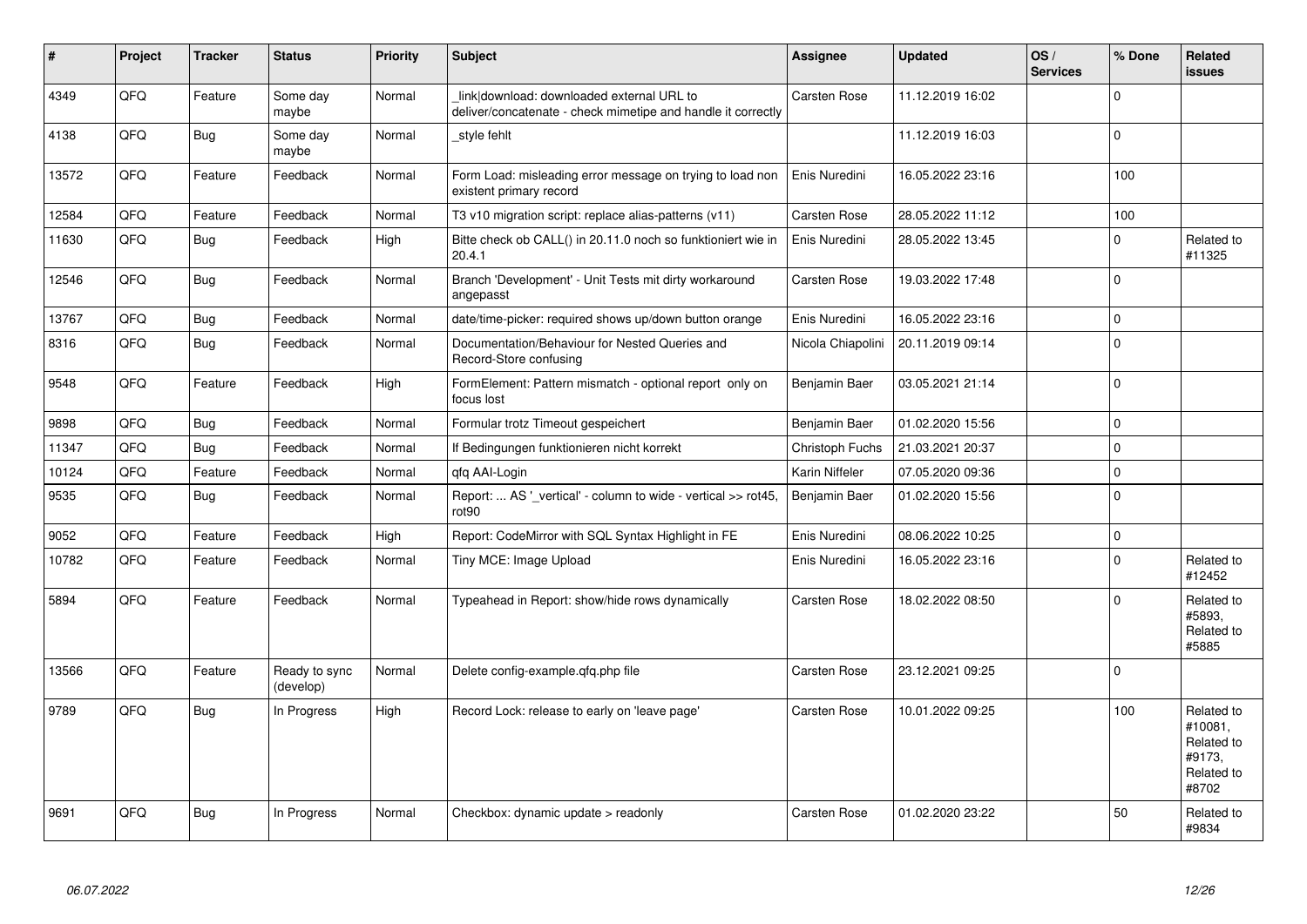| $\vert$ # | Project | <b>Tracker</b> | <b>Status</b> | <b>Priority</b> | <b>Subject</b>                                            | <b>Assignee</b> | <b>Updated</b>   | OS/<br><b>Services</b> | % Done      | Related<br><b>issues</b>                                                                                                                                              |
|-----------|---------|----------------|---------------|-----------------|-----------------------------------------------------------|-----------------|------------------|------------------------|-------------|-----------------------------------------------------------------------------------------------------------------------------------------------------------------------|
| 13330     | QFQ     | Feature        | In Progress   | Normal          | Multi Form: Upload                                        | Carsten Rose    | 07.11.2021 12:40 |                        | 50          | Related to<br>#9706                                                                                                                                                   |
| 12440     | QFQ     | Feature        | In Progress   | Normal          | Typo3 V10 upgrade (durchfuehren und testen)               | Carsten Rose    | 21.03.2022 09:53 |                        | 50          | Related to<br>#12357,<br>Related to<br>#12067,<br>Related to<br>#10661                                                                                                |
| 9517      | QFQ     | Feature        | In Progress   | High            | Input multiple tags with typeahead                        | Carsten Rose    | 03.05.2021 21:14 |                        | 40          | Related to<br>#10150                                                                                                                                                  |
| 10793     | QFQ     | Feature        | In Progress   | Normal          | Update NPM Packages                                       | Carsten Rose    | 07.09.2021 13:25 |                        | 30          |                                                                                                                                                                       |
| 14320     | QFQ     | Feature        | In Progress   | Normal          | Allow specific HTML Tags and Attributes: general, TinyMCE | Enis Nuredini   | 04.07.2022 14:09 |                        | $\mathbf 0$ | Related to<br>#12664,<br>Related to<br>#12039,<br>Related to<br>#11702,<br>Related to<br>#7239,<br>Related to<br>#3708,<br>Related to<br>#3646,<br>Related to<br>#880 |
| 4194      | QFQ     | Feature        | In Progress   | Normal          | Bootstrap 4 ist jetzt offiziel                            |                 | 03.05.2021 20:47 |                        | $\pmb{0}$   | Related to<br>#10114                                                                                                                                                  |
| 6250      | QFQ     | Feature        | In Progress   | Normal          | Enhance layout: a) Subrecord, b) Subrecord-Title          | Carsten Rose    | 01.02.2020 23:22 |                        | $\pmb{0}$   | Related to<br>#5391                                                                                                                                                   |
| 11517     | QFQ     | Bug            | In Progress   | Normal          | extraButtonInfo Broken for multiple FormElements          | Carsten Rose    | 12.05.2022 13:12 |                        | $\mathbf 0$ | Related to<br>#7890,<br>Related to<br>#3811, Has<br>duplicate<br>#10905, Has<br>duplicate<br>#10553, Has<br>duplicate<br>#6779                                        |
| 10443     | QFQ     | Feature        | In Progress   | Normal          | Konzept_api / _live                                       | Carsten Rose    | 07.05.2020 09:39 |                        | $\mathbf 0$ |                                                                                                                                                                       |
| 5695      | QFQ     | Feature        | In Progress   | Normal          | Multiform                                                 | Carsten Rose    | 02.01.2021 18:38 |                        | $\mathbf 0$ |                                                                                                                                                                       |
| 14175     | QFQ     | <b>Bug</b>     | In Progress   | Normal          | Opening a form with no QFQ Session cookie fails           | Carsten Rose    | 03.06.2022 10:40 |                        | $\pmb{0}$   |                                                                                                                                                                       |
| 11980     | QFQ     | Feature        | In Progress   | Normal          | protected verzeichnis MUSS geschützt werden               | Carsten Rose    | 07.09.2021 13:30 |                        | $\mathbf 0$ |                                                                                                                                                                       |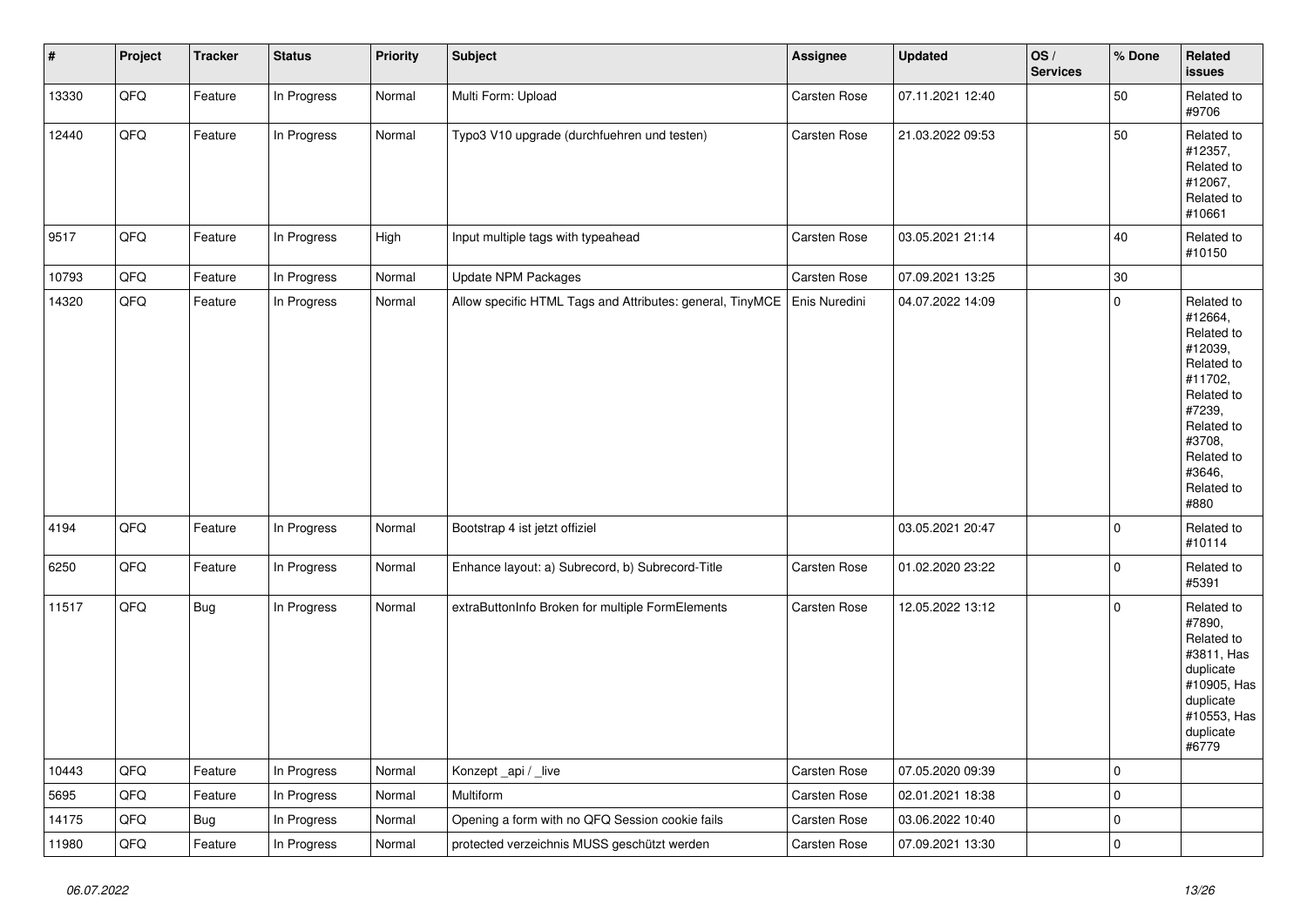| #     | Project | <b>Tracker</b> | <b>Status</b> | <b>Priority</b> | <b>Subject</b>                                                                                      | <b>Assignee</b>     | <b>Updated</b>   | OS/<br><b>Services</b> | % Done      | Related<br><b>issues</b>                                                    |
|-------|---------|----------------|---------------|-----------------|-----------------------------------------------------------------------------------------------------|---------------------|------------------|------------------------|-------------|-----------------------------------------------------------------------------|
| 12508 | QFQ     | Bug            | In Progress   | High            | qfq Form: sendMail                                                                                  | Karin Niffeler      | 19.03.2022 17:48 |                        | $\mathbf 0$ |                                                                             |
| 14323 | QFQ     | Bug            | In Progress   | Normal          | Report: render=both single - no impact                                                              | Carsten Rose        | 19.06.2022 18:31 |                        | $\mathbf 0$ |                                                                             |
| 11076 | QFQ     | Feature        | In Progress   | Normal          | SELECT  AS _websocket                                                                               | Carsten Rose        | 30.08.2020 17:49 |                        | $\mathbf 0$ | Related to<br>#13354                                                        |
| 12439 | QFQ     | Feature        | In Progress   | Normal          | TinyMCE Paste from Word & Character Count/Limit                                                     | Carsten Rose        | 05.05.2021 22:15 |                        | $\mathbf 0$ |                                                                             |
| 10661 | QFQ     | Bug            | In Progress   | Normal          | Typo3 Warnungen                                                                                     | Carsten Rose        | 07.09.2021 13:23 |                        | $\mathbf 0$ | Related to<br>#12440                                                        |
| 12262 | QFQ     | Feature        | ToDo          | Normal          | Form buttons on top: more customable                                                                | Enis Nuredini       | 17.06.2022 10:44 |                        | $\Omega$    | Related to<br>#13945, Has<br>duplicate<br>#4046, Has<br>duplicate<br>#10080 |
| 7602  | QFQ     | Feature        | ToDo          | High            | Multi Select: with checkboxes                                                                       | Benjamin Baer       | 22.03.2022 09:07 |                        | $\Omega$    |                                                                             |
| 12463 | QFQ     | Bug            | ToDo          | High            | QFQ Function: 'function' and 'sql' on same level - output of<br>sql is shown two times.             | Carsten Rose        | 15.12.2021 16:31 |                        | $\mathbf 0$ |                                                                             |
| 12395 | QFQ     | Bug            | ToDo          | High            | QFQ Function: Result two times shown                                                                | Carsten Rose        | 18.02.2022 08:59 |                        | $\mathbf 0$ |                                                                             |
| 13899 | QFQ     | <b>Bug</b>     | ToDo          | Normal          | Selenium: zum laufen bringen                                                                        | Enis Nuredini       | 25.03.2022 10:24 |                        | $\mathbf 0$ |                                                                             |
| 2665  | QFQ     | Bug            | Priorize      | Normal          | Dynamic Update funktioniert nicht, wenn beim<br>entsprechenden FormElement eine size angegeben ist. | Benjamin Baer       | 03.01.2022 08:12 |                        | 30          |                                                                             |
| 5942  | QFQ     | Feature        | Priorize      | Normal          | 'L' and 'type': append to links, generate via '_link' by using<br>'u:' .                            | Carsten Rose        | 01.02.2020 10:13 |                        | $\mathbf 0$ |                                                                             |
| 12452 | QFQ     | Feature        | Priorize      | Normal          | BaseURL: alsways with '/' at the end                                                                | Carsten Rose        | 19.06.2022 13:45 |                        | $\mathbf 0$ | Related to<br>#10782                                                        |
| 9346  | QFQ     | Feature        | Priorize      | Normal          | beforeSave: check if an upload is given                                                             | Carsten Rose        | 11.06.2021 21:18 |                        | $\mathbf 0$ |                                                                             |
| 3782  | QFQ     | Bug            | Priorize      | Normal          | Bei fehlerhafter Eingabe (z.B. Datum) sollte das erwartete<br>Format angezeigt werden               | Carsten Rose        | 01.02.2020 10:13 |                        | $\Omega$    |                                                                             |
| 9958  | QFQ     | Bug            | Priorize      | Normal          | Broken subrecord query: no error message                                                            | Carsten Rose        | 05.02.2021 15:15 |                        | $\mathbf 0$ |                                                                             |
| 6870  | QFQ     | Feature        | Priorize      | Normal          | Click on '_link' triggers an API call                                                               | Benjamin Baer       | 03.01.2022 08:25 |                        | $\mathbf 0$ |                                                                             |
| 8082  | QFQ     | Feature        | Priorize      | High            | Contact form without saving record                                                                  | Carsten Rose        | 07.12.2021 15:20 |                        | $\Omega$    | Related to<br>#8587,<br><b>Blocks</b><br>#11850                             |
| 7630  | QFQ     | Feature        | Priorize      | Normal          | detailed error message for simple upload                                                            | Carsten Rose        | 01.02.2020 10:13 |                        | $\mathbf 0$ |                                                                             |
| 12503 | QFQ     | Feature        | Priorize      | Normal          | Detect dangerous UPDATE statement with missing WHERE                                                | <b>Carsten Rose</b> | 05.05.2021 22:09 |                        | $\mathbf 0$ |                                                                             |
| 7217  | QFQ     | Feature        | Priorize      | Normal          | Download: notice User if `_sip=?` is missing                                                        | Carsten Rose        | 01.02.2020 10:13 |                        | $\mathbf 0$ |                                                                             |
| 5562  | QFQ     | Feature        | Priorize      | Normal          | Drag'n'Drop fuer Uploads                                                                            | Benjamin Baer       | 21.03.2022 09:52 |                        | $\mathbf 0$ | Related to<br>#9706                                                         |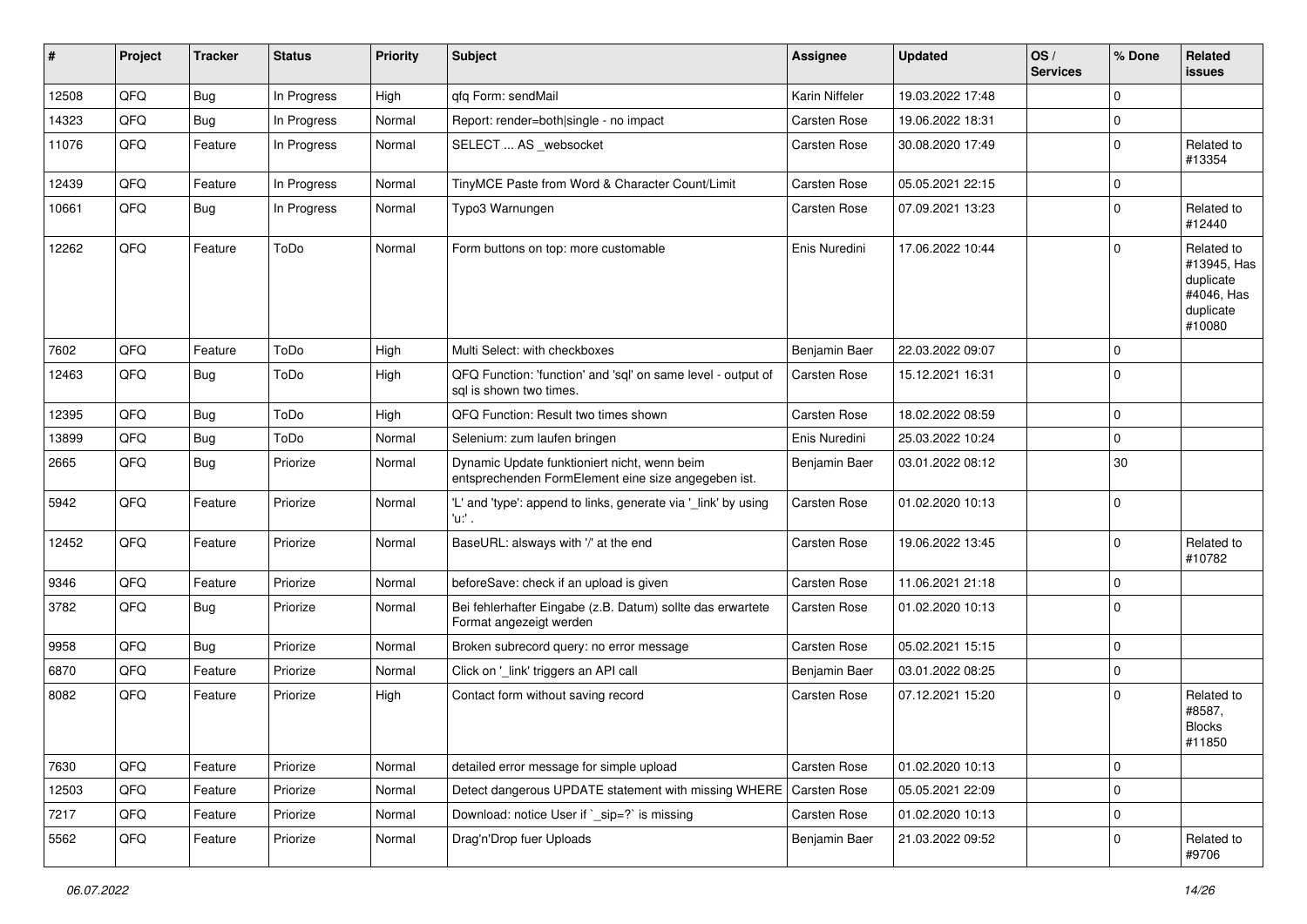| #     | Project | <b>Tracker</b> | <b>Status</b> | <b>Priority</b> | <b>Subject</b>                                                                                           | Assignee      | <b>Updated</b>   | OS/<br><b>Services</b> | % Done      | Related<br><b>issues</b>                                                |
|-------|---------|----------------|---------------|-----------------|----------------------------------------------------------------------------------------------------------|---------------|------------------|------------------------|-------------|-------------------------------------------------------------------------|
| 9975  | QFQ     | Bug            | Priorize      | Normal          | Dropdown Menu: 'r:3' broken                                                                              | Carsten Rose  | 01.02.2020 10:13 |                        | $\Omega$    |                                                                         |
| 6224  | QFQ     | Feature        | Priorize      | Normal          | Dynamic update: fade in/out fields                                                                       | Benjamin Baer | 21.03.2022 09:50 |                        | $\mathbf 0$ |                                                                         |
| 8585  | QFQ     | Feature        | Priorize      | Normal          | Enhance Error message for 'unknown form'                                                                 | Carsten Rose  | 01.02.2020 10:13 |                        | $\Omega$    |                                                                         |
| 6801  | QFQ     | Feature        | Priorize      | Normal          | Fabric: Maximize / FullIscreen                                                                           | Benjamin Baer | 21.03.2022 09:56 |                        | $\mathbf 0$ |                                                                         |
| 9862  | QFQ     | <b>Bug</b>     | Priorize      | Normal          | Failed writing to sql mail qfq.log should throw an exception                                             | Carsten Rose  | 01.02.2020 10:13 |                        | $\Omega$    |                                                                         |
| 8584  | QFQ     | Feature        | Priorize      | Normal          | FE 'Action' - never assign to Container (except Template<br>Group)                                       | Carsten Rose  | 01.02.2020 10:13 |                        | $\Omega$    |                                                                         |
| 7656  | QFQ     | Bug            | Priorize      | Normal          | FE with required, 'pattern' and 'extraButtonLock': always<br>complain about missing value                | Carsten Rose  | 01.02.2020 10:13 |                        | $\Omega$    |                                                                         |
| 8277  | QFQ     | Feature        | Priorize      | Normal          | fe.parameter.default=                                                                                    | Carsten Rose  | 01.02.2020 23:17 |                        | $\mathbf 0$ | Related to<br>#8113                                                     |
| 8037  | QFQ     | Bug            | Priorize      | Normal          | FE.type=upload (advanced mode): {{slaveId:V}} missing<br>during dynamic update                           | Carsten Rose  | 01.02.2020 10:13 |                        | 0           |                                                                         |
| 9534  | QFQ     | Bug            | Priorize      | Urgent          | FE.type=upload: 'Unknown Mode: ID"                                                                       | Carsten Rose  | 03.05.2021 21:14 |                        | $\Omega$    | Related to<br>#9532                                                     |
| 10003 | QFQ     | Feature        | Priorize      | Normal          | fieldset: stronger visualize group                                                                       | Benjamin Baer | 12.02.2020 08:13 |                        | $\mathbf 0$ |                                                                         |
| 9668  | QFQ     | Feature        | Priorize      | Normal          | Form.mode: rename 'hidden' to 'hide'                                                                     | Carsten Rose  | 05.05.2021 22:14 |                        | $\Omega$    | Related to<br>#6437                                                     |
| 6998  | QFQ     | Feature        | Priorize      | Normal          | Form: with debug=on show column information as tooltip of<br>column label                                | Carsten Rose  | 01.02.2020 10:13 |                        | $\Omega$    |                                                                         |
| 14290 | QFQ     | Feature        | Priorize      | Normal          | FormEditor: Show Table Definition                                                                        | Carsten Rose  | 19.06.2022 16:37 |                        | $\mathbf 0$ |                                                                         |
| 7290  | QFQ     | Feature        | Priorize      | Normal          | FormEditor: title as textarea if LEN(title)>60                                                           | Carsten Rose  | 01.02.2020 10:13 |                        | $\Omega$    | Blocked by<br>#7682                                                     |
| 8034  | QFQ     | Feature        | Priorize      | Normal          | FormElement 'data': 22.22.2222 should not be accepted                                                    | Carsten Rose  | 01.02.2020 10:13 |                        | $\mathbf 0$ |                                                                         |
| 9900  | QFQ     | Feature        | Priorize      | Normal          | Generic API Call: tt-content record >> JSON                                                              | Carsten Rose  | 01.02.2020 10:13 |                        | $\mathbf 0$ |                                                                         |
| 14283 | QFQ     | Bug            | Priorize      | Normal          | HEIC / HEIF convert doesn't trigger                                                                      | Carsten Rose  | 19.06.2022 16:37 |                        | $\mathbf 0$ |                                                                         |
| 9834  | QFQ     | Bug            | Priorize      | Normal          | Input elements with tag 'disabled' are missing on<br>form-submit: server option 'processReadOnly' broken | Carsten Rose  | 07.12.2021 16:43 |                        | $\Omega$    | Related to<br>#9691,<br>Related to<br>#5305, Has<br>duplicate<br>#12331 |
| 7965  | QFQ     | Feature        | Priorize      | Normal          | Input type 'text' with visual format - currency                                                          | Benjamin Baer | 03.01.2022 07:45 |                        | $\mathbf 0$ |                                                                         |
| 7522  | QFQ     | Feature        | Priorize      | Normal          | Inserting default index.html to folder (Avoid Apache<br>Indexing)                                        | Carsten Rose  | 01.02.2020 10:13 |                        | $\mathbf 0$ |                                                                         |
| 14371 | QFQ     | Feature        | Priorize      | Normal          | LDAP via REPORT                                                                                          | Carsten Rose  | 19.06.2022 16:37 |                        | $\mathbf 0$ |                                                                         |
| 6566  | QFQ     | Bug            | Priorize      | Normal          | Link Function 'delete': provided parameter missing on page<br>reload                                     | Benjamin Baer | 03.01.2022 08:08 |                        | 0           |                                                                         |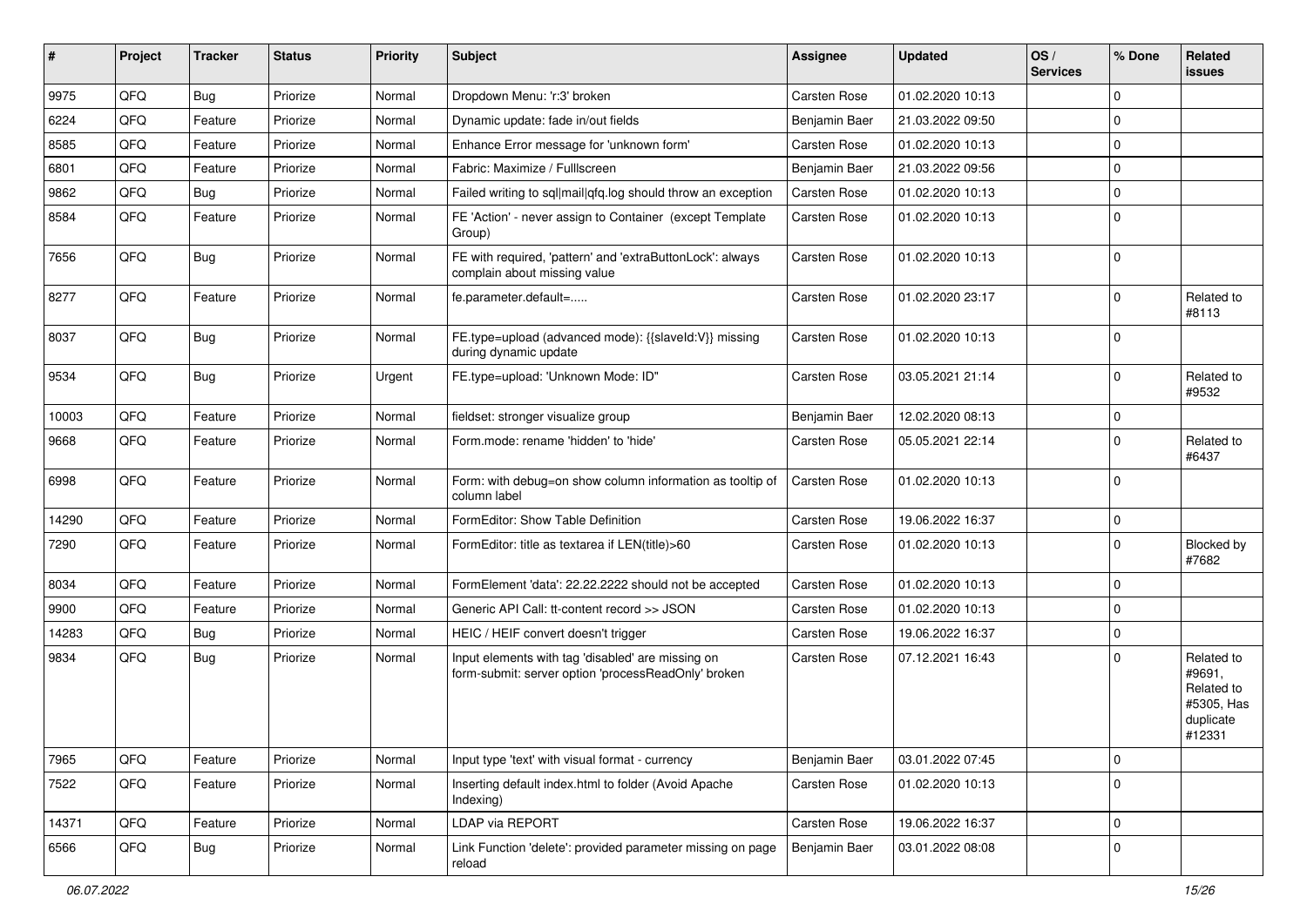| $\vert$ # | Project | <b>Tracker</b> | <b>Status</b> | <b>Priority</b> | <b>Subject</b>                                                                                                   | Assignee      | Updated          | OS/<br><b>Services</b> | % Done      | Related<br><b>issues</b>                                               |
|-----------|---------|----------------|---------------|-----------------|------------------------------------------------------------------------------------------------------------------|---------------|------------------|------------------------|-------------|------------------------------------------------------------------------|
| 10569     | QFQ     | Feature        | Priorize      | Normal          | link blank more safe                                                                                             | Enis Nuredini | 25.03.2022 12:44 |                        | $\Omega$    |                                                                        |
| 10015     | QFQ     | Feature        | Priorize      | Normal          | Monospace in Textarea                                                                                            | Carsten Rose  | 03.02.2020 13:40 |                        | 0           |                                                                        |
| 12325     | QFQ     | <b>Bug</b>     | Priorize      | Normal          | MultiDB form.dblndex not working for report syntax                                                               | Carsten Rose  | 07.09.2021 13:37 |                        | $\Omega$    | Related to<br>#12145,<br>Related to<br>#12314                          |
| 10011     | QFQ     | Feature        | Priorize      | Normal          | Offer new STORE_TYPO3 Variable 'beUser', 'beEmail'                                                               | Carsten Rose  | 08.05.2021 09:51 |                        | $\Omega$    | Related to<br>#10012,<br>Related to<br>#12511                          |
| 8204      | QFQ     | Feature        | Priorize      | High            | Position 'required mark'                                                                                         | Carsten Rose  | 16.06.2021 13:44 |                        | 0           |                                                                        |
| 9135      | QFQ     | Feature        | Priorize      | Normal          | Progress Bar generic / replace old hourglass download<br>popup                                                   | Benjamin Baer | 03.01.2022 07:43 |                        | $\Omega$    |                                                                        |
| 6140      | QFQ     | Bug            | Priorize      | Normal          | QFQ DnD Sort: Locked fields                                                                                      | Benjamin Baer | 21.03.2022 09:56 |                        | $\Omega$    |                                                                        |
| 6574      | QFQ     | Bug            | Priorize      | Normal          | qfq.log: Fehlermeldung wurde angezeigt, aber nicht geloggt                                                       | Carsten Rose  | 01.02.2020 10:13 |                        | $\mathbf 0$ |                                                                        |
| 3867      | QFQ     | Feature        | Priorize      | Normal          | Readonly Formular: Template Groups add/delete<br>ausbeldnen                                                      | Carsten Rose  | 05.05.2021 22:12 |                        | 0           |                                                                        |
| 10012     | QFQ     | Feature        | Priorize      | Normal          | redirectAllMailTo: {{beEmail:T}}                                                                                 | Carsten Rose  | 08.05.2021 09:54 |                        | $\Omega$    | Related to<br>#12412,<br>Related to<br>#12413,<br>Related to<br>#10011 |
| 10005     | QFQ     | Feature        | Priorize      | Normal          | Report / special column name:  AS _calendar                                                                      | Carsten Rose  | 03.06.2020 17:28 |                        | $\mathbf 0$ |                                                                        |
| 9394      | QFQ     | Feature        | Priorize      | Normal          | REST: allow for non numerical ids in get requests                                                                | Carsten Rose  | 05.05.2021 22:10 |                        | 0           |                                                                        |
| 5366      | QFQ     | Feature        | Priorize      | Normal          | Saving with keyboard shortcuts                                                                                   | Benjamin Baer | 21.03.2022 09:47 |                        | 0           |                                                                        |
| 7730      | QFQ     | Feature        | Priorize      | Normal          | SELECT Box: title in between                                                                                     | Benjamin Baer | 01.02.2020 23:22 |                        | $\mathbf 0$ |                                                                        |
| 7616      | QFQ     | <b>Bug</b>     | Priorize      | Normal          | Selectlist with Enum & Dynamic Update                                                                            | Carsten Rose  | 01.02.2020 10:13 |                        | $\mathbf 0$ |                                                                        |
| 13900     | QFQ     | Feature        | Priorize      | Normal          | Selenium: Check das Cookie/PDF funktioniert                                                                      | Enis Nuredini | 25.03.2022 12:45 |                        | $\mathbf 0$ |                                                                        |
| 8963      | QFQ     | Feature        | Priorize      | Normal          | Setting values in a store: flexible way                                                                          | Carsten Rose  | 05.05.2021 22:10 |                        | $\Omega$    | Related to<br>#8975                                                    |
| 9121      | QFQ     | Bug            | Priorize      | High            | sip links have r and __dbIndexData set                                                                           | Carsten Rose  | 12.06.2021 10:41 |                        | $\mathbf 0$ |                                                                        |
| 9928      | QFQ     | Feature        | Priorize      | Normal          | SpecialColumnName: a) Deprecated: ' AS "_+tag " ', b) Carsten Rose<br>New: ' AS "_ <tag1><tag2>" '</tag2></tag1> |               | 01.02.2020 23:17 |                        | $\mathbf 0$ | Related to<br>#9929                                                    |
| 12504     | QFQ     | Feature        | Priorize      | Normal          | sql.log: report fe.id                                                                                            | Carsten Rose  | 05.05.2021 22:09 |                        | $\mathbf 0$ |                                                                        |
| 9173      | QFQ     | Bug            | Priorize      | Urgent          | Stale Record Lock: Firefox                                                                                       | Carsten Rose  | 03.05.2021 21:14 |                        | $\mathbf 0$ | Related to<br>#9789                                                    |
| 9968      | QFQ     | Feature        | Priorize      | Normal          | Tooltip in Links for Developer                                                                                   | Carsten Rose  | 01.02.2020 23:17 |                        | 0           |                                                                        |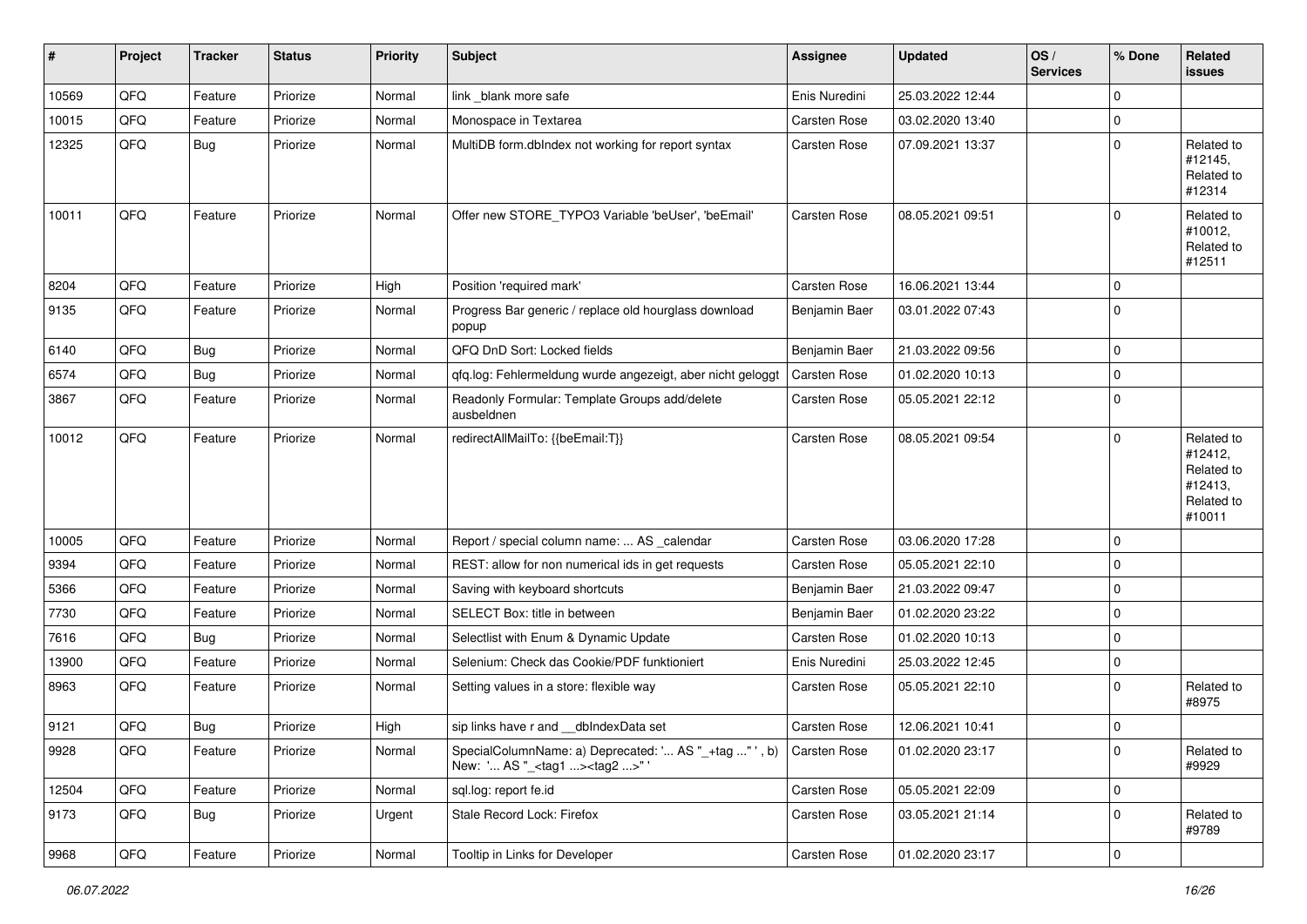| ∦     | <b>Project</b> | <b>Tracker</b> | <b>Status</b> | <b>Priority</b> | <b>Subject</b>                                                                                                                        | Assignee            | <b>Updated</b>   | OS/<br><b>Services</b> | % Done         | Related<br><b>issues</b>                      |
|-------|----------------|----------------|---------------|-----------------|---------------------------------------------------------------------------------------------------------------------------------------|---------------------|------------------|------------------------|----------------|-----------------------------------------------|
| 8044  | QFQ            | Feature        | Priorize      | Normal          | Transaction: a) Form, b) Report                                                                                                       | Carsten Rose        | 05.05.2021 22:14 |                        | $\Omega$       | Related to<br>#8043                           |
| 4457  | QFQ            | Bug            | Priorize      | Normal          | typeahead: pressing return to select an item, saves the form<br>and closes the form.                                                  | Benjamin Baer       | 03.01.2022 08:01 |                        | $\Omega$       | Related to<br>#4398                           |
| 11320 | QFQ            | Feature        | Priorize      | Normal          | Typo3 Version 10 support                                                                                                              | Carsten Rose        | 05.05.2021 22:09 |                        | $\Omega$       |                                               |
| 13943 | QFQ            | Bug            | Priorize      | Normal          | unable to find formgroup                                                                                                              | Enis Nuredini       | 28.05.2022 11:03 |                        | $\Omega$       |                                               |
| 9947  | QFQ            | Bug            | Priorize      | Normal          | Unwanted error message if missing 'typeAheadSqlPrefetch'                                                                              | <b>Carsten Rose</b> | 01.02.2020 10:13 |                        | $\overline{0}$ |                                               |
| 6116  | QFQ            | Bug            | Priorize      | High            | value of checkbox not saved                                                                                                           | <b>Carsten Rose</b> | 07.12.2021 17:19 |                        | $\Omega$       |                                               |
| 9275  | QFQ            | Bug            | <b>New</b>    | Normal          | autcron: t3 page, which takes to long to respond, is not<br>reported properly                                                         | Carsten Rose        | 01.02.2020 23:22 |                        | 100            |                                               |
| 12632 | QFQ            | Feature        | <b>New</b>    | Normal          | TinyMCE: Prepare CSS classes for images                                                                                               | Carsten Rose        | 04.06.2021 14:35 |                        | 100            | Blocked by<br>#12186                          |
| 10115 | QFQ            | Feature        | <b>New</b>    | Normal          | TypeAhead: static list                                                                                                                | <b>Carsten Rose</b> | 26.02.2020 16:42 |                        | 100            |                                               |
| 6609  | QFQ            | Feature        | <b>New</b>    | Normal          | Formlet: JSON API erweitern                                                                                                           | Carsten Rose        | 01.02.2020 23:21 |                        | 50             |                                               |
| 5576  | QFQ            | Bug            | <b>New</b>    | Normal          | Using MySQL 'DROP' requires privilege - wich is not really<br>necessary.                                                              | <b>Carsten Rose</b> | 01.02.2020 23:21 |                        | $\Omega$       |                                               |
| 12269 | QFQ            | Feature        | <b>New</b>    | Normal          | 2FA - Login                                                                                                                           | Carsten Rose        | 03.05.2021 20:45 |                        | $\mathbf 0$    |                                               |
| 12544 | QFQ            | Feature        | <b>New</b>    | High            | a) ' AS _link' new also as ' AS _format', b) sortierung<br>via 'display: none;', c) '_format' benoeitgt nicht zwingend<br>u/U/p/m/z/d | Carsten Rose        | 14.12.2021 16:03 |                        | $\Omega$       |                                               |
| 12038 | QFQ            | Feature        | <b>New</b>    | Normal          | a) STORE_VAR: filenameOnlyStripUniq, b) SP:<br>QSTRIPUNIQ()                                                                           |                     | 17.02.2021 23:55 |                        | $\overline{0}$ |                                               |
| 11535 | QFQ            | Feature        | <b>New</b>    | Normal          | Ability to create SQL columns in frontend QFQ forms                                                                                   |                     | 17.11.2020 12:11 |                        | $\mathbf 0$    |                                               |
| 11715 | QFQ            | Bug            | <b>New</b>    | Normal          | acceptZeroAsRequired and requiredOffButMark do not<br>coincide                                                                        |                     | 08.12.2020 12:13 |                        | $\Omega$       |                                               |
| 12412 | QFQ            | Feature        | <b>New</b>    | Normal          | Action/Escape qualifier 'e' (empty), '0': if given, an empty<br>string (or '0') will be treated as 'not found'                        | Carsten Rose        | 08.05.2021 09:40 |                        | $\Omega$       | Related to<br>#12413,<br>Related to<br>#10012 |
| 5131  | QFQ            | Feature        | <b>New</b>    | Normal          | Activate Spin Gear ('wait/busy' indicator) via LINK attribute                                                                         | Carsten Rose        | 01.02.2020 23:21 |                        | $\Omega$       |                                               |
| 7342  | QFQ            | Feature        | <b>New</b>    | Normal          | add content = hide this                                                                                                               | <b>Carsten Rose</b> | 01.02.2020 23:21 |                        | $\mathbf 0$    |                                               |
| 10979 | QFQ            | Feature        | <b>New</b>    | Normal          | Ajax Calls an API - dataReport                                                                                                        | Carsten Rose        | 11.05.2022 12:15 |                        | $\Omega$       |                                               |
| 8962  | QFQ            | Feature        | <b>New</b>    | High            | allow for form fields with identical names                                                                                            | Carsten Rose        | 03.05.2021 21:14 |                        | $\mathbf 0$    |                                               |
| 12119 | QFQ            | Feature        | <b>New</b>    | Normal          | AS paged: error message missing if there ist no 'r'<br>argument.                                                                      | <b>Carsten Rose</b> | 03.05.2021 20:51 |                        | $\mathbf 0$    |                                               |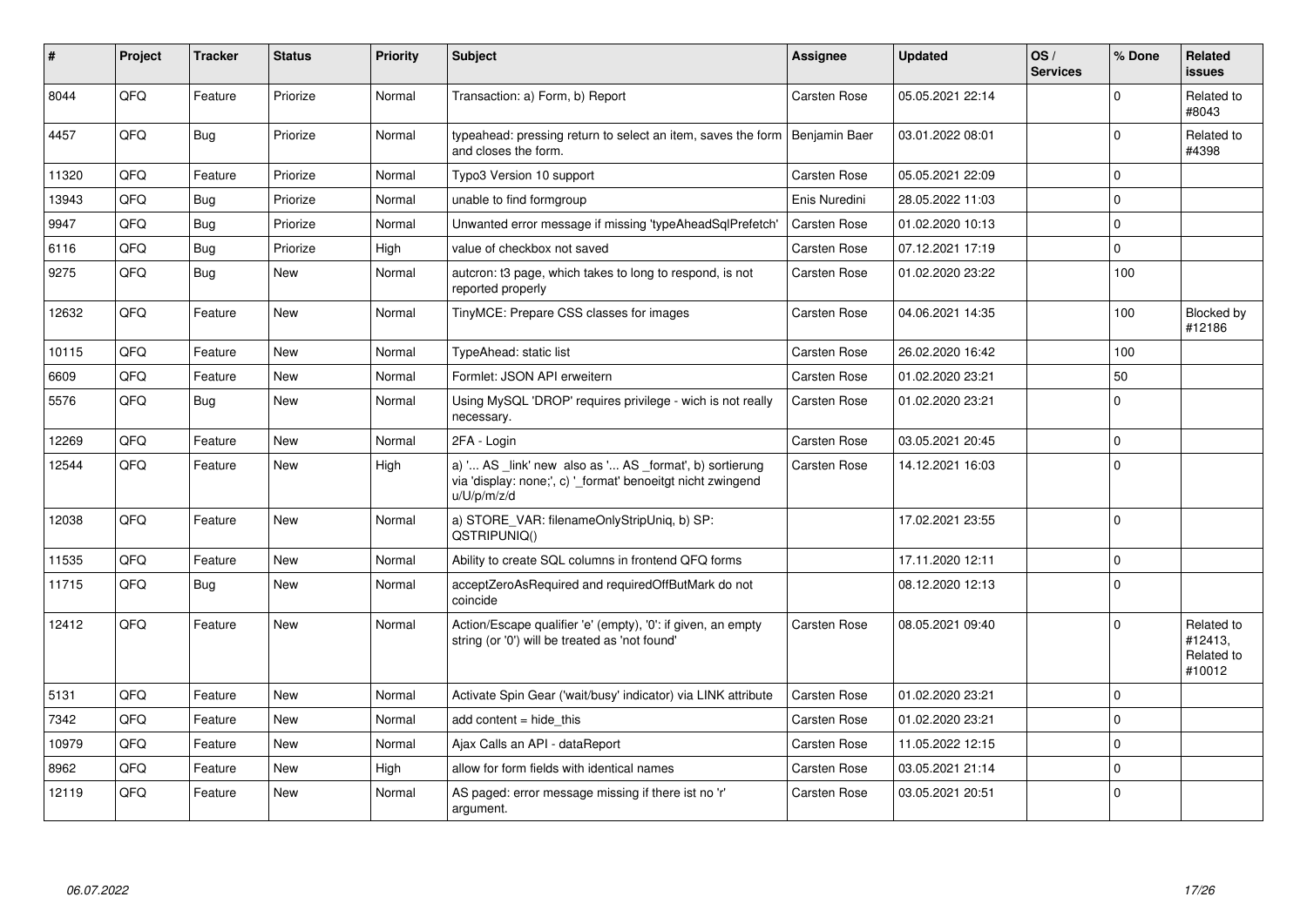| #     | Project | <b>Tracker</b> | <b>Status</b> | <b>Priority</b> | <b>Subject</b>                                                                                       | <b>Assignee</b> | <b>Updated</b>   | OS/<br><b>Services</b> | % Done       | Related<br><b>issues</b>                      |
|-------|---------|----------------|---------------|-----------------|------------------------------------------------------------------------------------------------------|-----------------|------------------|------------------------|--------------|-----------------------------------------------|
| 14077 | QFQ     | Bug            | New           | Normal          | As _link: Attribute 'class' missing by r:1 and r:3 - but should<br>set                               | Carsten Rose    | 28.05.2022 11:02 |                        | $\Omega$     | Related to<br>#5342,<br>Related to<br>#4343   |
| 13945 | QFQ     | Feature        | New           | Normal          | As _link: content before/after link                                                                  | Enis Nuredini   | 28.05.2022 11:01 |                        | $\mathbf 0$  | Related to<br>#12262                          |
| 14233 | QFQ     | Bug            | New           | Normal          | AS _link: question - HTML is not rendered                                                            | Carsten Rose    | 28.05.2022 11:02 |                        | $\mathbf 0$  |                                               |
| 11522 | QFQ     | <b>Bug</b>     | <b>New</b>    | Normal          | Aus/Einblenden von Reitern                                                                           |                 | 13.11.2020 14:58 |                        | $\mathbf 0$  |                                               |
| 10890 | QFQ     | <b>Bug</b>     | <b>New</b>    | Normal          | AutoCron hangs                                                                                       |                 | 20.07.2020 13:56 |                        | $\mathbf 0$  |                                               |
| 4250  | QFQ     | Feature        | New           | Normal          | AutoCron in QFQ via PHP                                                                              | Carsten Rose    | 01.02.2020 23:21 |                        | $\mathbf 0$  | Related to<br>#3292,<br>Related to<br>#3291   |
| 12146 | QFQ     | Feature        | <b>New</b>    | Normal          | Autocron Job: Anzeigen wann der naechste Job<br>ausgefuehrt wird, resp das er nicht ausgefuehrt wird | Carsten Rose    | 15.03.2021 15:23 |                        | $\Omega$     |                                               |
| 8431  | QFQ     | Bug            | New           | High            | autocron.php with wrong path                                                                         | Carsten Rose    | 03.05.2021 21:14 |                        | $\mathbf 0$  |                                               |
| 13647 | QFQ     | Bug            | <b>New</b>    | Normal          | Autofocus funktioniert nicht auf Chrome                                                              | Benjamin Baer   | 19.03.2022 17:44 |                        | $\mathbf 0$  |                                               |
| 11893 | QFQ     | Feature        | <b>New</b>    | High            | Broken SIP: a) only report one time, b) only report in main<br>column                                | Carsten Rose    | 12.05.2021 12:13 |                        | $\Omega$     | Related to<br>#12532,<br>Related to<br>#14187 |
| 9177  | QFQ     | Bug            | <b>New</b>    | Normal          | Bug? QFQ tries to save an action FE, which has real<br>existing column name                          | Carsten Rose    | 01.02.2020 23:22 |                        | $\Omega$     |                                               |
| 9781  | QFQ     | Feature        | New           | Normal          | Button: CSS class to make buttons smaller                                                            | Carsten Rose    | 01.02.2020 23:22 |                        | $\mathbf 0$  |                                               |
| 13467 | QFQ     | Feature        | <b>New</b>    | Normal          | ChangeLog Generator                                                                                  | Carsten Rose    | 19.03.2022 17:46 |                        | $\mathbf 0$  | Related to<br>#11460                          |
| 13451 | QFQ     | Bug            | New           | Normal          | Character Counter / Max Character: Problem in Safari                                                 | Carsten Rose    | 15.04.2022 17:18 |                        | $\mathbf 0$  |                                               |
| 12474 | QFQ     | Feature        | <b>New</b>    | Normal          | Check BaseConfigURL if it is given and the the last char is                                          | Carsten Rose    | 03.05.2021 20:45 |                        | $\mathbf 0$  |                                               |
| 9853  | QFQ     | Feature        | New           | Normal          | Check das SQL / QFQ / Mail Logfile geschrieben wird                                                  |                 | 09.01.2020 11:15 |                        | $\mathbf 0$  |                                               |
| 11752 | QFQ     | Bug            | New           | Normal          | checkbox renders multiple input elements with same name                                              | Carsten Rose    | 17.12.2020 14:58 |                        | $\mathbf 0$  | Related to<br>#11750                          |
| 12163 | QFQ     | Feature        | New           | Normal          | Checkbox: table wrap                                                                                 | Carsten Rose    | 03.05.2021 20:51 |                        | $\mathsf{U}$ |                                               |
| 11057 | QFQ     | <b>Bug</b>     | New           | High            | Checkboxes ohne span.checkmark im Report werden<br>ausgeblendet                                      | Benjamin Baer   | 03.05.2021 21:12 |                        | $\mathbf 0$  | Related to<br>#11039                          |
| 12476 | QFQ     | Feature        | New           | Normal          | clearMe: a) should trigger 'dirty', b) sticky on textarea resize                                     | Benjamin Baer   | 04.01.2022 08:40 |                        | $\mathbf 0$  | Related to<br>#9528                           |
| 7102  | QFQ     | Feature        | New           | Normal          | Comment sign in report: '#' and '--'                                                                 | Carsten Rose    | 01.02.2020 23:21 |                        | $\mathbf 0$  |                                               |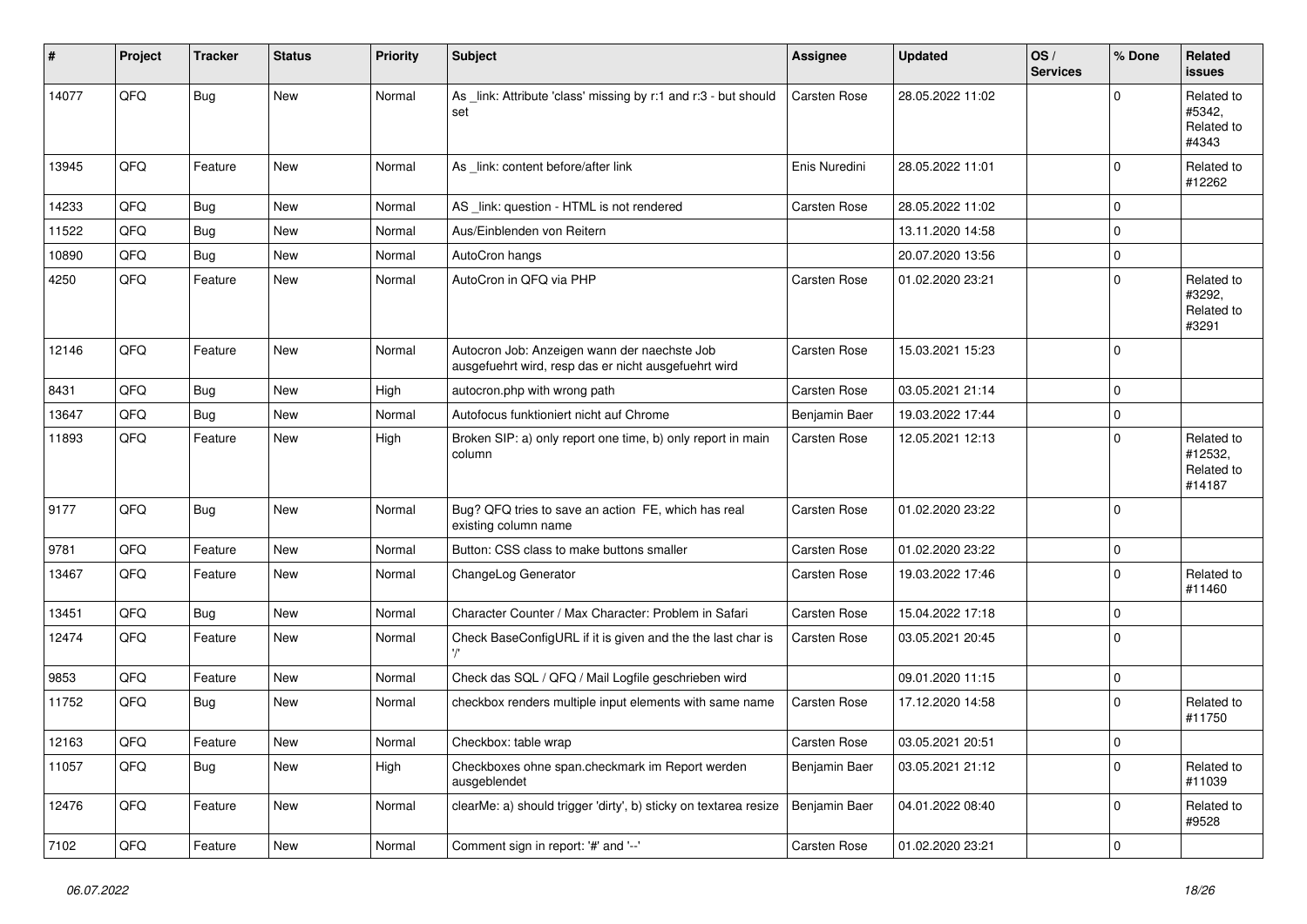| #     | Project | <b>Tracker</b> | <b>Status</b> | <b>Priority</b> | Subject                                                                                               | <b>Assignee</b>     | <b>Updated</b>   | OS/<br><b>Services</b> | % Done      | Related<br>issues         |
|-------|---------|----------------|---------------|-----------------|-------------------------------------------------------------------------------------------------------|---------------------|------------------|------------------------|-------------|---------------------------|
| 12714 | QFQ     | Bug            | <b>New</b>    | Normal          | Conversion of GIF to PDF broken when GIF contains Alpha.                                              | Carsten Rose        | 19.03.2022 17:49 |                        | $\Omega$    |                           |
| 12327 | QFQ     | Bug            | <b>New</b>    | Normal          | Copy to clipboard: Glyphicon can not be changed                                                       | <b>Carsten Rose</b> | 27.12.2021 17:59 |                        | $\mathbf 0$ |                           |
| 12330 | QFQ     | Feature        | <b>New</b>    | Normal          | Copy to input field / text area / TinyMCE                                                             | <b>Carsten Rose</b> | 07.04.2021 09:01 |                        | $\Omega$    |                           |
| 8089  | QFQ     | Feature        | <b>New</b>    | Normal          | Copy/Paste for FormElements                                                                           | <b>Carsten Rose</b> | 01.02.2020 23:22 |                        | 0           |                           |
| 13843 | QFQ     | Feature        | <b>New</b>    | Normal          | Create JWT via QFQ                                                                                    | Carsten Rose        | 19.03.2022 17:42 |                        | 0           |                           |
| 13841 | QFQ     | Feature        | <b>New</b>    | Normal          | Create PDF via iText - evaluate                                                                       | Carsten Rose        | 19.03.2022 17:42 |                        | $\mathbf 0$ |                           |
| 9136  | QFQ     | Feature        | New           | Normal          | Create ZIP files with dynamic PDFs                                                                    | Carsten Rose        | 06.07.2022 13:21 |                        | $\mathbf 0$ |                           |
| 9348  | QFQ     | Feature        | <b>New</b>    | Normal          | defaultThumbnailSize: pre render thumbnails                                                           | <b>Carsten Rose</b> | 12.06.2021 09:05 |                        | 0           |                           |
| 7481  | QFQ     | Feature        | <b>New</b>    | Normal          | Detect 'BaseUrl' automatically                                                                        | <b>Carsten Rose</b> | 01.02.2020 23:21 |                        | 0           |                           |
| 13460 | QFQ     | Bug            | New           | Normal          | Doc: Password set/reset  password should not processed<br>with 'html encode'                          | <b>Carsten Rose</b> | 19.03.2022 17:46 |                        | $\Omega$    |                           |
| 14377 | QFQ     | Bug            | <b>New</b>    | Normal          | Documentation > General Tips: white page after migration                                              | Enis Nuredini       | 19.06.2022 16:37 |                        | $\mathbf 0$ |                           |
| 12109 | QFQ     | Feature        | New           | Normal          | Donwload Link: Plain, SIP, Persistent Link, Peristent SIP -<br>new notation                           | Carsten Rose        | 03.05.2021 20:45 |                        | $\Omega$    | Related to<br>#12085      |
| 5221  | QFQ     | Bug            | <b>New</b>    | High            | Download Dialog: Bleibt stehen in FF wenn Datei<br>automatisch gespeichert wird.                      | <b>Carsten Rose</b> | 03.05.2021 21:14 |                        | 0           |                           |
| 10996 | QFQ     | Feature        | New           | Normal          | Download video via sip: no seek                                                                       | <b>Carsten Rose</b> | 12.08.2020 14:18 |                        | $\mathbf 0$ |                           |
| 6292  | QFQ     | Feature        | New           | Normal          | Download: File speichern mit Hash aber original Filename<br>in der Datenbank vermerken fuer Downloads | <b>Carsten Rose</b> | 01.02.2020 23:21 |                        | $\Omega$    |                           |
| 12603 | QFQ     | Feature        | <b>New</b>    | Normal          | Dropdown (Select), Radio, checkbox:<br>itemListAlways={{!SELECT key, value}}                          | <b>Carsten Rose</b> | 19.03.2022 17:47 |                        | $\mathbf 0$ |                           |
| 10119 | QFQ     | Feature        | <b>New</b>    | Normal          | Dropdown (selectlist) & TypeAhead: format and catagorize<br>list                                      | <b>Carsten Rose</b> | 07.05.2020 09:36 |                        | 0           |                           |
| 12670 | QFQ     | Bug            | <b>New</b>    | High            | Dropdown-Menu classes können nicht mehr angegeben<br>werden                                           | Carsten Rose        | 07.12.2021 17:19 |                        | $\Omega$    |                           |
| 11504 | QFQ     | Feature        | <b>New</b>    | Normal          | Dynamic Update: Button text update for 'Save',' Close' &<br>'Delete'                                  | <b>Carsten Rose</b> | 12.11.2020 23:44 |                        | $\Omega$    |                           |
| 4082  | QFQ     | Feature        | New           | Normal          | Dynamic Update: modeSql - useful default                                                              | <b>Carsten Rose</b> | 01.02.2020 23:22 |                        | $\Omega$    |                           |
| 11195 | QFQ     | Bug            | New           | Low             | Dynamic Update: Note not updated if new text is empty<br>(v20.4)                                      |                     | 25.09.2020 11:14 |                        | 0           |                           |
| 7002  | QFQ     | <b>Bug</b>     | New           | Normal          | Dynamic Update: row does not disappear / appear                                                       | Carsten Rose        | 01.02.2020 23:22 |                        | 0           |                           |
| 7109  | QFQ     | Feature        | New           | Normal          | Dynamic Updates: row/element hide                                                                     | Carsten Rose        | 01.02.2020 23:22 |                        | $\mathbf 0$ | Has<br>duplicate<br>#4081 |
| 11460 | QFQ     | Feature        | New           | Normal          | Easier creation of changelog: gitchangelog                                                            | Carsten Rose        | 12.06.2021 10:20 |                        | $\mathbf 0$ | Related to<br>#13467      |
| 9783  | QFQ     | <b>Bug</b>     | New           | Normal          | Email with special characters                                                                         | Carsten Rose        | 01.02.2020 23:22 |                        | 0           |                           |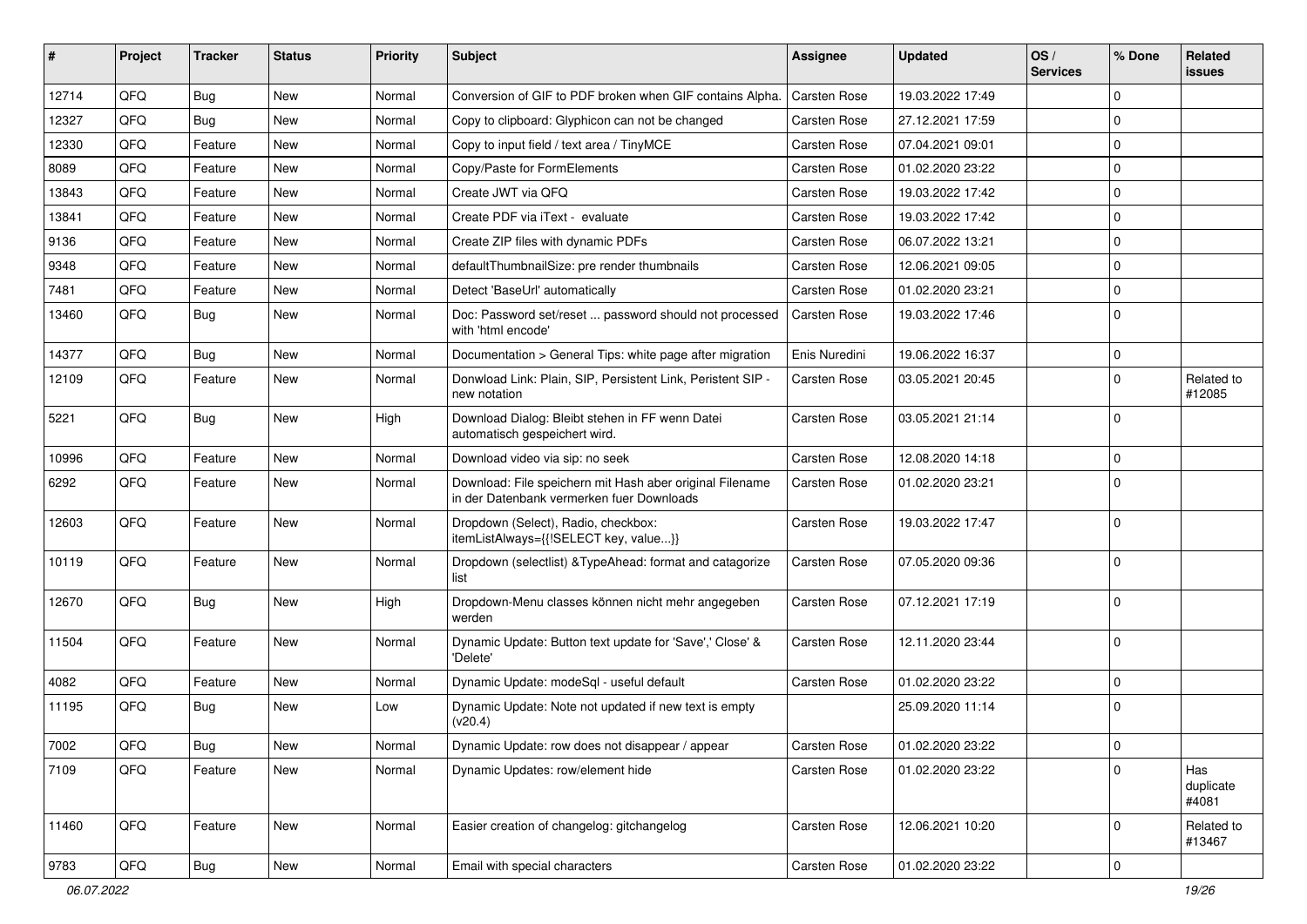| ∦     | <b>Project</b> | <b>Tracker</b> | <b>Status</b> | <b>Priority</b> | <b>Subject</b>                                                                                                   | Assignee            | <b>Updated</b>   | OS/<br><b>Services</b> | % Done         | Related<br>issues    |
|-------|----------------|----------------|---------------|-----------------|------------------------------------------------------------------------------------------------------------------|---------------------|------------------|------------------------|----------------|----------------------|
| 12989 | QFQ            | <b>Bug</b>     | <b>New</b>    | Normal          | empty string does not trigger dynamic update                                                                     | Enis Nuredini       | 28.05.2022 11:09 |                        | $\Omega$       |                      |
| 10759 | QFQ            | Bug            | New           | Normal          | emptyMeansNull - Feld falsch aktualisiert                                                                        |                     | 12.11.2020 23:45 |                        | $\Omega$       |                      |
| 3864  | QFQ            | Feature        | <b>New</b>    | Normal          | Encrypt / decrypt field                                                                                          | Enis Nuredini       | 30.06.2022 16:29 |                        | $\mathbf 0$    |                      |
| 12066 | QFQ            | Bug            | <b>New</b>    | High            | enterAsSubmit: Forward wird nicht ausgeführt                                                                     | Enis Nuredini       | 29.05.2022 09:23 |                        | 0              |                      |
| 9013  | QFQ            | Bug            | New           | Normal          | Error in Twig template not handled                                                                               | <b>Carsten Rose</b> | 20.10.2021 13:43 |                        | 0              |                      |
| 6677  | QFQ            | Bug            | New           | Normal          | Error message FE Action Element: no/wrong FE reference<br>who cause the problem.                                 | Carsten Rose        | 01.02.2020 23:21 |                        | l O            |                      |
| 7547  | QFQ            | Bug            | New           | Normal          | Error Message in afterSave: wrong parameter column<br>reported                                                   | Carsten Rose        | 01.02.2020 23:22 |                        | $\Omega$       |                      |
| 6912  | QFQ            | Bug            | <b>New</b>    | Normal          | error Message Var 'deadline' already set in SIP - in Form<br>with FE.value={{deadline:R:::{{deadlinePeriod:Y}}}} | <b>Carsten Rose</b> | 01.02.2020 23:21 |                        | $\overline{0}$ |                      |
| 9127  | QFQ            | Bug            | <b>New</b>    | Normal          | Error Message: change 'roll over' color - text not readable                                                      | <b>Carsten Rose</b> | 01.02.2020 23:22 |                        | $\overline{0}$ |                      |
| 9128  | QFQ            | Feature        | New           | Normal          | Error Message: not replaced variables- a) replace back to<br>'{{', b) underline                                  | Carsten Rose        | 01.02.2020 23:22 |                        | $\Omega$       | Related to<br>#9129  |
| 10874 | QFQ            | Feature        | <b>New</b>    | Normal          | Erstellen eines Foreign Keys in der Tabelle "FormElement"                                                        |                     | 13.07.2020 10:11 |                        | 0              |                      |
| 10324 | QFQ            | Bug            | <b>New</b>    | Normal          | Excel Export mit Template funktioniert nur, wenn Template<br>vor uid kommt                                       |                     | 30.03.2020 11:20 |                        | $\Omega$       | Related to<br>#10257 |
| 10976 | QFQ            | Feature        | New           | Normal          | Excel Export Verbesserungen                                                                                      | Carsten Rose        | 06.08.2020 10:56 |                        | 0              |                      |
| 12024 | QFQ            | Feature        | New           | Normal          | Excel Export: text columns by default decode<br>htmlspeciachar()                                                 | Carsten Rose        | 17.02.2021 23:55 |                        | $\Omega$       | Related to<br>#12022 |
| 6594  | QFQ            | Feature        | New           | Normal          | Excel: on download, check if there is a valid sip                                                                | Carsten Rose        | 01.02.2020 23:21 |                        | 0              |                      |
| 14464 | QFQ            | Support        | New           | Normal          | Exception: Missing button to edit FormElement with broken<br>sqlValidate / beforeLoad                            | <b>Carsten Rose</b> | 04.07.2022 00:13 |                        | 0              |                      |
| 14185 | QFQ            | Feature        | New           | Normal          | External/Autocron.php - better suitable directory                                                                | Support: System     | 28.05.2022 11:03 |                        | $\Omega$       |                      |
| 8719  | QFQ            | Feature        | New           | Normal          | extraButtonLock: add support for 0/1                                                                             | <b>Carsten Rose</b> | 01.02.2020 23:22 |                        | $\Omega$       |                      |
| 9352  | QFQ            | Feature        | New           | Normal          | FE 'Native' fire slaveld, sqlAfter, sqlIns                                                                       | Carsten Rose        | 01.02.2020 23:22 |                        | $\mathbf 0$    |                      |
| 7812  | QFQ            | Feature        | New           | Normal          | FE 'Subrecord' - new option 'subrecordShowFilter',<br>'subrecordPaging'                                          | Carsten Rose        | 01.02.2020 23:22 |                        | l O            |                      |
| 9531  | QFQ            | Bug            | New           | High            | FE File: Dynamic Update / modeSql / required detected<br>even it not set                                         | Carsten Rose        | 11.06.2021 20:32 |                        | $\Omega$       | Related to<br>#12398 |
| 12040 | QFQ            | Bug            | <b>New</b>    | Normal          | FE Mode 'hidden' für zwei FEs auf einer Zeile                                                                    | Carsten Rose        | 18.02.2021 10:13 |                        | 0              |                      |
| 3547  | QFQ            | Bug            | <b>New</b>    | Normal          | FE of type 'note' causes writing of empty fields.                                                                | Carsten Rose        | 01.02.2020 23:21 |                        | $\Omega$       |                      |
| 5559  | QFQ            | Bug            | New           | Normal          | FE.type = Upload: 'accept' might contain variables                                                               | <b>Carsten Rose</b> | 11.05.2020 21:23 |                        | $\overline{0}$ |                      |
| 8049  | QFQ            | Bug            | New           | Normal          | FE.type=note, column 'value': text moves some pixel to top<br>after save                                         | Carsten Rose        | 01.02.2020 23:22 |                        | $\overline{0}$ |                      |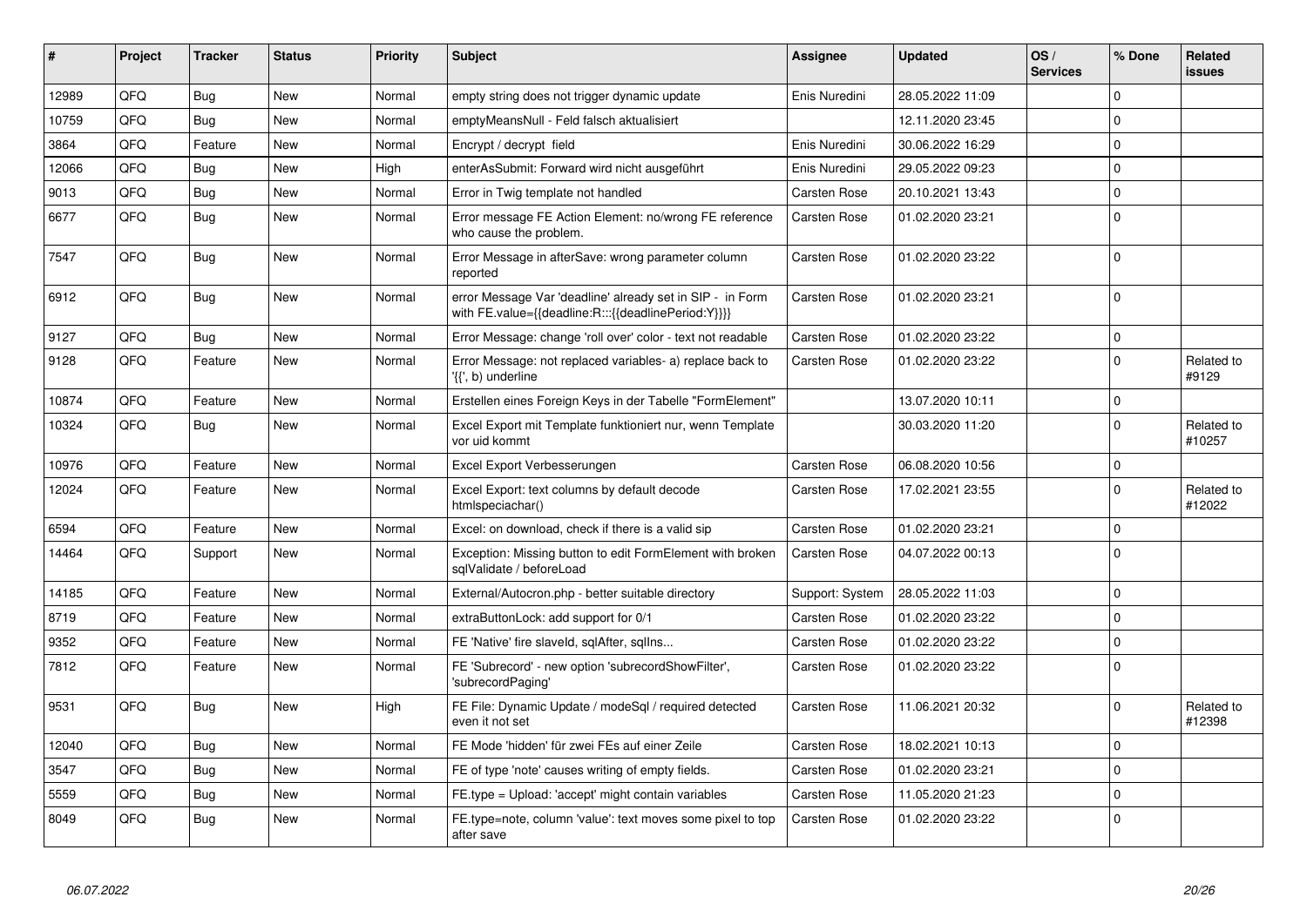| #     | Project | <b>Tracker</b> | <b>Status</b> | <b>Priority</b> | Subject                                                                                                                                             | Assignee      | <b>Updated</b>   | OS/<br><b>Services</b> | % Done      | Related<br><b>issues</b>                     |
|-------|---------|----------------|---------------|-----------------|-----------------------------------------------------------------------------------------------------------------------------------------------------|---------------|------------------|------------------------|-------------|----------------------------------------------|
| 9317  | QFQ     | <b>Bug</b>     | New           | Normal          | FE.type=note: with dynamic show/hidden an empty label<br>causes trouble                                                                             | Carsten Rose  | 01.02.2020 23:22 |                        | $\Omega$    |                                              |
| 7899  | QFQ     | <b>Bug</b>     | New           | High            | Fe.type=password / retype / required: always complain<br>about missing value                                                                        | Carsten Rose  | 03.05.2021 21:14 |                        | l 0         |                                              |
| 10082 | QFQ     | Bug            | New           | Normal          | FE.type=SELECT - 'sanatize' Class                                                                                                                   | Carsten Rose  | 07.05.2020 09:36 |                        | $\Omega$    | Related to<br>#10081                         |
| 12162 | QFQ     | Feature        | New           | Normal          | FE.type=sendmail: personalized mailing (several mails) via<br>template                                                                              | Carsten Rose  | 03.05.2021 20:45 |                        | l 0         |                                              |
| 9347  | QFQ     | <b>Bug</b>     | New           | High            | FE.type=upload with dynamic show/hidden: required not<br>detected                                                                                   | Carsten Rose  | 12.06.2021 10:40 |                        | $\Omega$    | Related to<br>#5305,<br>Related to<br>#12398 |
| 9533  | QFQ     | Bug            | New           | Normal          | FE.type=upload: Check in 'beforeSave' if upload is given                                                                                            | Carsten Rose  | 01.02.2020 23:22 |                        | l 0         | Related to<br>#11523                         |
| 7512  | QFQ     | Bug            | New           | Normal          | FE: inputType=number >> 'pattern' is not respected                                                                                                  | Carsten Rose  | 01.02.2020 23:22 |                        | l 0         |                                              |
| 7920  | QFQ     | Feature        | New           | Normal          | FE: Syntax Highlight, Zeinlenumbruch                                                                                                                | Carsten Rose  | 01.02.2020 10:03 |                        | $\Omega$    |                                              |
| 10937 | QFQ     | Bug            | New           | Normal          | Fehler mit abhängigen Select- Feldern beim Positionieren                                                                                            | Carsten Rose  | 12.11.2020 23:45 |                        | l 0         |                                              |
| 4413  | QFQ     | Feature        | New           | Normal          | fieldset: show/hidden, modeSql, dynamicUpdate                                                                                                       | Carsten Rose  | 09.02.2022 15:19 |                        | $\mathbf 0$ |                                              |
| 6462  | QFQ     | Bug            | New           | Normal          | File Upload: Nutzlose Fehlermeldung wenn Datei zu gross                                                                                             | Carsten Rose  | 01.02.2020 23:21 |                        | $\Omega$    | Related to<br>#6139                          |
| 13716 | QFQ     | <b>Bug</b>     | New           | High            | Firefox ask to store username/password                                                                                                              | Enis Nuredini | 30.05.2022 09:31 |                        | $\mathbf 0$ | Related to<br>#13827                         |
| 8336  | QFQ     | Feature        | New           | Normal          | Form > modified > Close New: a) Optional disable popup, b)<br>custom text, c) mode on save: close stay                                              | Carsten Rose  | 01.02.2020 23:22 |                        | l 0         | Related to<br>#8335                          |
| 10763 | QFQ     | Feature        | New           | Normal          | form accessed and submitted despite logout?                                                                                                         |               | 16.06.2020 11:43 |                        | l 0         |                                              |
| 11716 | QFQ     | Feature        | New           | Normal          | Form an beliebiger Stelle im Report anzeigen                                                                                                        |               | 09.12.2020 09:47 |                        | $\mathbf 0$ |                                              |
| 9602  | QFQ     | Feature        | New           | Normal          | Form definition as JSON                                                                                                                             | Carsten Rose  | 01.02.2020 23:21 |                        | $\Omega$    | Related to<br>#9600                          |
| 4756  | QFQ     | <b>Bug</b>     | New           | Normal          | Form dirty even nothing changes                                                                                                                     | Carsten Rose  | 11.12.2019 16:16 |                        | $\mathbf 0$ |                                              |
| 14322 | QFQ     | Bug            | New           | Normal          | Form Load: by default no scroll (save & close should be<br>visible)                                                                                 | Enis Nuredini | 15.06.2022 14:12 |                        | $\Omega$    | Related to<br>#14321,<br>Related to<br>#6232 |
| 12581 | QFQ     | <b>Bug</b>     | New           | Normal          | Form.forward=close: Record 'new' in new browser tab ><br>save (& close) >> Form is not reloaded with new created<br>record id and stays in mode=new | Carsten Rose  | 19.03.2022 17:48 |                        | I٥          |                                              |
| 9773  | QFQ     | <b>Bug</b>     | New           | Normal          | form.parameter.formModeGlobal=requiredOff                                                                                                           | Carsten Rose  | 01.02.2020 15:56 |                        | l 0         |                                              |
| 6289  | QFQ     | Feature        | New           | Normal          | Form: Log                                                                                                                                           | Carsten Rose  | 01.02.2020 23:21 |                        | $\mathbf 0$ |                                              |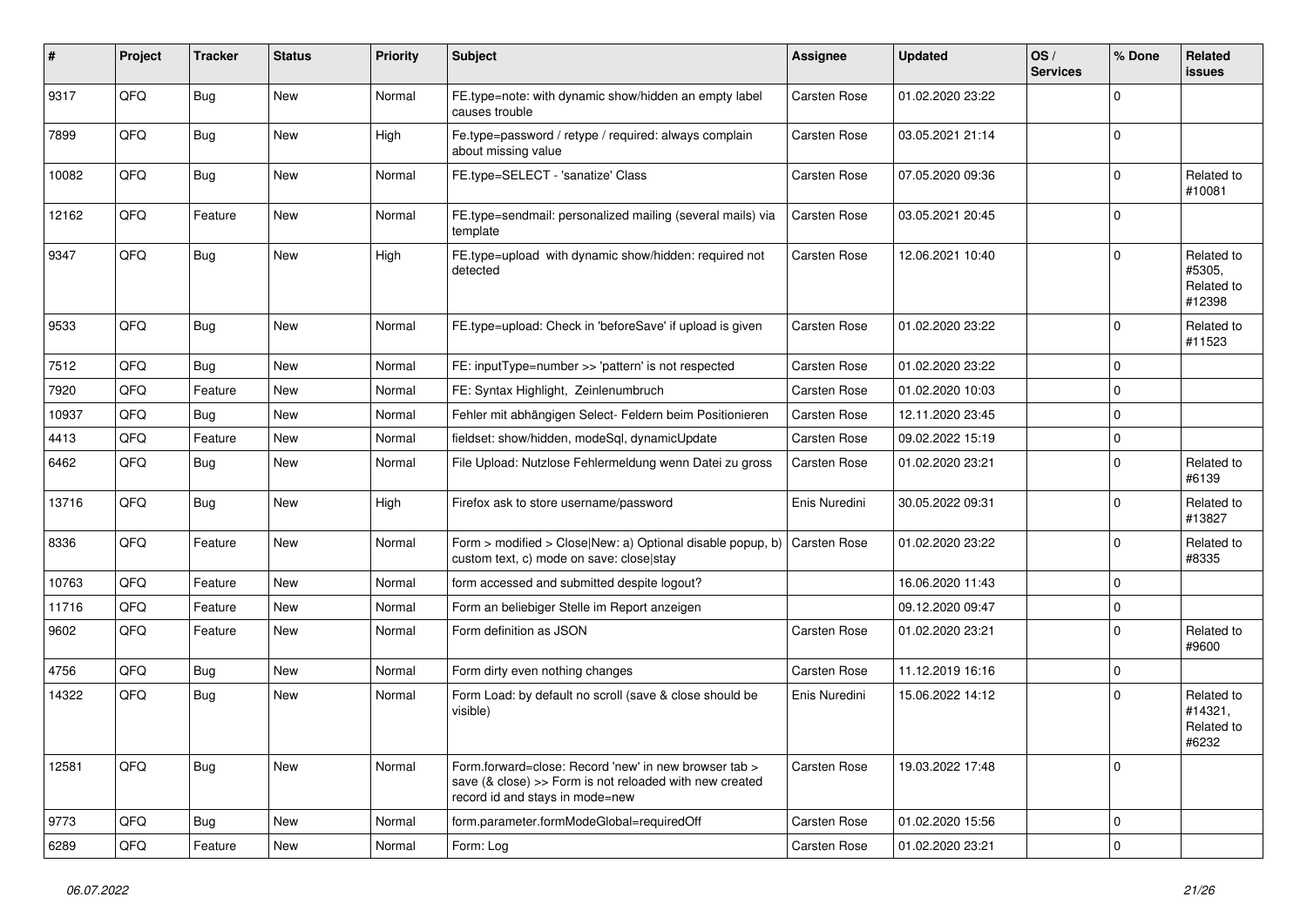| #     | Project | <b>Tracker</b> | <b>Status</b> | <b>Priority</b> | <b>Subject</b>                                                               | Assignee      | <b>Updated</b>   | OS/<br><b>Services</b> | % Done      | Related<br>issues                                                     |
|-------|---------|----------------|---------------|-----------------|------------------------------------------------------------------------------|---------------|------------------|------------------------|-------------|-----------------------------------------------------------------------|
| 12156 | QFQ     | Feature        | New           | Normal          | Form: Optional disable 'leave page'                                          |               | 03.05.2021 20:45 |                        | $\Omega$    |                                                                       |
| 12468 | QFQ     | Bug            | New           | Urgent          | Form: update Form.title after save                                           | Carsten Rose  | 03.05.2021 21:12 |                        | $\mathbf 0$ |                                                                       |
| 9537  | QFQ     | Feature        | New           | Normal          | FormEditor: Edit fieldset in FrontEnd                                        | Carsten Rose  | 01.02.2020 23:22 |                        | $\mathbf 0$ |                                                                       |
| 8083  | QFQ     | Bug            | New           | High            | FormEditor: primary table list does not respect<br>'indexDb={{indexData:Y}}' | Carsten Rose  | 03.05.2021 21:14 |                        | $\Omega$    | Has<br>duplicate<br>#6678                                             |
| 14395 | QFQ     | Support        | New           | Normal          | FormEditor: Virtual table columns                                            | Enis Nuredini | 21.06.2022 16:09 |                        | $\mathbf 0$ |                                                                       |
| 7890  | QFQ     | Bug            | New           | Normal          | FormElement 'required': extraButtonInfo not aligned                          | Carsten Rose  | 11.06.2021 21:17 |                        | $\Omega$    | Related to<br>#11517                                                  |
| 10322 | QFQ     | Bug            | New           | Normal          | FormElement / Radio: missing column 'enum' >> FE not<br>reported             | Carsten Rose  | 07.05.2020 09:37 |                        | 0           |                                                                       |
| 6602  | QFQ     | Feature        | New           | Normal          | Formlet: in Report auf Mausklick ein mini-form oeffnen                       | Carsten Rose  | 11.12.2019 16:16 |                        | $\mathbf 0$ |                                                                       |
| 8891  | QFQ     | Bug            | New           | High            | formSubmitLog: do not log passwords                                          | Enis Nuredini | 25.03.2022 09:06 |                        | $\mathbf 0$ |                                                                       |
| 11702 | QFQ     | Feature        | New           | Normal          | HTML Special Char makes no sense for 'allbut' if '&' is<br>forbidden         | Carsten Rose  | 07.12.2021 16:35 |                        | $\Omega$    | Related to<br>#5112,<br>Related to<br>#14320                          |
| 12480 | QFQ     | Feature        | New           | Normal          | If QFQ upgrade is running, block further request                             | Carsten Rose  | 03.05.2021 20:45 |                        | $\mathbf 0$ |                                                                       |
| 8217  | QFQ     | Feature        | New           | Normal          | if-elseif-else construct                                                     | Carsten Rose  | 16.03.2021 18:41 |                        | $\Omega$    | Related to<br>#10716                                                  |
| 7660  | QFQ     | Feature        | New           | Normal          | IMAP: import mails to DB, move / delete mails                                | Carsten Rose  | 01.02.2020 09:52 |                        | $\mathbf 0$ |                                                                       |
| 12513 | QFQ     | <b>Bug</b>     | New           | High            | Implement server side check of maxlength                                     | Carsten Rose  | 07.12.2021 17:19 |                        | $\mathbf 0$ |                                                                       |
| 14091 | QFQ     | Bug            | New           | Normal          | inconsistent template path for twig                                          | Carsten Rose  | 19.04.2022 18:36 |                        | $\mathbf 0$ |                                                                       |
| 14305 | QFQ     | Bug            | New           | Normal          | Inline Report editing does not create history entries                        | Carsten Rose  | 10.06.2022 11:55 |                        | $\Omega$    |                                                                       |
| 10593 | QFQ     | Feature        | New           | Normal          | label2: text behind input element                                            | Carsten Rose  | 16.05.2020 10:57 |                        | $\mathbf 0$ |                                                                       |
| 8702  | QFQ     | Feature        | New           | Normal          | Load Record which is locked: missing user info                               | Carsten Rose  | 11.12.2019 16:16 |                        | $\mathbf 0$ | Related to<br>#9789                                                   |
| 12490 | QFQ     | Feature        | New           | Normal          | Loading Plugins in QFQ - see what tinymce does. (lazy<br>loading)            | Benjamin Baer | 08.06.2022 10:37 |                        | $\Omega$    | Related to<br>#12611,<br>Related to<br>#10013,<br>Related to<br>#7732 |
| 9777  | QFQ     | Feature        | New           | Normal          | Logging QFQ Variables                                                        | Carsten Rose  | 16.12.2019 17:17 |                        | 0           |                                                                       |
| 2361  | QFQ     | Feature        | New           | Normal          | Logging wer/wann/wo welches Formular aufgerufen hat                          | Carsten Rose  | 11.12.2019 16:15 |                        | $\mathbf 0$ | Related to<br>#4432,<br>Related to<br>#7480                           |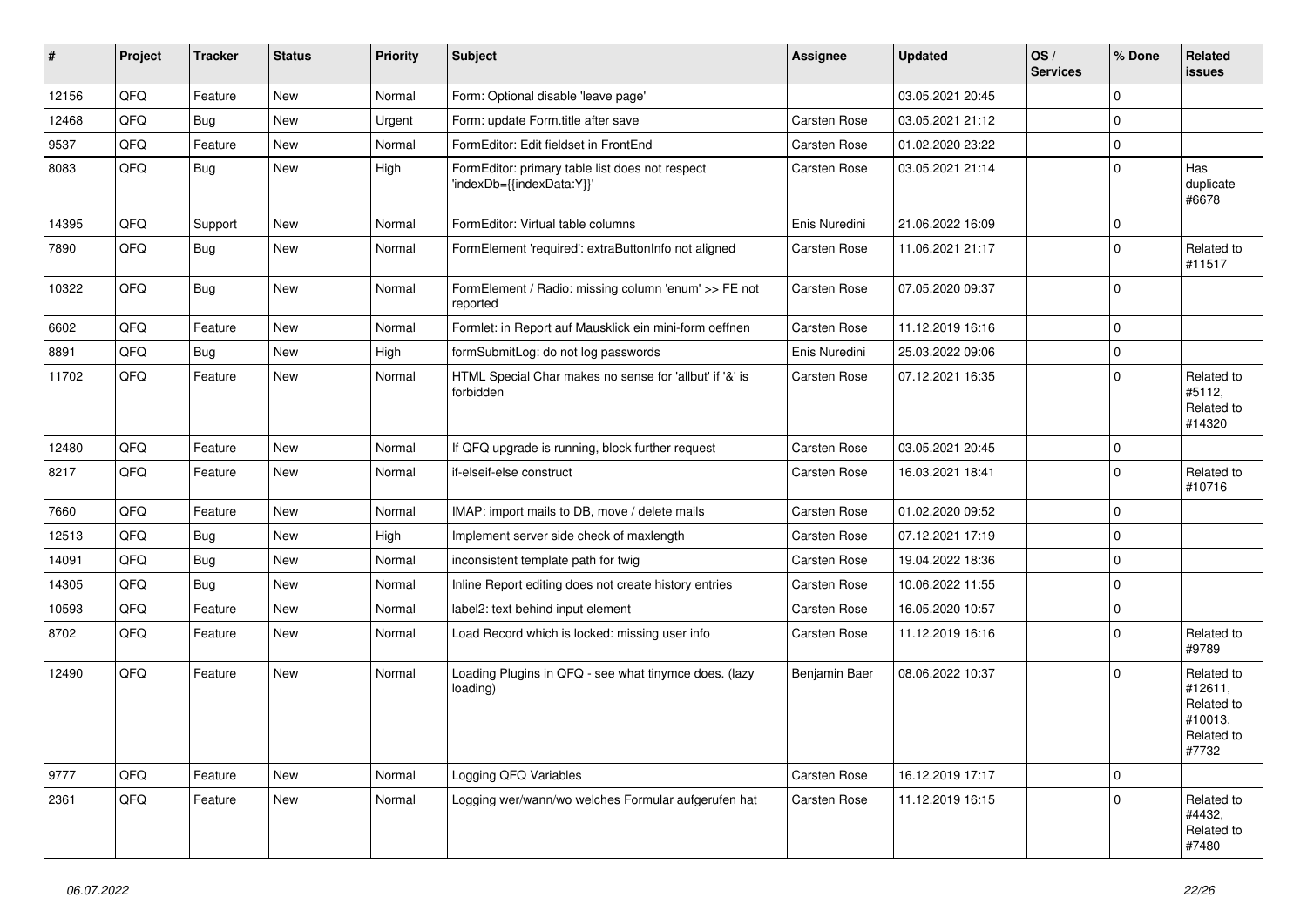| #     | Project | <b>Tracker</b> | <b>Status</b> | <b>Priority</b> | <b>Subject</b>                                                                           | <b>Assignee</b> | <b>Updated</b>   | OS/<br><b>Services</b> | % Done      | <b>Related</b><br><b>issues</b>                                      |
|-------|---------|----------------|---------------|-----------------|------------------------------------------------------------------------------------------|-----------------|------------------|------------------------|-------------|----------------------------------------------------------------------|
| 3504  | QFQ     | Feature        | <b>New</b>    | Normal          | Logging: welche Action FEs werden wann wie ausgefuehrt                                   | Carsten Rose    | 01.02.2020 23:21 |                        | $\mathbf 0$ | Related to<br>#5458.<br>Related to<br>#4092                          |
| 11747 | QFQ     | Feature        | <b>New</b>    | Normal          | Maintenance Page with Redirect                                                           | Carsten Rose    | 03.05.2021 20:47 |                        | $\Omega$    | Related to<br>#11741                                                 |
| 9208  | QFQ     | Feature        | <b>New</b>    | Normal          | Manage 'recent' records                                                                  | Carsten Rose    | 01.02.2020 23:22 |                        | $\mathbf 0$ |                                                                      |
| 10014 | QFQ     | Feature        | New           | Normal          | Manual.rst: describe behaviour and process order of<br>fillStoreVar, slaveId, sqlBefore, | Carsten Rose    | 01.02.2020 22:31 |                        | $\mathbf 0$ |                                                                      |
| 12039 | QFQ     | Feature        | <b>New</b>    | Normal          | Missing htmlSpecialChar() in pre processing on form submit                               |                 | 18.02.2021 00:09 |                        | $\mathbf 0$ | Related to<br>#14320                                                 |
| 11523 | QFQ     | Feature        | New           | Normal          | Mit dynamic Update erkennen, ob Upload gemacht wurde                                     | Carsten Rose    | 13.11.2020 15:07 |                        | $\mathbf 0$ | Related to<br>#9533                                                  |
| 6765  | QFQ     | Feature        | <b>New</b>    | Normal          | Moeglichkeit via QFQ eigene Logs zu schreiben                                            | Carsten Rose    | 01.02.2020 23:21 |                        | $\mathbf 0$ |                                                                      |
| 5459  | QFQ     | Bug            | <b>New</b>    | High            | Multi DB: spread system tables between 'QFQ' and<br>'Data'-DB                            | Carsten Rose    | 03.05.2021 21:14 |                        | $\mathbf 0$ | Related to<br>#4720                                                  |
| 9706  | QFQ     | Feature        | <b>New</b>    | Normal          | Multi File Upload (hidden template group)                                                | Carsten Rose    | 01.02.2020 23:22 |                        | $\mathbf 0$ | Related to<br>#7521,<br>Related to<br>#5562,<br>Related to<br>#13330 |
| 10508 | QFQ     | <b>Bug</b>     | New           | High            | Multi Form broken on Multi DB Instance                                                   | Carsten Rose    | 03.05.2021 21:12 |                        | $\mathbf 0$ |                                                                      |
| 13331 | QFQ     | Bug            | <b>New</b>    | Normal          | Multi Form: Clear Icon misplaced                                                         | Carsten Rose    | 19.03.2022 17:47 |                        | $\mathbf 0$ |                                                                      |
| 13332 | QFQ     | <b>Bug</b>     | <b>New</b>    | Normal          | Multi Form: Required Felder werden visuell nicht markiert.                               | Carsten Rose    | 19.03.2022 17:47 |                        | $\mathbf 0$ |                                                                      |
| 11516 | QFQ     | Feature        | <b>New</b>    | Normal          | Multi Page Form (Previous/Next Buttons)                                                  | Carsten Rose    | 16.03.2021 17:52 |                        | $\mathbf 0$ |                                                                      |
| 10714 | QFQ     | Feature        | New           | Normal          | multi Table Form                                                                         | Carsten Rose    | 16.03.2021 18:44 |                        | $\mathbf 0$ |                                                                      |
| 11695 | QFQ     | Bug            | <b>New</b>    | Normal          | MultiForm required FE Error                                                              | Carsten Rose    | 04.12.2020 13:34 |                        | $\pmb{0}$   |                                                                      |
| 11667 | QFQ     | Bug            | <b>New</b>    | Normal          | MySQL mariadb-server-10.3: Incorrect datetime value                                      | Carsten Rose    | 03.05.2021 20:48 |                        | $\mathbf 0$ |                                                                      |
| 12023 | QFQ     | Feature        | <b>New</b>    | Normal          | MySQL Stored Precdure: QDECODESPECIALCHAR()                                              | Carsten Rose    | 16.02.2021 11:16 |                        | $\mathbf 0$ | Related to<br>#12022                                                 |
| 6437  | QFQ     | Feature        | <b>New</b>    | Normal          | Neuer Mode Button bei FormElementen                                                      | Carsten Rose    | 01.02.2020 23:21 |                        | $\mathbf 0$ | Related to<br>#9668,<br>Blocked by<br>#9678                          |
| 5782  | QFQ     | Feature        | New           | Normal          | NextCloud API                                                                            | Carsten Rose    | 01.02.2020 10:02 |                        | $\mathbf 0$ |                                                                      |
| 12133 | QFQ     | Bug            | New           | Normal          | NPM, phpSpreadSheet aktualisieren                                                        | Carsten Rose    | 15.03.2021 09:04 |                        | $\mathbf 0$ |                                                                      |
| 14090 | QFQ     | Feature        | New           | Normal          | Nützliche _script funktionen                                                             | Carsten Rose    | 28.05.2022 11:03 |                        | $\mathbf 0$ |                                                                      |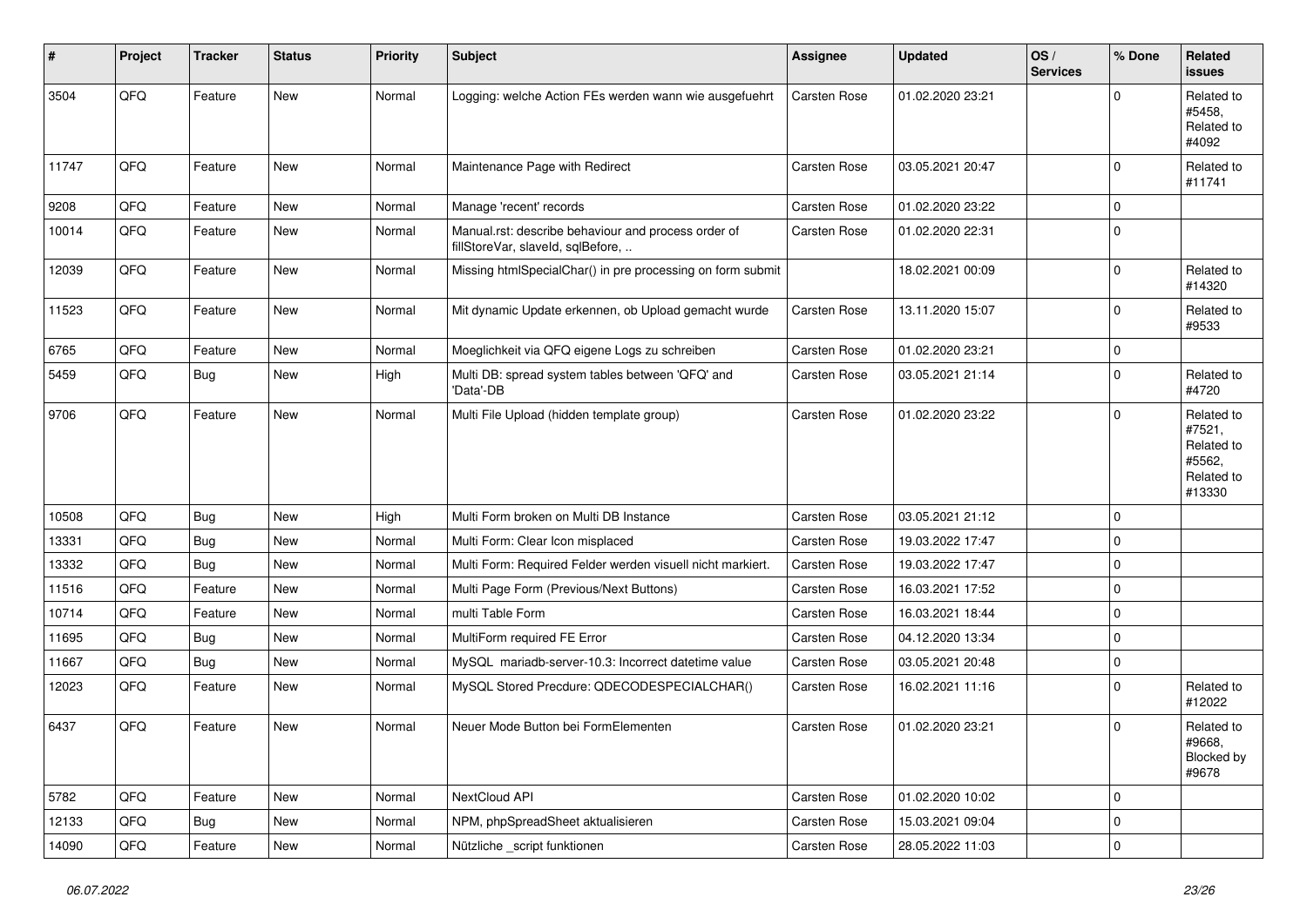| #     | Project | <b>Tracker</b> | <b>Status</b> | <b>Priority</b> | <b>Subject</b>                                                                                                                        | Assignee               | <b>Updated</b>   | OS/<br><b>Services</b> | % Done      | Related<br><b>issues</b>                    |
|-------|---------|----------------|---------------|-----------------|---------------------------------------------------------------------------------------------------------------------------------------|------------------------|------------------|------------------------|-------------|---------------------------------------------|
| 7685  | QFQ     | Bug            | New           | Normal          | Open FormElement from QFQ error message and save<br>modified record: error about missing {{formId:F}}                                 | Carsten Rose           | 01.02.2020 23:22 |                        | $\Omega$    |                                             |
| 7650  | QFQ     | Bug            | <b>New</b>    | High            | Optional do not show 'required' sign on FormElement                                                                                   | Carsten Rose           | 03.05.2021 21:14 |                        | $\Omega$    |                                             |
| 7681  | QFQ     | Feature        | <b>New</b>    | Normal          | Optional switch off 'check for modified record'                                                                                       | Carsten Rose           | 01.02.2020 23:21 |                        | 0           |                                             |
| 10384 | QFQ     | Feature        | <b>New</b>    | Normal          | Parameter Exchange QFQ Instances                                                                                                      |                        | 07.05.2020 09:38 |                        | $\mathbf 0$ |                                             |
| 5715  | QFQ     | Feature        | New           | High            | <b>PDF Caching</b>                                                                                                                    | Carsten Rose           | 03.05.2021 21:14 |                        | $\Omega$    | Related to<br>#5851,<br>Related to<br>#6357 |
| 6261  | QFQ     | Feature        | <b>New</b>    | Normal          | Persistent SIP                                                                                                                        | Carsten Rose           | 12.06.2021 09:07 |                        | $\Omega$    | Related to<br>#10819                        |
| 10819 | QFQ     | Feature        | New           | Normal          | Persistent SIP - second try                                                                                                           | Carsten Rose           | 29.06.2020 23:02 |                        | $\mathbf 0$ | Related to<br>#6261                         |
| 8668  | QFQ     | Bug            | <b>New</b>    | High            | Pill disabled: dyamic mode 'hidden' not respected - FE is<br>still required                                                           | Carsten Rose           | 03.05.2021 21:14 |                        | 0           |                                             |
| 12556 | QFQ     | Feature        | <b>New</b>    | Normal          | Pills Title: colored = static or dynamic on allrequiredgiven                                                                          | Benjamin Baer          | 19.03.2022 17:49 |                        | 0           |                                             |
| 11668 | QFQ     | Bug            | <b>New</b>    | Normal          | Play function.sgl - problem with mysgl                                                                                                | Carsten Rose           | 03.05.2021 20:48 |                        | $\mathbf 0$ |                                             |
| 10080 | QFQ     | Feature        | New           | Normal          | Popup on 'save' / 'close': configure dialog (answer<br>yes/no/cancle/)                                                                | Carsten Rose           | 28.03.2021 20:52 |                        | $\Omega$    | Is duplicate<br>of #12262                   |
| 4023  | QFQ     | Feature        | <b>New</b>    | Normal          | prepared statements - FE action: salveld, sqllnsert,<br>sqlUpdate, sqlDelete, sqlBefore, sqlAfter                                     | Carsten Rose           | 11.12.2019 16:15 |                        | 0           |                                             |
| 10658 | QFQ     | <b>Bug</b>     | <b>New</b>    | Normal          | processReadOnly broken                                                                                                                | Carsten Rose           | 27.05.2020 17:55 |                        | $\Omega$    |                                             |
| 14376 | QFQ     | Feature        | New           | Normal          | QFQ Bootstrap: if missing, create stored procedures                                                                                   | Enis Nuredini          | 19.06.2022 16:37 |                        | $\Omega$    |                                             |
| 13592 | QFQ     | Bug            | New           | Normal          | QFQ Build Queue: das vergeben von Tags klappt nicht. Es<br>werden keine Releases gebaut.                                              | <b>Carsten Rose</b>    | 19.03.2022 17:45 |                        | 0           |                                             |
| 12465 | QFQ     | Feature        | <b>New</b>    | Normal          | OFO Function: use in FE to fill StoreRecord                                                                                           | Carsten Rose           | 05.05.2021 21:58 |                        | $\Omega$    |                                             |
| 13609 | QFQ     | Feature        | New           | Normal          | QFQ Introduction: Seite aufloesen                                                                                                     | Philipp<br>Gröbelbauer | 28.05.2022 11:02 |                        | $\Omega$    |                                             |
| 7524  | QFQ     | Bug            | <b>New</b>    | Normal          | QFQ throws a 'General Error' if 'fileadmin/protected/log/' is<br>not writeable                                                        | <b>Carsten Rose</b>    | 01.02.2020 23:22 |                        | $\Omega$    |                                             |
| 9927  | QFQ     | Feature        | New           | Normal          | QFQ Update: a) Update nur machen wenn BE User<br>eingeloggt ist., b) Bei Fehler genaue Meldung welcher<br>Updateschritt Probleme hat. | <b>Carsten Rose</b>    | 22.01.2020 12:59 |                        | $\Omega$    |                                             |
| 13528 | QFQ     | Bug            | New           | Normal          | gfg.io > releases: es wird kein neues Release angelegt                                                                                | Benjamin Baer          | 19.03.2022 17:46 |                        | 0           |                                             |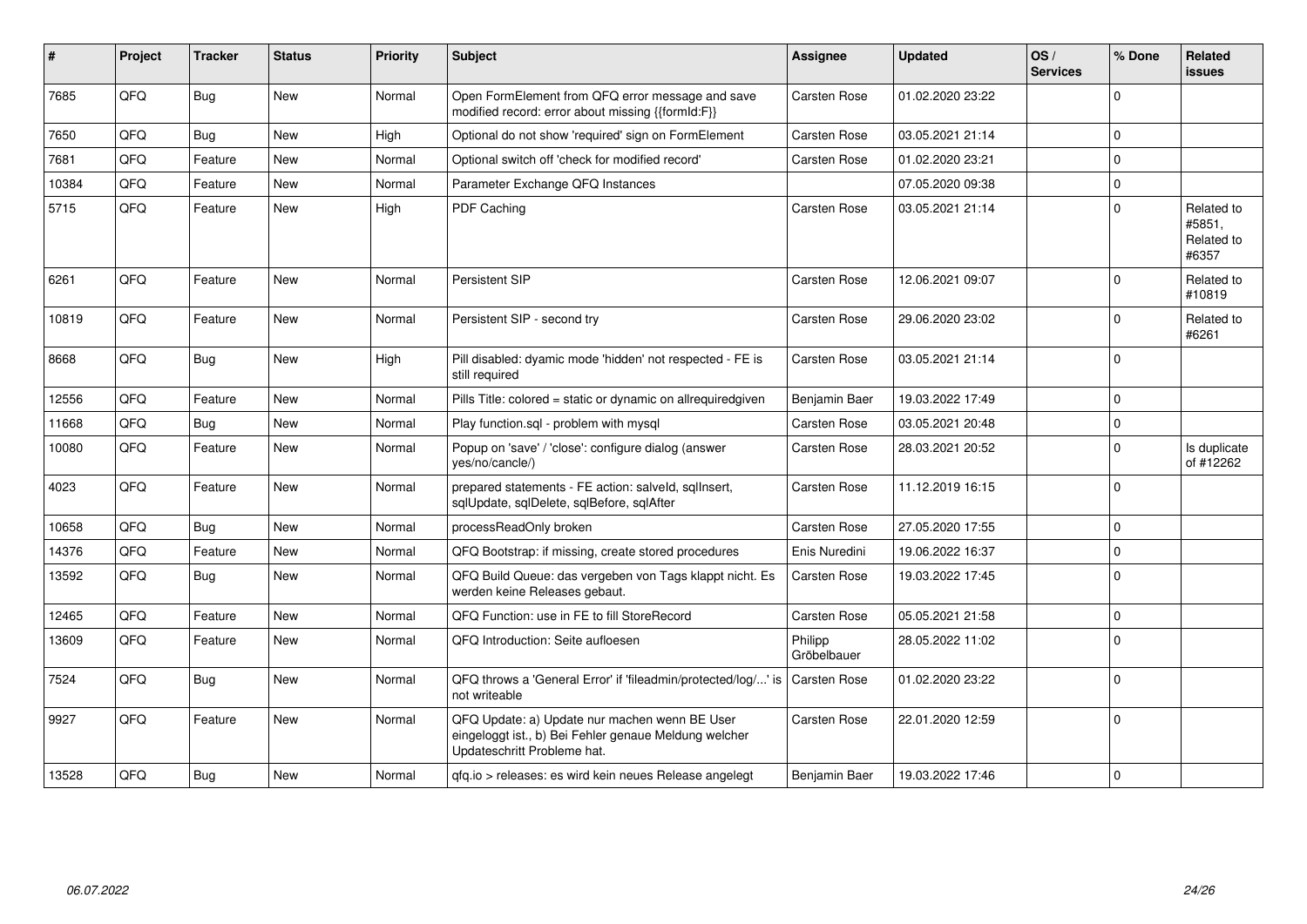| #     | Project | <b>Tracker</b> | <b>Status</b> | <b>Priority</b> | Subject                                                                                            | Assignee      | <b>Updated</b>   | OS/<br><b>Services</b> | % Done      | Related<br>issues                                                      |
|-------|---------|----------------|---------------|-----------------|----------------------------------------------------------------------------------------------------|---------------|------------------|------------------------|-------------|------------------------------------------------------------------------|
| 14187 | QFQ     | Feature        | <b>New</b>    | High            | qfq.log: show current URL                                                                          | Carsten Rose  | 28.05.2022 11:02 |                        | U           | Related to<br>#13933,<br>Related to<br>#12532,<br>Related to<br>#11893 |
| 13757 | QFQ     | Feature        | <b>New</b>    | High            | QR / Bar-Code Plugin                                                                               | Enis Nuredini | 19.03.2022 17:43 |                        | $\Omega$    |                                                                        |
| 7520  | QFQ     | Feature        | New           | Normal          | QR Code:  AS _qr ( AS _link)                                                                       | Carsten Rose  | 01.02.2020 23:22 |                        | $\Omega$    |                                                                        |
| 6483  | QFQ     | Bug            | <b>New</b>    | Normal          | R Store funktioniert nicht bei 'Report Notation' im FE                                             | Carsten Rose  | 01.02.2020 23:21 |                        | $\mathbf 0$ |                                                                        |
| 7924  | QFQ     | Feature        | <b>New</b>    | Normal          | Radio/Checkbox with Tooltip                                                                        | Carsten Rose  | 01.02.2020 23:22 |                        | 0           |                                                                        |
| 11239 | QFQ     | Bug            | New           | Normal          | Radiobutton (plain): horizontales Rendern abhängig vom<br>Datentyp in der Datenbank                | Carsten Rose  | 30.09.2020 18:37 |                        | $\Omega$    |                                                                        |
| 11237 | QFQ     | Bug            | New           | High            | Radiobutton / parameter.buttonClass= btn-default - kein<br>dirty Trigger                           | Benjamin Baer | 03.05.2021 21:12 |                        | $\Omega$    | Related to<br>#10766                                                   |
| 10766 | QFQ     | Bug            | <b>New</b>    | High            | Radiobutton / parameter.buttonClass=btn-default: dynamic<br>update                                 |               | 03.05.2021 21:12 |                        | 0           | Related to<br>#11237                                                   |
| 7513  | QFQ     | Bug            | New           | Normal          | Radios not correct aligned                                                                         | Carsten Rose  | 01.02.2020 23:22 |                        | $\mathbf 0$ |                                                                        |
| 7795  | QFQ     | Bug            | <b>New</b>    | Normal          | Readonly Form: Typeahead-Felder                                                                    | Carsten Rose  | 01.02.2020 23:22 |                        | $\Omega$    | Related to<br>#10640                                                   |
| 7280  | QFQ     | Feature        | <b>New</b>    | Normal          | recently used table                                                                                | Carsten Rose  | 01.02.2020 23:21 |                        | $\mathbf 0$ |                                                                        |
| 7480  | QFQ     | Feature        | New           | Normal          | Record History (Undo / Redo)                                                                       | Carsten Rose  | 11.12.2019 16:16 |                        | $\Omega$    | Related to<br>#2361                                                    |
| 7099  | QFQ     | Feature        | <b>New</b>    | Normal          | Redesign FormEditor                                                                                | Carsten Rose  | 01.02.2020 23:21 |                        | $\Omega$    |                                                                        |
| 13700 | QFQ     | Feature        | New           | Normal          | Redesign gfg.io Seite                                                                              | Carsten Rose  | 19.03.2022 17:43 |                        | $\mathbf 0$ |                                                                        |
| 8975  | QFQ     | Feature        | New           | Normal          | Report Notation: 2.0                                                                               | Carsten Rose  | 01.02.2020 23:22 |                        | $\Omega$    | Related to<br>#8963                                                    |
| 9983  | QFQ     | Feature        | <b>New</b>    | Normal          | Report Notation: new keyword 'range'                                                               | Carsten Rose  | 01.02.2020 15:55 |                        | $\Omega$    |                                                                        |
| 7261  | QFQ     | Bug            | New           | Normal          | Report pathFilename for user without path, only the<br>filename                                    | Carsten Rose  | 01.02.2020 23:21 |                        | $\mathbf 0$ |                                                                        |
| 6723  | QFQ     | Feature        | <b>New</b>    | Normal          | Report QFQ Installation and Version                                                                | Carsten Rose  | 12.06.2021 09:07 |                        | $\Omega$    |                                                                        |
| 10463 | QFQ     | Feature        | <b>New</b>    | Normal          | Report _link: expliztes setzen von HTML Tags (Bedarf fuer<br>'data-selenium' & 'id')               | Enis Nuredini | 23.03.2022 09:23 |                        | $\Omega$    | Related to<br>#7648                                                    |
| 11534 | QFQ     | Feature        | New           | Normal          | Report: Action on selected rows - Table batchprocessing<br>feature                                 |               | 18.11.2020 08:15 |                        | $\mathbf 0$ |                                                                        |
| 9811  | QFQ     | Feature        | New           | Normal          | Report: tag every n'th row                                                                         | Carsten Rose  | 01.02.2020 23:22 |                        | $\mathbf 0$ |                                                                        |
| 5345  | QFQ     | Feature        | New           | Normal          | Report: UPDATE / INSERT / DELETE statements should<br>trigger subqueries, depending on the result. | Carsten Rose  | 27.05.2020 16:11 |                        | $\mathbf 0$ |                                                                        |
| 9855  | QFQ     | Bug            | New           | Normal          | Required Check                                                                                     |               | 01.02.2020 15:56 |                        | 0           |                                                                        |